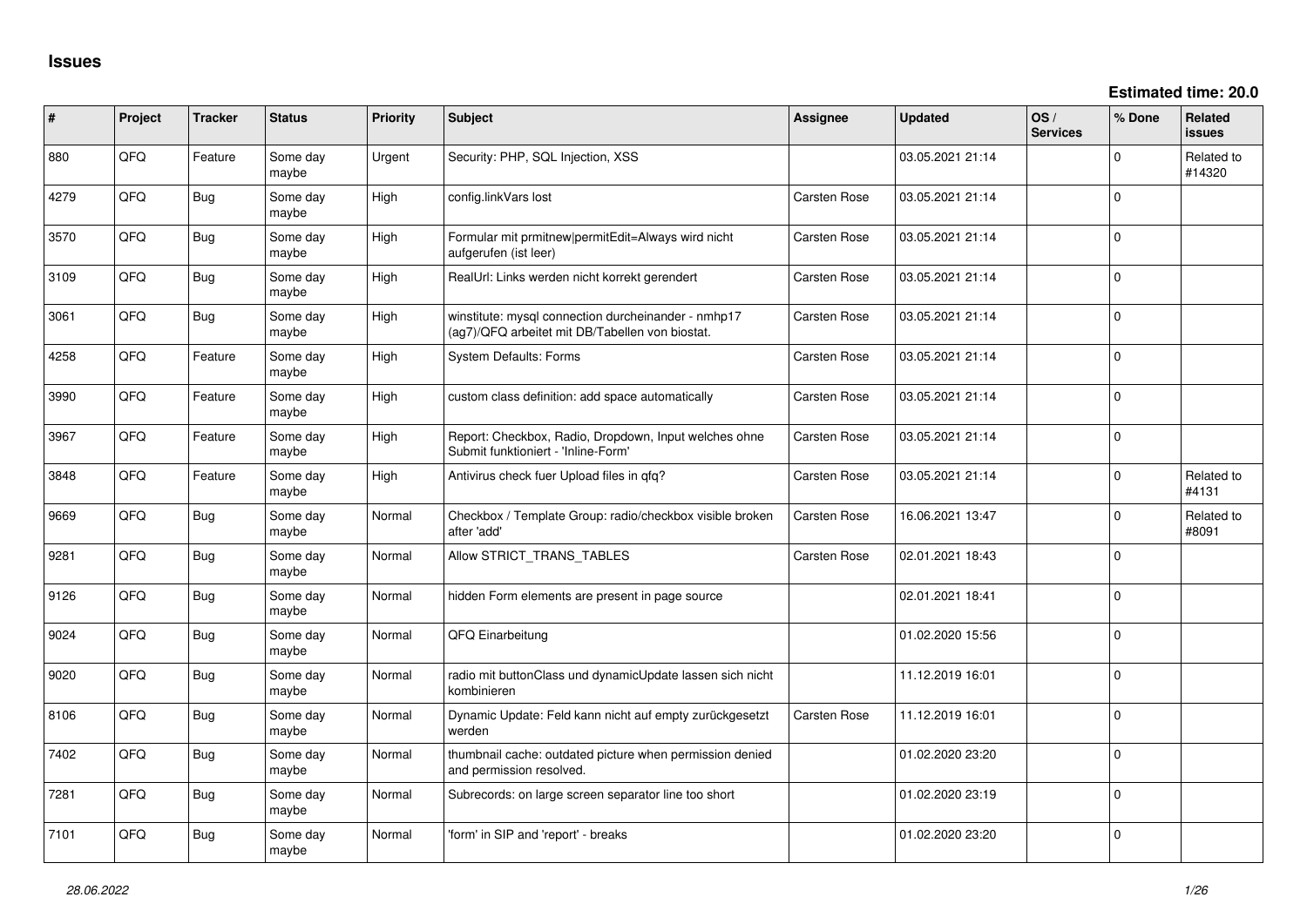| #    | Project | <b>Tracker</b> | <b>Status</b>     | <b>Priority</b> | <b>Subject</b>                                                                                                                                           | Assignee            | <b>Updated</b>   | OS/<br><b>Services</b> | % Done      | Related<br>issues                              |
|------|---------|----------------|-------------------|-----------------|----------------------------------------------------------------------------------------------------------------------------------------------------------|---------------------|------------------|------------------------|-------------|------------------------------------------------|
| 5991 | QFQ     | Bug            | Some day<br>maybe | Normal          | URLs with ' ' or long parameter are problematic                                                                                                          | <b>Carsten Rose</b> | 01.02.2020 23:19 |                        | 0           |                                                |
| 5877 | QFQ     | <b>Bug</b>     | Some day<br>maybe | Normal          | FE.type=note:bsColumn strange behaviour                                                                                                                  |                     | 01.02.2020 23:19 |                        | $\mathbf 0$ |                                                |
| 5768 | QFQ     | <b>Bug</b>     | Some day<br>maybe | Normal          | '{{pageLanguage:T}}' missing if QFQ is called via api                                                                                                    | Carsten Rose        | 01.02.2020 23:19 |                        | 0           |                                                |
| 5706 | QFQ     | Bug            | Some day<br>maybe | Normal          | upload: fileDestination needs to be sanatized                                                                                                            | Carsten Rose        | 01.02.2020 23:19 |                        | $\Omega$    |                                                |
| 5557 | QFQ     | Bug            | Some day<br>maybe | Normal          | Form load: STORE_RECORD filled, but should be empty                                                                                                      | Carsten Rose        | 01.02.2020 23:19 |                        | $\Omega$    |                                                |
| 5021 | QFQ     | Bug            | Some day<br>maybe | Normal          | FE.typ=extra - during save displays error 'datum2' already<br>filled in STORE_SIP - the value is stored nevertheless                                     | Carsten Rose        | 01.02.2020 23:19 |                        | $\Omega$    | Related to<br>#3875                            |
| 4771 | QFQ     | Bug            | Some day<br>maybe | Normal          | qfq: select-down-values empty after save (edit-form for<br>program administrators)                                                                       | <b>Carsten Rose</b> | 01.02.2020 23:20 |                        | $\Omega$    | Related to<br>#4549, Has<br>duplicate<br>#4282 |
| 4659 | QFQ     | Bug            | Some day<br>maybe | Normal          | infoButtonExtra                                                                                                                                          | <b>Carsten Rose</b> | 01.02.2020 23:20 |                        | $\Omega$    |                                                |
| 4651 | QFQ     | <b>Bug</b>     | Some day<br>maybe | Normal          | "Loading document" Modal wird angezeigt bei uzhcd type=2<br>Ansicht                                                                                      | <b>Carsten Rose</b> | 01.02.2020 23:20 |                        | $\Omega$    |                                                |
| 4583 | QFQ     | Bug            | Some day<br>maybe | Normal          | Dynamic Update bei TypeAhead Feldern                                                                                                                     | Carsten Rose        | 01.02.2020 23:19 |                        | 0           |                                                |
| 4549 | QFQ     | Bug            | Some day<br>maybe | Normal          | TemplateGroups: FE.type SELECT loose selected value<br>after save                                                                                        | <b>Carsten Rose</b> | 01.02.2020 23:20 |                        | $\Omega$    | Related to<br>#4548,<br>Related to<br>#4771    |
| 4546 | QFQ     | Bug            | Some day<br>maybe | Normal          | NH: SIP storage is destroyed                                                                                                                             |                     | 01.02.2020 23:20 |                        | $\Omega$    |                                                |
| 4528 | QFQ     | <b>Bug</b>     | Some day<br>maybe | Normal          | extraButtonLock mit SQLAhead Bug                                                                                                                         | <b>Carsten Rose</b> | 01.02.2020 23:19 |                        | 0           |                                                |
| 4454 | QFQ     | Bug            | Some day<br>maybe | Normal          | Required Elements: multiple elements in a row - whole row<br>marked if only one input is empty.                                                          | Benjamin Baer       | 01.02.2020 23:20 |                        | $\mathbf 0$ |                                                |
| 4441 | QFQ     | Bug            | Some day<br>maybe | Normal          | \$_SERVER Vars sollten nur aus dem Store genommen<br>werden - Code entsprechend anpassen.                                                                |                     | 11.12.2019 16:02 |                        | $\Omega$    |                                                |
| 4398 | QFQ     | <b>Bug</b>     | Some day<br>maybe | Normal          | Typeahead: mouse click in a prefilled input opens a single<br>item dropdown with the current value - click on it seems to<br>set the value, not the key. | Benjamin Baer       | 01.02.2020 23:20 |                        | $\mathbf 0$ | Related to<br>#4457                            |
| 4328 | QFQ     | <b>Bug</b>     | Some day<br>maybe | Normal          | Error Message: Show FE name/number on problems in FE                                                                                                     | Carsten Rose        | 01.02.2020 23:20 |                        | $\mathbf 0$ |                                                |
| 4293 | QFQ     | <b>Bug</b>     | Some day<br>maybe | Normal          | Download broken if token 'd:' is missing - but no error<br>message                                                                                       | Carsten Rose        | 11.12.2019 16:03 |                        | 0           | Related to<br>#7514                            |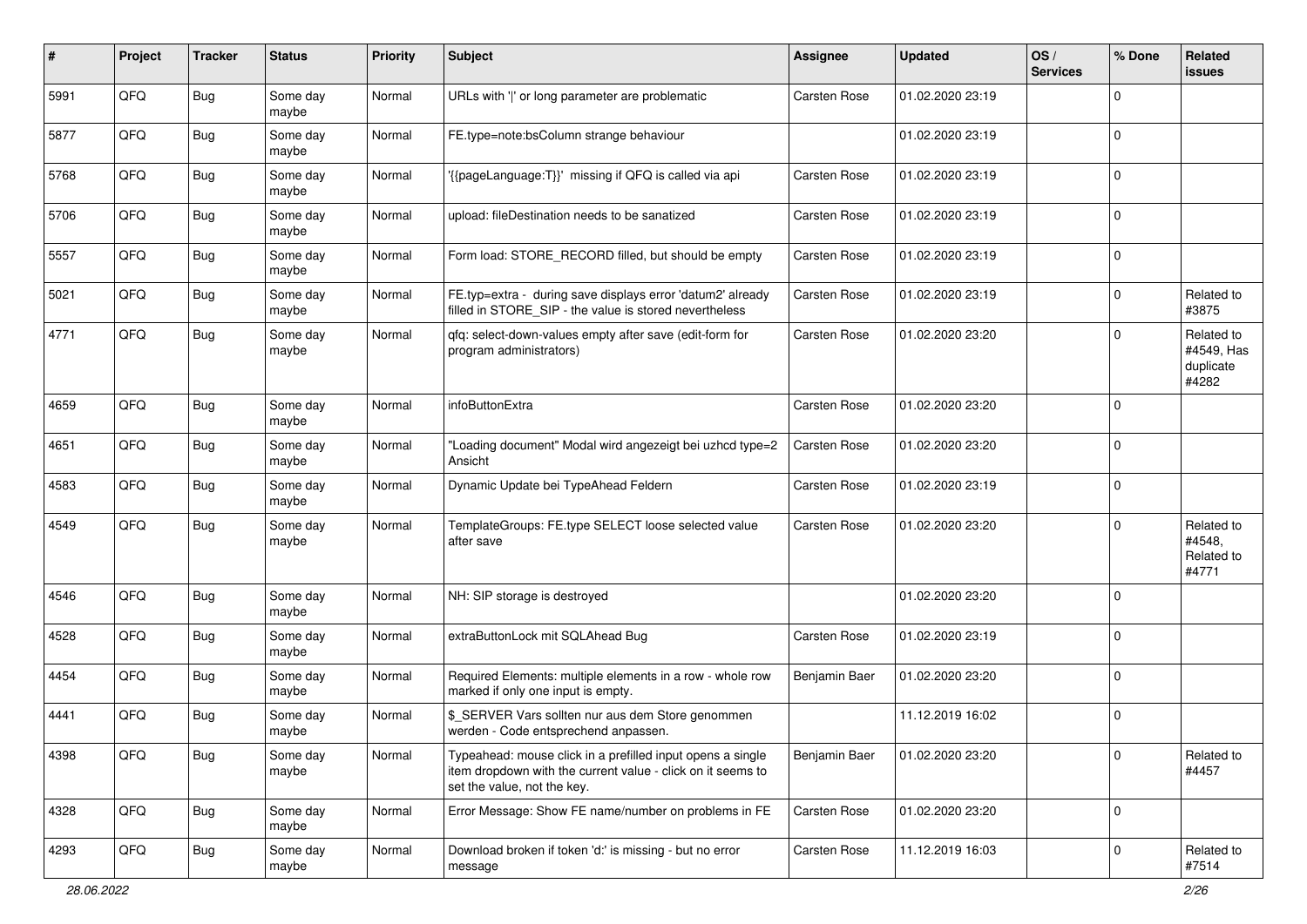| #     | Project | <b>Tracker</b> | <b>Status</b>     | <b>Priority</b> | <b>Subject</b>                                                                                                                | <b>Assignee</b>     | <b>Updated</b>   | OS/<br><b>Services</b> | % Done      | Related<br><b>issues</b>                                              |
|-------|---------|----------------|-------------------|-----------------|-------------------------------------------------------------------------------------------------------------------------------|---------------------|------------------|------------------------|-------------|-----------------------------------------------------------------------|
| 4138  | QFQ     | <b>Bug</b>     | Some day<br>maybe | Normal          | _style fehlt                                                                                                                  |                     | 11.12.2019 16:03 |                        | $\Omega$    |                                                                       |
| 4122  | QFQ     | Bug            | Some day<br>maybe | Normal          | file: Render Mode hat keinen Effekt                                                                                           |                     | 11.12.2019 16:03 |                        | $\mathbf 0$ |                                                                       |
| 4092  | QFQ     | <b>Bug</b>     | Some day<br>maybe | Normal          | 1) Logging verbessern wann welches FE warum ausgefuehrt<br>wird, 2) Documentation: Best Practice Template Group               | <b>Carsten Rose</b> | 01.02.2020 23:19 |                        | $\Omega$    | Related to<br>#3504                                                   |
| 4008  | QFQ     | <b>Bug</b>     | Some day<br>maybe | Normal          | FormElemen.type=sendmail: wrong 'TO' if 'real<br>name <rea@mail.to>' is used</rea@mail.to>                                    | <b>Carsten Rose</b> | 11.12.2019 16:03 |                        | 0           |                                                                       |
| 3895  | QFQ     | <b>Bug</b>     | Some day<br>maybe | Normal          | typeahead pedantic: on lehrkredit Idap webpass - if only one<br>person is in dropdown, such person can't be selected          | Carsten Rose        | 11.12.2019 16:03 |                        | $\mathbf 0$ |                                                                       |
| 3882  | QFQ     | Bug            | Some day<br>maybe | Normal          | templateGroup: disable 'add' if limit is reached - funktioniert<br>nicht wenn bereits records existierten                     | <b>Carsten Rose</b> | 11.12.2019 16:03 |                        | $\Omega$    |                                                                       |
| 3811  | QFQ     | <b>Bug</b>     | Some day<br>maybe | Normal          | Dynamic Update: extraButtonInfo - Text aktualisieren                                                                          | <b>Carsten Rose</b> | 11.12.2019 16:03 |                        | $\Omega$    | Related to<br>#11517                                                  |
| 3750  | QFQ     | <b>Bug</b>     | Some day<br>maybe | Normal          | FE in a row: if one violates check, all are red                                                                               | <b>Carsten Rose</b> | 11.12.2019 16:03 |                        | $\mathbf 0$ |                                                                       |
| 3682  | QFQ     | Bug            | Some day<br>maybe | Normal          | Dynamic update: Radio buttons                                                                                                 | <b>Carsten Rose</b> | 11.12.2019 16:02 |                        | $\mathbf 0$ |                                                                       |
| 3613  | QFQ     | <b>Bug</b>     | Some day<br>maybe | Normal          | note /note unchecked -> note div (col-md) wird weiterhin<br>gerendert                                                         | Elias Villiger      | 01.02.2020 23:19 |                        | 100         |                                                                       |
| 3588  | QFQ     | <b>Bug</b>     | Some day<br>maybe | Normal          | templateGroup: versteckte Elemente werden weiterhin<br>gespeichert.                                                           | <b>Carsten Rose</b> | 11.12.2019 16:02 |                        | $\Omega$    |                                                                       |
| 3349  | QFQ     | <b>Bug</b>     | Some day<br>maybe | Normal          | config.qfq.ini: a) vertraegt keine '=' im Value (z.B. Passwort),<br>b) Values sollten in ticks einschliessbar sein (spaces, ) | <b>Carsten Rose</b> | 11.12.2019 16:02 |                        | $\mathbf 0$ |                                                                       |
| 3130  | QFQ     | Bug            | Some day<br>maybe | Normal          | Debug Info's nicht korrekt nach 'New > Save'.                                                                                 | Carsten Rose        | 11.12.2019 16:03 |                        | $\Omega$    | Related to<br>#3253                                                   |
| 2643  | QFQ     | <b>Bug</b>     | Some day<br>maybe | Normal          | Zend / PHP Webinars anschauen                                                                                                 | <b>Carsten Rose</b> | 01.02.2020 15:56 |                        | $\Omega$    |                                                                       |
| 2063  | QFQ     | <b>Bug</b>     | Some day<br>maybe | Normal          | Pills auf 'inaktiv' setzen falls keine Element auf dem Pill<br>sichtbar sind.                                                 | Benjamin Baer       | 11.12.2019 16:03 |                        | $\Omega$    | Related to<br>#3752                                                   |
| 13608 | QFQ     | Feature        | Some day<br>maybe | Normal          | Automatic Browser Language Redirect                                                                                           | Enis Nuredini       | 17.06.2022 08:35 |                        | 0           |                                                                       |
| 12611 | QFQ     | Feature        | Some day<br>maybe | Normal          | Refactoring: Bootstrap with Lazy Loading                                                                                      | <b>Carsten Rose</b> | 08.06.2022 10:37 |                        | $\Omega$    | Related to<br>#12490,<br>Related to<br>#10013,<br>Related to<br>#7732 |
| 12337 | QFQ     | Feature        | Some day<br>maybe | Normal          | Database.php: better caching                                                                                                  | <b>Carsten Rose</b> | 16.09.2021 15:10 |                        | $\Omega$    |                                                                       |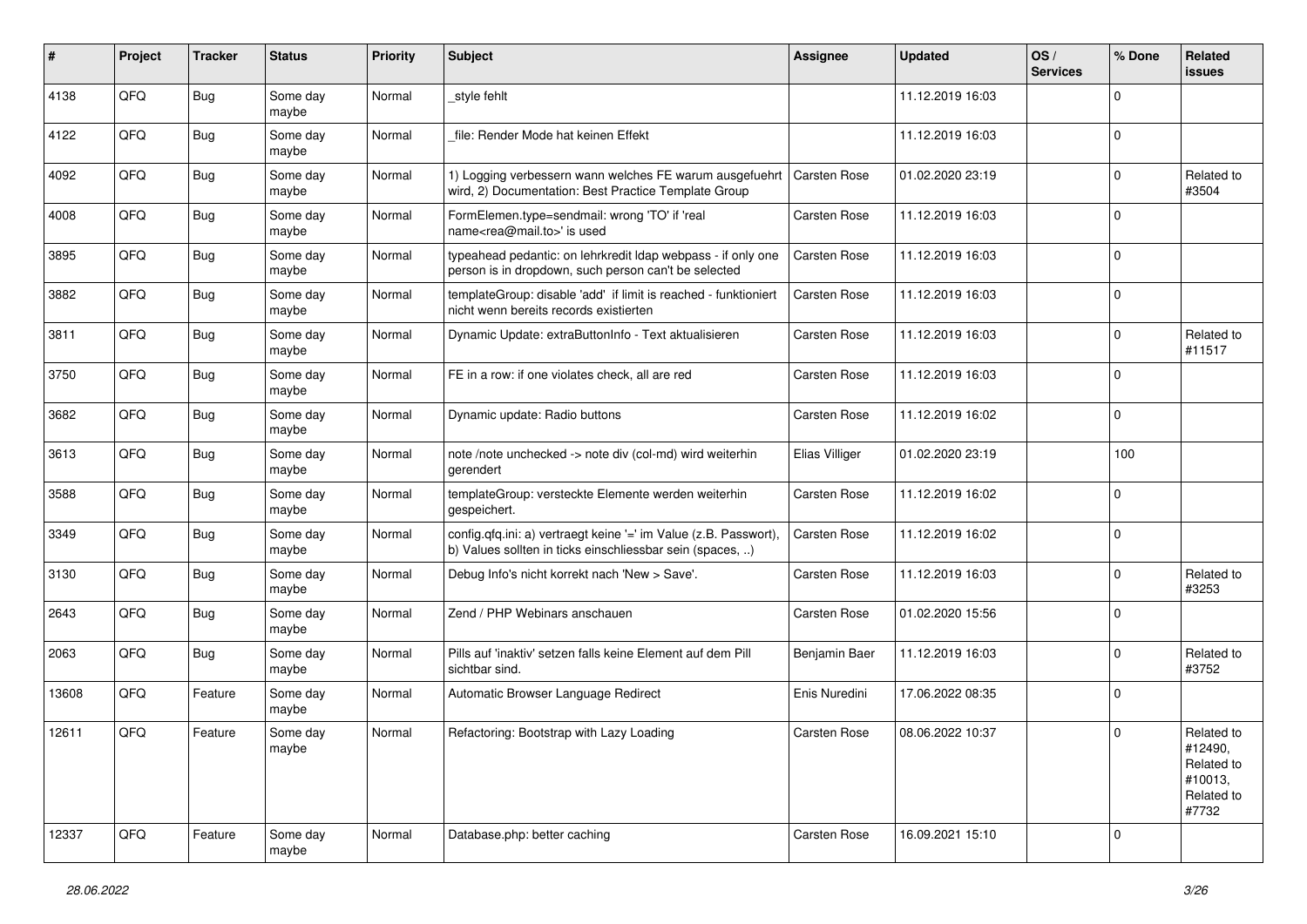| #     | Project | <b>Tracker</b> | <b>Status</b>     | <b>Priority</b> | <b>Subject</b>                                     | <b>Assignee</b>     | <b>Updated</b>   | OS/<br><b>Services</b> | % Done   | Related<br><b>issues</b>                                              |
|-------|---------|----------------|-------------------|-----------------|----------------------------------------------------|---------------------|------------------|------------------------|----------|-----------------------------------------------------------------------|
| 12315 | QFQ     | Feature        | Some day<br>maybe | Normal          | Form History (Diffs) / Backups                     | <b>Carsten Rose</b> | 16.09.2021 15:10 |                        | $\Omega$ |                                                                       |
| 11323 | QFQ     | Feature        | Some day<br>maybe | Normal          | Report Frontend Editor Modal + Codemirror          | <b>Carsten Rose</b> | 16.09.2021 15:10 |                        | $\Omega$ | Related to<br>#11036                                                  |
| 11322 | QFQ     | Feature        | Some day<br>maybe | Normal          | Form Element JSON - (multiline parameter field)    | Carsten Rose        | 16.09.2021 15:10 |                        | $\Omega$ |                                                                       |
| 11217 | QFQ     | Feature        | Some day<br>maybe | Normal          | <b>Extend Script Functionality</b>                 | Carsten Rose        | 16.09.2021 15:10 |                        | $\Omega$ |                                                                       |
| 11036 | QFQ     | Feature        | Some day<br>maybe | Normal          | inline report editor permissions                   | <b>Carsten Rose</b> | 16.09.2021 15:09 |                        | 0        | Related to<br>#11323                                                  |
| 10745 | QFQ     | Feature        | Some day<br>maybe | Normal          | <b>Tablesorter Excel Export</b>                    | <b>Carsten Rose</b> | 16.09.2021 15:09 |                        | $\Omega$ |                                                                       |
| 10738 | QFQ     | Feature        | Some day<br>maybe | Normal          | CORS headers for external API requests             |                     | 10.06.2020 14:00 |                        | $\Omega$ |                                                                       |
| 10716 | QFQ     | Feature        | Some day<br>maybe | Normal          | Business Logic mit Externen Skripten               | <b>Carsten Rose</b> | 16.09.2021 15:10 |                        | $\Omega$ | Related to<br>#10713,<br>Related to<br>#8217                          |
| 10116 | QFQ     | Feature        | Some day<br>maybe | Normal          | TypeAhead: Tag - show inside 'input' element       | Carsten Rose        | 16.09.2021 15:09 |                        | $\Omega$ |                                                                       |
| 10095 | QFQ     | Feature        | Some day<br>maybe | Normal          | Generic Gitlab Integration into QFQ                | Carsten Rose        | 16.09.2021 15:10 |                        | $\Omega$ |                                                                       |
| 10013 | QFQ     | Feature        | Some day<br>maybe | Normal          | FE.typ=editor: CodeMirror                          | <b>Carsten Rose</b> | 08.06.2022 10:37 |                        | $\Omega$ | Related to<br>#12611,<br>Related to<br>#12490,<br>Related to<br>#7732 |
| 9704  | QFQ     | Feature        | Some day<br>maybe | Normal          | Thumbnails Generieren beim Splitten von PDF Files  | Carsten Rose        | 11.12.2019 16:01 |                        | $\Omega$ |                                                                       |
| 9579  | QFQ     | Feature        | Some day<br>maybe | Normal          | Multiform with Process Row                         | Carsten Rose        | 11.12.2019 16:01 |                        | $\Omega$ |                                                                       |
| 9130  | QFQ     | Feature        | Some day<br>maybe | Normal          | tablesorter: Automatic Row numbering / Zeilenummer | Benjamin Baer       | 01.02.2020 23:22 |                        | $\Omega$ |                                                                       |
| 8894  | QFQ     | Feature        | Some day<br>maybe | Normal          | Documentation Tags Usable in QFQ Application       | <b>Carsten Rose</b> | 11.12.2019 16:01 |                        | $\Omega$ |                                                                       |
| 8892  | QFQ     | Feature        | Some day<br>maybe | Normal          | Display and Edit SQL Comments in Form Editor       | Carsten Rose        | 11.12.2019 16:01 |                        | 0        |                                                                       |
| 8586  | QFQ     | Feature        | Some day<br>maybe | Normal          | QFQ: Enhance Error message for 'record not found'  | <b>Carsten Rose</b> | 16.09.2021 15:10 |                        | $\Omega$ |                                                                       |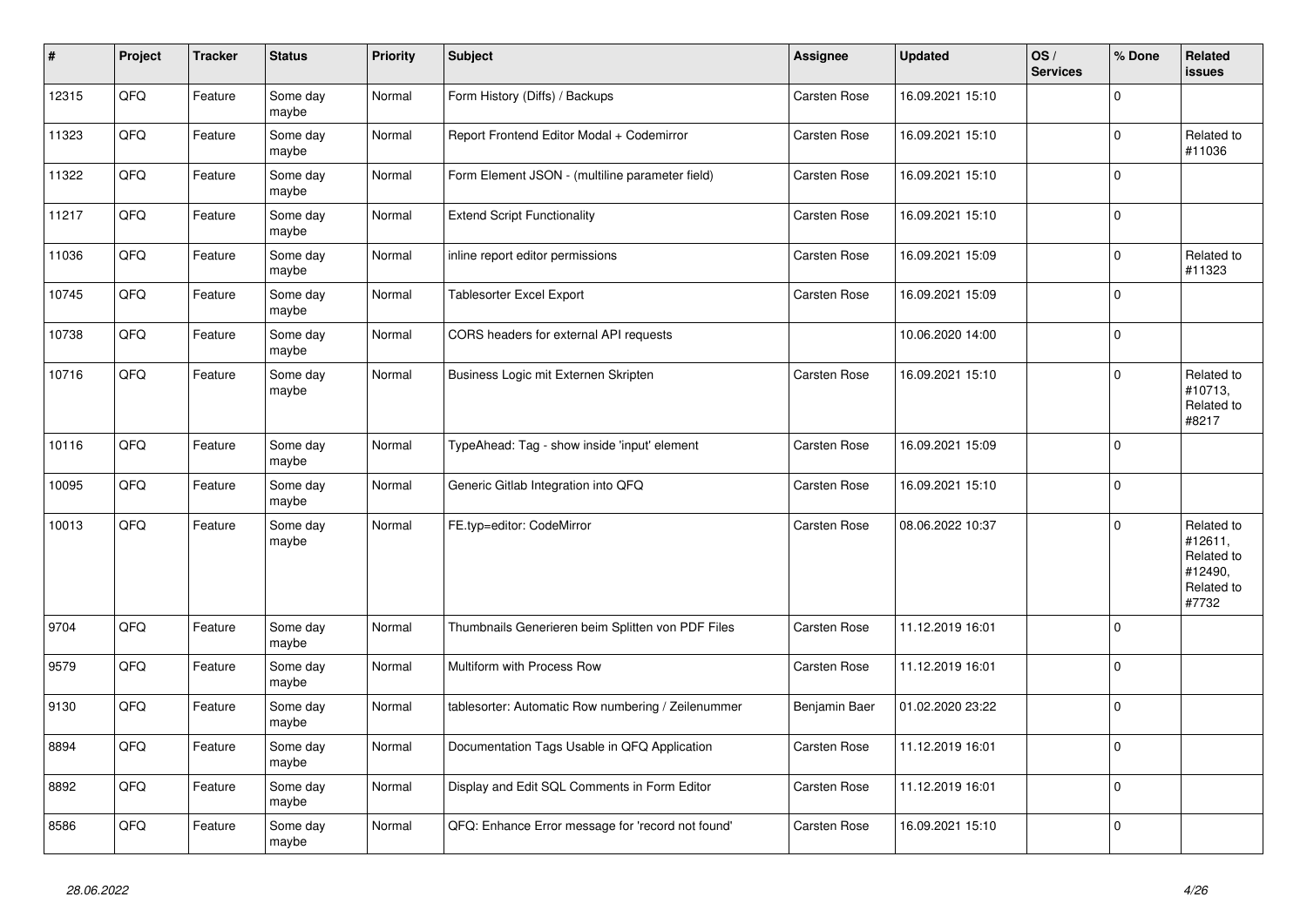| #    | Project | <b>Tracker</b> | <b>Status</b>     | <b>Priority</b> | <b>Subject</b>                                                                                 | <b>Assignee</b>     | <b>Updated</b>   | OS/<br><b>Services</b> | % Done      | Related<br>issues                                                      |
|------|---------|----------------|-------------------|-----------------|------------------------------------------------------------------------------------------------|---------------------|------------------|------------------------|-------------|------------------------------------------------------------------------|
| 8522 | QFQ     | Feature        | Some day<br>maybe | Normal          | build QFQ - npm warnings                                                                       | Benjamin Baer       | 01.02.2020 23:19 |                        | 50          |                                                                        |
| 8520 | QFQ     | Feature        | Some day<br>maybe | Normal          | Bring QFQ to Composer                                                                          | <b>Carsten Rose</b> | 16.09.2021 15:10 |                        | $\Omega$    |                                                                        |
| 8101 | QFQ     | Feature        | Some day<br>maybe | Normal          | Password hash: support further hashing methods                                                 | <b>Carsten Rose</b> | 16.09.2021 15:10 |                        | $\Omega$    |                                                                        |
| 8056 | QFQ     | Feature        | Some day<br>maybe | Normal          | Termin Organisation (Reservation)                                                              |                     | 01.02.2020 23:19 |                        | $\Omega$    | Related to<br>#8658                                                    |
| 7921 | QFQ     | Feature        | Some day<br>maybe | Normal          | Rest API Export: URL kuerzer machen                                                            |                     | 01.02.2020 23:19 |                        | $\mathbf 0$ |                                                                        |
| 7732 | QFQ     | Feature        | Some day<br>maybe | Normal          | Javascript: Lazy Loading der add on libs                                                       | Benjamin Baer       | 08.06.2022 10:38 |                        | $\Omega$    | Related to<br>#12611,<br>Related to<br>#12490,<br>Related to<br>#10013 |
| 7453 | QFQ     | Feature        | Some day<br>maybe | Normal          | import / export forms QFQ                                                                      | <b>Carsten Rose</b> | 16.09.2021 15:10 |                        | $\Omega$    |                                                                        |
| 7452 | QFQ     | Feature        | Some day<br>maybe | Normal          | automate deployment new QFQ version                                                            | Carsten Rose        | 16.09.2021 15:10 |                        | $\Omega$    |                                                                        |
| 7336 | QFQ     | Feature        | Some day<br>maybe | Normal          | PDF Upload: disallow PDFs with specific Meta information                                       | <b>Carsten Rose</b> | 11.12.2019 16:01 |                        | $\Omega$    |                                                                        |
| 7278 | QFQ     | Feature        | Some day<br>maybe | Normal          | Form: Wert vordefinieren der immer gesetzt wird                                                |                     | 02.05.2021 09:27 |                        | $\Omega$    |                                                                        |
| 7229 | QFQ     | Feature        | Some day<br>maybe | Normal          | New FormElement.type: Button                                                                   |                     | 01.02.2021 12:32 |                        | $\Omega$    |                                                                        |
| 7108 | QFQ     | Feature        | Some day<br>maybe | Normal          | QFQ Wrap Elements                                                                              |                     | 11.12.2019 16:01 |                        | $\mathbf 0$ |                                                                        |
| 7107 | QFQ     | Feature        | Some day<br>maybe | Normal          | Showcase Registration Tool: Anmeldung / Administration :<br>Liste Anmeldungen / Emaileinaldung | <b>Carsten Rose</b> | 11.12.2019 16:01 |                        | $\mathbf 0$ |                                                                        |
| 7106 | QFQ     | Feature        | Some day<br>maybe | Normal          | Beispiel Nummerierung von Rows in Report                                                       |                     | 11.12.2019 16:01 |                        | $\mathbf 0$ |                                                                        |
| 7105 | QFQ     | Feature        | Some day<br>maybe | Normal          | Beispiel wie man in einer zweiten Tabelle speichert.                                           |                     | 11.12.2019 16:01 |                        | $\Omega$    |                                                                        |
| 7104 | QFG     | Feature        | Some day<br>maybe | Normal          | Manual: hint about escaping if '\r' appears in mail body                                       |                     | 11.12.2019 16:01 |                        | $\mathbf 0$ |                                                                        |
| 7100 | QFG     | Feature        | Some day<br>maybe | Normal          | Download: log access, max downloads, time limit                                                |                     | 01.02.2020 23:19 |                        | $\mathbf 0$ |                                                                        |
| 6992 | QFG     | Feature        | Some day<br>maybe | Normal          | DB exception: Syntax Highlight                                                                 |                     | 11.12.2019 16:01 |                        | $\mathbf 0$ | Related to<br>#5450                                                    |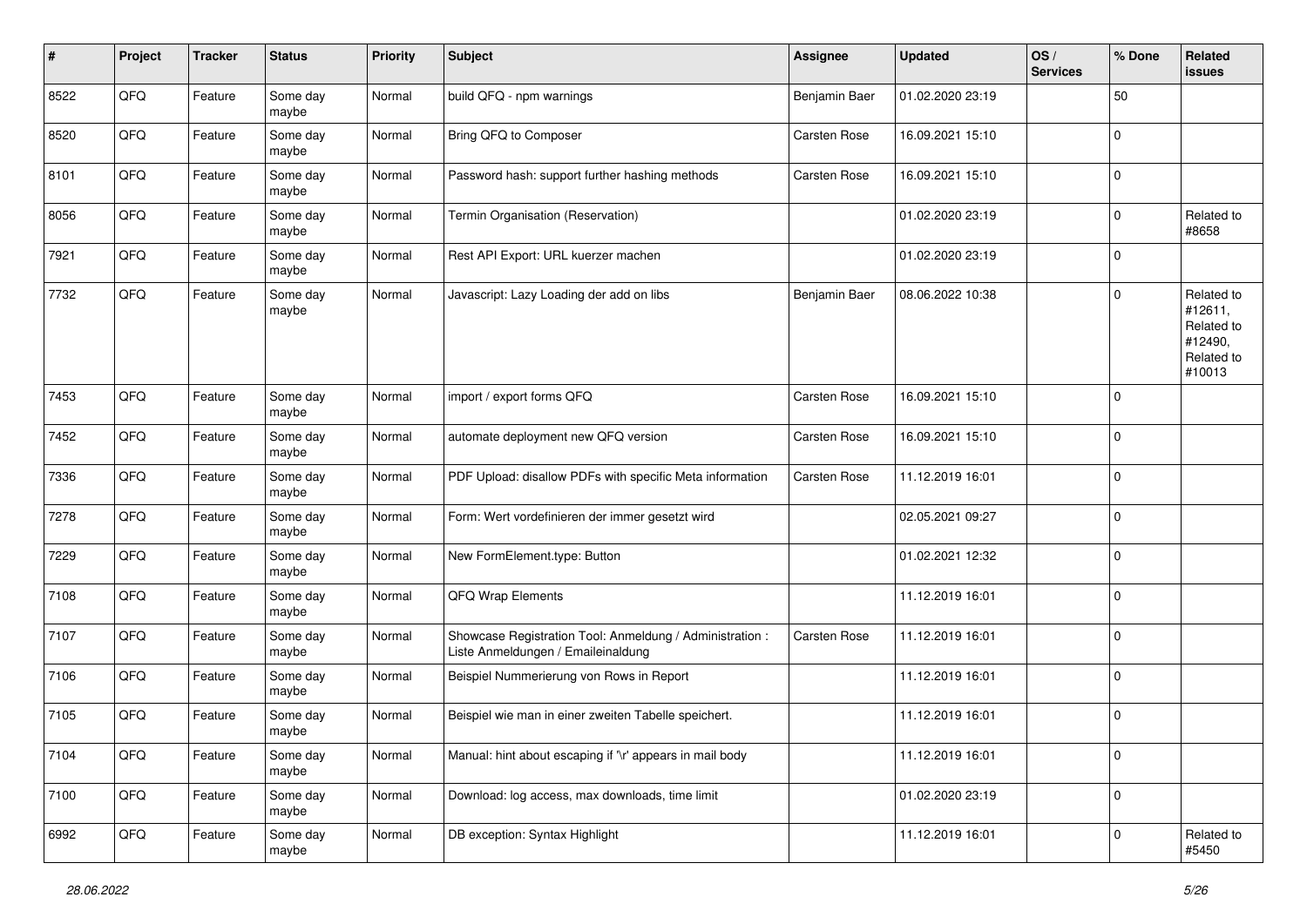| $\pmb{\#}$ | Project | <b>Tracker</b> | <b>Status</b>     | <b>Priority</b> | <b>Subject</b>                                                                    | Assignee      | <b>Updated</b>   | OS/<br><b>Services</b> | % Done      | Related<br><b>issues</b> |
|------------|---------|----------------|-------------------|-----------------|-----------------------------------------------------------------------------------|---------------|------------------|------------------------|-------------|--------------------------|
| 6972       | QFQ     | Feature        | Some day<br>maybe | Normal          | Fabric Clipboard / cross browser tab                                              | Benjamin Baer | 01.02.2020 23:21 |                        | $\Omega$    |                          |
| 6970       | QFQ     | Feature        | Some day<br>maybe | Normal          | tablesorter: default fuer 'sortReset' aendern von 'Ctrl' zu 'Alt'                 | Benjamin Baer | 01.02.2020 23:21 |                        | $\Omega$    |                          |
| 6715       | QFQ     | Feature        | Some day<br>maybe | Normal          | Code-Refactoring: dbArray vereinheitlichen                                        | Carsten Rose  | 11.12.2019 16:02 |                        | $\mathbf 0$ |                          |
| 6704       | QFQ     | Feature        | Some day<br>maybe | Normal          | Upload Mode: Bilder in Notizen rechts sollen aktuellen<br>Upload repräsentieren.  |               | 01.02.2020 23:19 |                        | $\Omega$    | Related to<br>#3264      |
| 6515       | QFQ     | Feature        | Some day<br>maybe | Normal          | Formular: Felder dynamisch ein/ausblenden                                         |               | 11.12.2019 16:02 |                        | $\Omega$    |                          |
| 6299       | QFQ     | Feature        | Some day<br>maybe | Normal          | Attack detection: log table with invalid SIP access                               |               | 11.12.2019 16:02 |                        | $\mathbf 0$ | Related to<br>#3947      |
| 6288       | QFQ     | Feature        | Some day<br>maybe | Normal          | Best Practice: Erklaeren wie man ein Formular ganz in<br>'weiss' erstellen kann   |               | 11.12.2019 16:02 |                        | $\Omega$    |                          |
| 6084       | QFQ     | Feature        | Some day<br>maybe | Normal          | New escape type: 'D' - convert date                                               |               | 01.02.2020 23:19 |                        | $\Omega$    |                          |
| 6083       | QFQ     | Feature        | Some day<br>maybe | Normal          | Dynamic Update: Value Check via SQL                                               |               | 11.12.2019 16:02 |                        | $\Omega$    |                          |
| 5983       | QFQ     | Feature        | Some day<br>maybe | Normal          | Form Submit (save & update): normalize date/-time FE                              | Carsten Rose  | 01.02.2020 23:19 |                        | $\mathbf 0$ |                          |
| 5923       | QFQ     | Feature        | Some day<br>maybe | Normal          | fillStoreSystemBySqlLate                                                          |               | 01.02.2020 23:19 |                        | $\Omega$    |                          |
| 5895       | QFQ     | Feature        | Some day<br>maybe | Normal          | Tutorial: List of all QFQ Features                                                |               | 01.02.2020 23:19 |                        | $\Omega$    |                          |
| 5893       | QFQ     | Feature        | Some day<br>maybe | Normal          | Edit on double-click                                                              |               | 01.02.2020 23:19 |                        | $\mathbf 0$ | Related to<br>#5894      |
| 5892       | QFQ     | Feature        | Some day<br>maybe | Normal          | QFQ should use T3 API to manipulate FE GROUP<br>membership                        |               | 01.02.2020 23:20 |                        | $\mathbf 0$ |                          |
| 5852       | QFQ     | Feature        | Some day<br>maybe | Normal          | Logging: mail.log / sql.log - im FE anzeigen und via AJAX<br>aktualisieren        | Carsten Rose  | 01.02.2020 23:19 |                        | $\Omega$    | Related to<br>#5885      |
| 5851       | QFQ     | Feature        | Some day<br>maybe | Normal          | Queue System implementieren: MQTT, RabbitMQ                                       |               | 01.02.2020 23:20 |                        | $\Omega$    | Related to<br>#5715      |
| 5850       | QFQ     | Feature        | Some day<br>maybe | Normal          | Deployment: In QFQ Doc best practice fuer zeitgemaesses<br>Deployment beschreiben |               | 01.02.2020 23:20 |                        | $\mathbf 0$ |                          |
| 5805       | QFQ     | Feature        | Some day<br>maybe | Normal          | TypeAHead SQL value instead of key stored                                         |               | 01.02.2020 23:19 |                        | $\Omega$    | Related to<br>#5444      |
| 5783       | QFQ     | Feature        | Some day<br>maybe | Normal          | <b>BPMN View/Edit</b>                                                             |               | 11.12.2019 16:02 |                        | $\Omega$    |                          |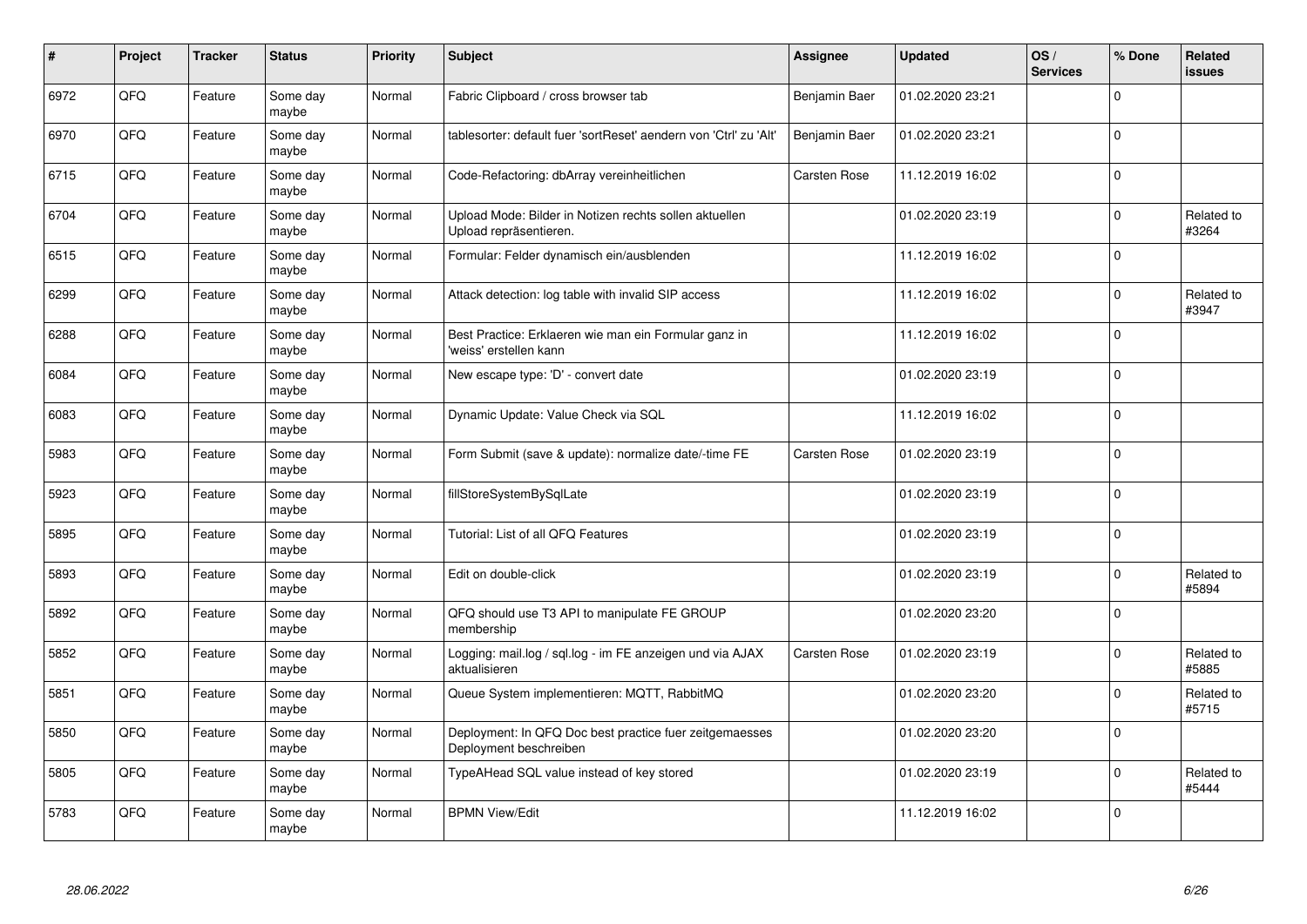| #    | Project | <b>Tracker</b> | <b>Status</b>     | <b>Priority</b> | Subject                                                                                 | Assignee            | <b>Updated</b>   | OS/<br><b>Services</b> | % Done         | Related<br><b>issues</b>                    |
|------|---------|----------------|-------------------|-----------------|-----------------------------------------------------------------------------------------|---------------------|------------------|------------------------|----------------|---------------------------------------------|
| 5665 | QFQ     | Feature        | Some day<br>maybe | Normal          | Versuch das '{{!' nicht mehr noetig ist.                                                | Carsten Rose        | 01.02.2020 23:20 |                        | 0              | Related to<br>#7432,<br>Related to<br>#7434 |
| 5579 | QFQ     | Feature        | Some day<br>maybe | Normal          | Enhance Doc / Presentation: variable type 'link column type'                            | Carsten Rose        | 01.02.2020 23:19 |                        | $\Omega$       |                                             |
| 5548 | QFQ     | Feature        | Some day<br>maybe | Normal          | 801 Textfiles/Scriptfiles als Thumbnail                                                 | Carsten Rose        | 07.03.2022 16:26 |                        | $\mathbf 0$    |                                             |
| 5480 | QFQ     | Feature        | Some day<br>maybe | Normal          | QFQ: Dokumentation mit Screenshots versehen                                             | <b>Carsten Rose</b> | 01.02.2020 23:20 |                        | $\Omega$       | Related to<br>#9879                         |
| 5455 | QFQ     | Feature        | Some day<br>maybe | Normal          | Mail Redirects grld abhaengig                                                           |                     | 01.02.2020 23:20 |                        | $\Omega$       |                                             |
| 5452 | QFQ     | Feature        | Some day<br>maybe | Normal          | Thumbnails from PDF: bad quality                                                        |                     | 01.02.2020 23:20 |                        | $\Omega$       |                                             |
| 5428 | QFQ     | Feature        | Some day<br>maybe | Normal          | secure thumbnail: late render on access.                                                | Carsten Rose        | 01.02.2020 23:20 |                        | $\mathbf 0$    |                                             |
| 5389 | QFQ     | Feature        | Some day<br>maybe | Normal          | QFQ Design: Multline label / note                                                       | Benjamin Baer       | 01.02.2020 23:19 |                        | $\mathbf 0$    |                                             |
| 5342 | QFQ     | Feature        | Some day<br>maybe | Normal          | link - with HTML Attributes                                                             |                     | 01.02.2020 23:20 |                        | $\Omega$       | Related to<br>#14077                        |
| 5160 | QFQ     | Feature        | Some day<br>maybe | Normal          | QFQ collaborative / together.js, ShareJS, y-js, collaborative,                          |                     | 11.12.2019 16:02 |                        | $\mathbf 0$    |                                             |
| 5132 | QFQ     | Feature        | Some day<br>maybe | Normal          | Error Message sendmail missing attachment: more details                                 | <b>Carsten Rose</b> | 01.02.2020 23:19 |                        | $\overline{0}$ |                                             |
| 5129 | QFQ     | Feature        | Some day<br>maybe | Normal          | Reports: SQL fuer x Achse und y Achse                                                   |                     | 11.12.2019 16:02 |                        | 0              |                                             |
| 5024 | QFQ     | Feature        | Some day<br>maybe | Normal          | Fabric: Generate PDF with edits                                                         | Benjamin Baer       | 01.02.2020 23:20 |                        | $\Omega$       | Related to<br>#10704                        |
| 4974 | QFQ     | Feature        | Some day<br>maybe | Normal          | Long polling - inform all listening clients of changes                                  |                     | 11.12.2019 16:02 |                        | $\Omega$       |                                             |
| 4956 | QFQ     | Feature        | Some day<br>maybe | Normal          | Sendmail: Benutzerdefinierte Headers                                                    | Carsten Rose        | 11.12.2019 16:02 |                        | $\mathbf 0$    |                                             |
| 4872 | QFQ     | Feature        | Some day<br>maybe | Normal          | Fields of Typo3 page available in STORE_TYPO3                                           | Carsten Rose        | 01.02.2020 23:19 |                        | $\mathbf 0$    |                                             |
| 4869 | QFQ     | Feature        | Some day<br>maybe | Normal          | Dynamic Update (show, hide, readonly?, required?) for<br><b>Template Group Elements</b> | Carsten Rose        | 01.02.2020 23:19 |                        | $\mathbf 0$    | Related to<br>#4865                         |
| 4839 | QFQ     | Feature        | Some day<br>maybe | Normal          | qfq-handle in <head> Abschnitt</head>                                                   | Carsten Rose        | 11.12.2019 16:02 |                        | 0              |                                             |
| 4816 | QFG     | Feature        | Some day<br>maybe | Normal          | Templates for QFQ Reports (Tables, Radios, )                                            |                     | 01.02.2020 23:20 |                        | 0              |                                             |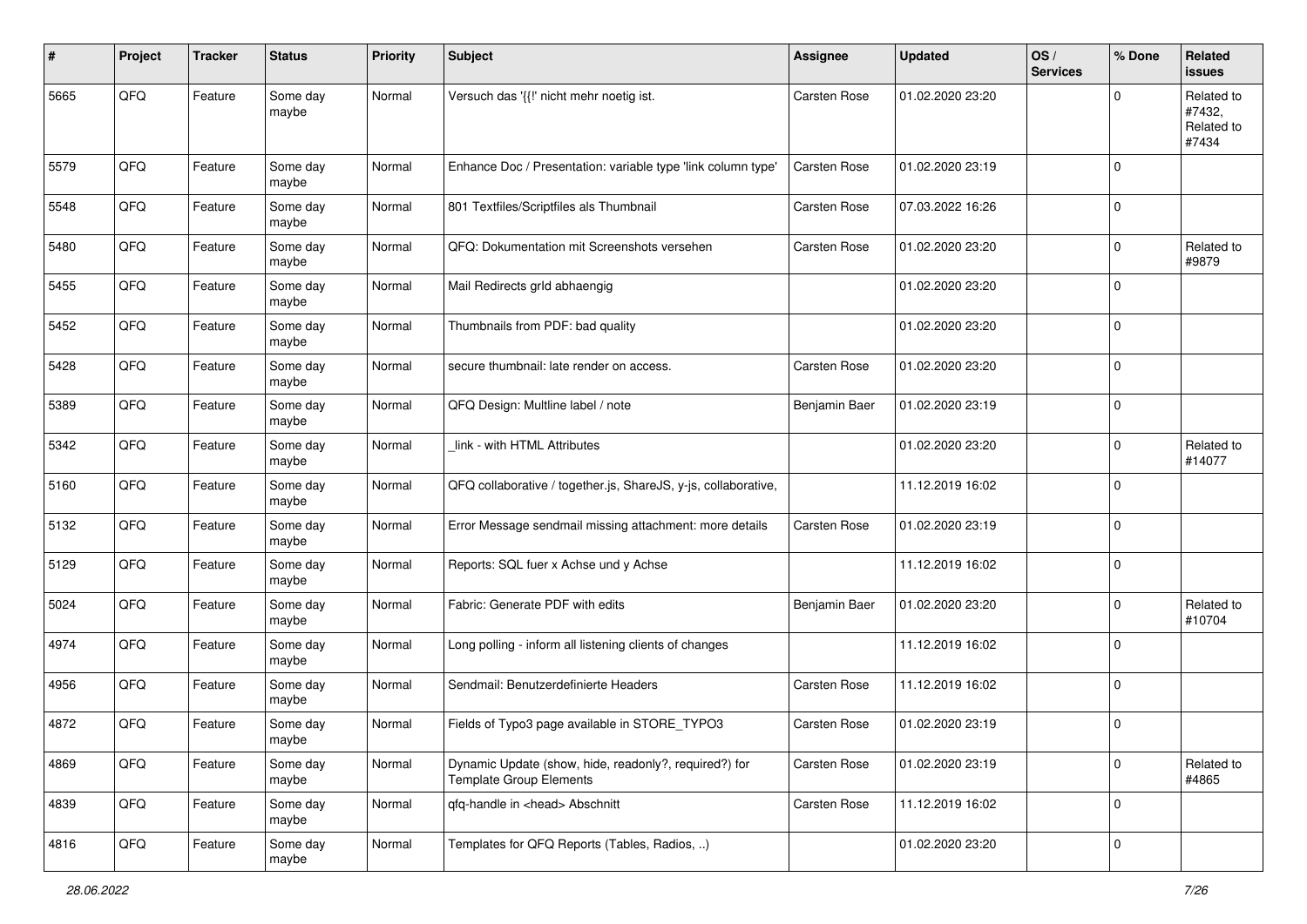| $\vert$ # | Project | <b>Tracker</b> | <b>Status</b>     | <b>Priority</b> | <b>Subject</b>                                                                                                                                                | <b>Assignee</b>     | <b>Updated</b>   | OS/<br><b>Services</b> | % Done   | Related<br><b>issues</b>                    |
|-----------|---------|----------------|-------------------|-----------------|---------------------------------------------------------------------------------------------------------------------------------------------------------------|---------------------|------------------|------------------------|----------|---------------------------------------------|
| 4757      | QFQ     | Feature        | Some day<br>maybe | Normal          | Test subrecord: download links ok? Links ok?                                                                                                                  | Carsten Rose        | 01.02.2020 23:20 |                        | $\Omega$ |                                             |
| 4719      | QFQ     | Feature        | Some day<br>maybe | Normal          | Custom Message in Client in case of 'Browser tab close,<br>modification will be lost'                                                                         |                     | 01.02.2020 23:20 |                        | $\Omega$ |                                             |
| 4652      | QFQ     | Feature        | Some day<br>maybe | Normal          | UZH CD: Weiterleitung auf benutzerdefinierte 403/404 Seite                                                                                                    | <b>Carsten Rose</b> | 01.02.2020 23:20 |                        | $\Omega$ |                                             |
| 4650      | QFQ     | Feature        | Some day<br>maybe | Normal          | Convert html to doc/rtf                                                                                                                                       | <b>Carsten Rose</b> | 01.02.2020 23:20 |                        | $\Omega$ | Related to<br>#10704                        |
| 4640      | QFQ     | Feature        | Some day<br>maybe | Normal          | <b>Rename System Forms</b>                                                                                                                                    |                     | 01.02.2020 23:20 |                        | $\Omega$ |                                             |
| 4627      | QFG     | Feature        | Some day<br>maybe | Normal          | dbupdate: all tables - check 'create', 'modified' if it is possible<br>to change to default 'CURRENT_TIMESTAMP' and modified<br>'ON UPDATE CURRENT_TIMESTAMP' |                     | 01.02.2020 23:20 |                        | $\Omega$ |                                             |
| 4626      | QFQ     | Feature        | Some day<br>maybe | Normal          | Mobile View: 'classBody=qfq-form-right' makes no sense                                                                                                        |                     | 01.02.2020 23:20 |                        | $\Omega$ |                                             |
| 4606      | QFQ     | Feature        | Some day<br>maybe | Normal          | link: qualifier to render bootstrap button                                                                                                                    | <b>Carsten Rose</b> | 01.02.2020 23:19 |                        | $\Omega$ |                                             |
| 4551      | QFQ     | Feature        | Some day<br>maybe | Normal          | Set 'pills' via dynamicUpdate to show/hide/disabled                                                                                                           |                     | 01.02.2020 23:20 |                        | $\Omega$ | Related to<br>#3752                         |
| 4536      | QFQ     | Feature        | Some day<br>maybe | Normal          | FE upload: problem with delete if mutliple uploads an<br>FE.name="                                                                                            |                     | 01.02.2020 23:20 |                        | $\Omega$ |                                             |
| 4446      | QFQ     | Feature        | Some day<br>maybe | Normal          | New FE get same feldContainerId as last modifed FE                                                                                                            |                     | 01.02.2020 23:20 |                        | $\Omega$ |                                             |
| 4445      | QFQ     | Feature        | Some day<br>maybe | Normal          | template group: Option to simulate fieldset                                                                                                                   |                     | 28.06.2021 14:11 |                        | $\Omega$ |                                             |
| 4444      | QFQ     | Feature        | Some day<br>maybe | Normal          | FE.type=upload: detect mime type                                                                                                                              |                     | 11.12.2019 16:02 |                        | $\Omega$ | Related to<br>#4303                         |
| 4443      | QFQ     | Feature        | Some day<br>maybe | Normal          | Form: multiple secondary tables                                                                                                                               |                     | 01.02.2020 23:20 |                        | $\Omega$ |                                             |
| 4442      | QFQ     | Feature        | Some day<br>maybe | Normal          | Special Column Name: link - new symbol G (Glyph) to<br>choose any available symbol                                                                            |                     | 11.12.2019 16:02 |                        | $\Omega$ |                                             |
| 4440      | QFQ     | Feature        | Some day<br>maybe | Normal          | Manual.rst: explain how to. expand PHP Session to 4h                                                                                                          |                     | 11.12.2019 16:02 |                        | $\Omega$ |                                             |
| 4439      | QFQ     | Feature        | Some day<br>maybe | Normal          | Log: report all actions fired by an FE Element, incl. the<br>original directive (slaveld, sqllnsert, )                                                        |                     | 01.02.2020 23:20 |                        | $\Omega$ | Related to<br>#4432,<br>Related to<br>#5458 |
| 4435      | QFQ     | Feature        | Some day<br>maybe | Normal          | Report: striptags - specify allowed tags                                                                                                                      |                     | 01.02.2020 23:20 |                        | $\Omega$ |                                             |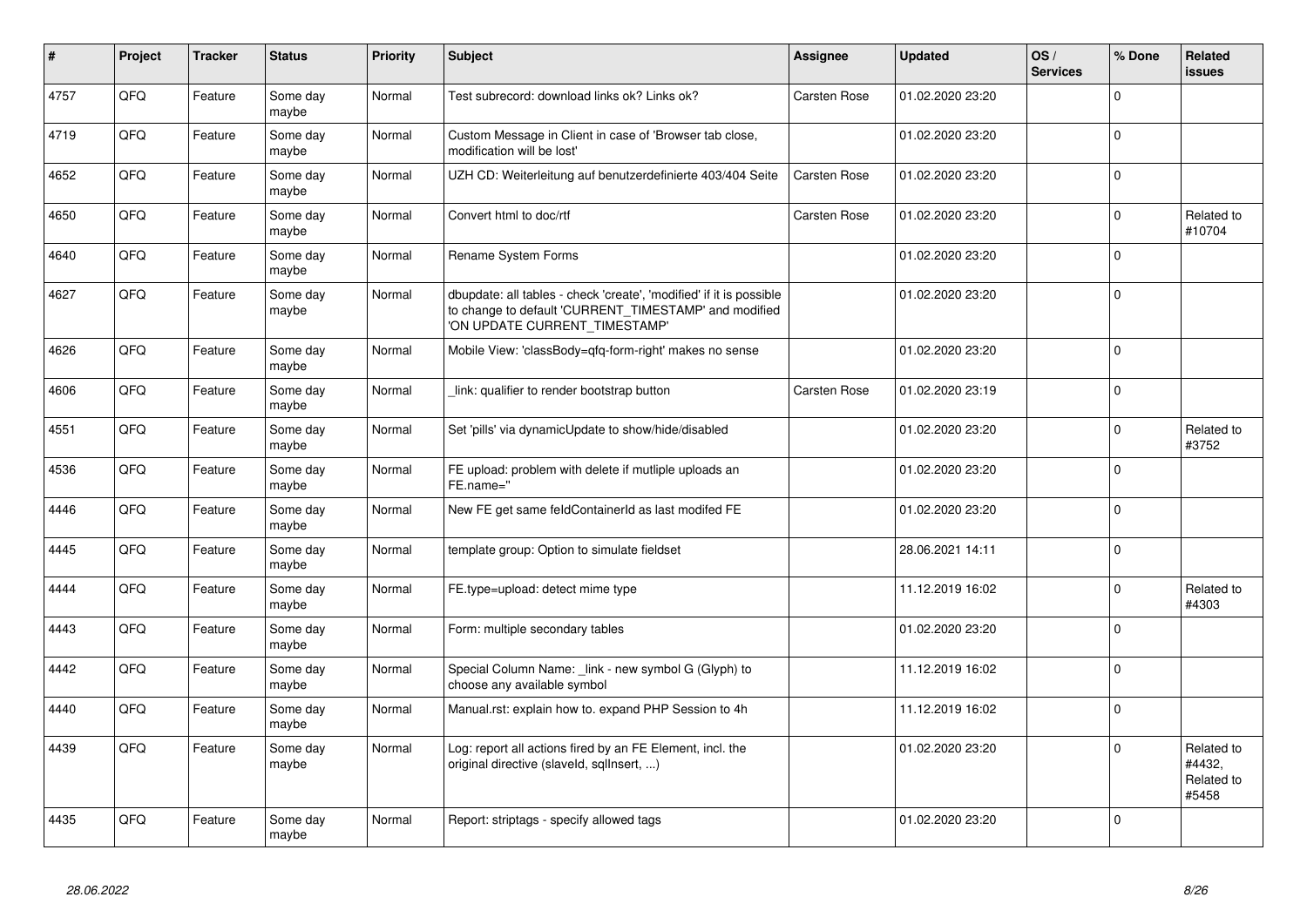| #    | Project | <b>Tracker</b> | <b>Status</b>     | <b>Priority</b> | <b>Subject</b>                                                                                                          | <b>Assignee</b>     | <b>Updated</b>   | OS/<br><b>Services</b> | % Done      | Related<br><b>issues</b>                    |
|------|---------|----------------|-------------------|-----------------|-------------------------------------------------------------------------------------------------------------------------|---------------------|------------------|------------------------|-------------|---------------------------------------------|
| 4433 | QFQ     | Feature        | Some day<br>maybe | Normal          | Log when SIP will be destroyed by QFQ for any (security)<br>reason                                                      |                     | 01.02.2020 23:20 |                        | 0           | Related to<br>#4432,<br>Related to<br>#5458 |
| 4420 | QFQ     | Feature        | Some day<br>maybe | Normal          | Client: Local Storage - store the changes of a form, local in<br>the browser.                                           | Benjamin Baer       | 11.12.2019 16:02 |                        | $\Omega$    |                                             |
| 4365 | QFQ     | Feature        | Some day<br>maybe | Normal          | Multi Language: new way of config                                                                                       | <b>Carsten Rose</b> | 01.02.2020 23:20 |                        | $\Omega$    |                                             |
| 4349 | QFQ     | Feature        | Some day<br>maybe | Normal          | link download: downloaded external URL to<br>deliver/concatenate - check mimetipe and handle it correctly               | <b>Carsten Rose</b> | 11.12.2019 16:02 |                        | $\mathbf 0$ |                                             |
| 4343 | QFQ     | Feature        | Some day<br>maybe | Normal          | Link: Classifier to add 'attributes'                                                                                    | Carsten Rose        | 01.02.2020 23:20 |                        | 0           | Related to<br>#14077                        |
| 4330 | QFQ     | Feature        | Some day<br>maybe | Normal          | Error Message: report missing {{ / }} in sqlUpdate, sqlInsert,<br>sqlDelete, sqlAfter, sqlBefore in FE action elements. | <b>Carsten Rose</b> | 01.02.2020 23:20 |                        | $\Omega$    |                                             |
| 4259 | QFQ     | Feature        | Some day<br>maybe | Normal          | Instant trigger a cron job                                                                                              | Carsten Rose        | 11.12.2019 16:03 |                        | $\mathbf 0$ |                                             |
| 4197 | QFQ     | Feature        | Some day<br>maybe | Normal          | Unit Test fuer JSON Stream von QuickFormQuery.php ><br>doForm()                                                         | Carsten Rose        | 11.12.2019 16:03 |                        | $\Omega$    |                                             |
| 4027 | QFQ     | Feature        | Some day<br>maybe | Normal          | Missing: orange 'check' / 'bullet'                                                                                      |                     | 11.12.2019 16:03 |                        | $\Omega$    |                                             |
| 4026 | QFQ     | Feature        | Some day<br>maybe | Normal          | sqlLog.sql: log number of FE.id                                                                                         | <b>Carsten Rose</b> | 11.12.2019 16:03 |                        | $\Omega$    | Related to<br>#5458                         |
| 4018 | QFQ     | Feature        | Some day<br>maybe | Normal          | typeahead: solve problem with potential long query<br>parameter                                                         | <b>Carsten Rose</b> | 11.12.2019 16:03 |                        | $\mathbf 0$ |                                             |
| 3991 | QFQ     | Feature        | Some day<br>maybe | Normal          | report: Columnname '_skipWrap' skips 'fbeg', 'fend'                                                                     | <b>Carsten Rose</b> | 11.12.2019 16:03 |                        | $\mathbf 0$ |                                             |
| 3947 | QFQ     | Feature        | Some day<br>maybe | Normal          | Attack detectect: logout current user                                                                                   | <b>Carsten Rose</b> | 11.12.2019 16:03 |                        | $\Omega$    | Related to<br>#5458,<br>Related to<br>#6299 |
| 3942 | QFQ     | Feature        | Some day<br>maybe | Normal          | Action Elemente: neu generierte IDs via FE weitergeben                                                                  | <b>Carsten Rose</b> | 11.12.2019 16:03 |                        | $\Omega$    | Related to<br>#3941                         |
| 3941 | QFQ     | Feature        | Some day<br>maybe | Normal          | sqlAfter: es sollten mehrere moeglich sein                                                                              | <b>Carsten Rose</b> | 11.12.2019 16:03 |                        | $\Omega$    | Related to<br>#3942                         |
| 3905 | QFQ     | Feature        | Some day<br>maybe | Normal          | Documentation: Best Practice anhand eines Online<br>Bewerbungstools                                                     | Carsten Rose        | 11.12.2019 16:03 |                        | $\mathbf 0$ |                                             |
| 3900 | QFQ     | Feature        | Some day<br>maybe | Normal          | Extend documentation of 'Copy / Paste'                                                                                  | <b>Carsten Rose</b> | 11.12.2019 16:03 |                        | $\mathbf 0$ | Related to<br>#3899                         |
| 3880 | QFQ     | Feature        | Some day<br>maybe | Normal          | Form 'Form': anlegen einer Tabelle                                                                                      |                     | 14.01.2021 10:12 |                        | $\mathbf 0$ |                                             |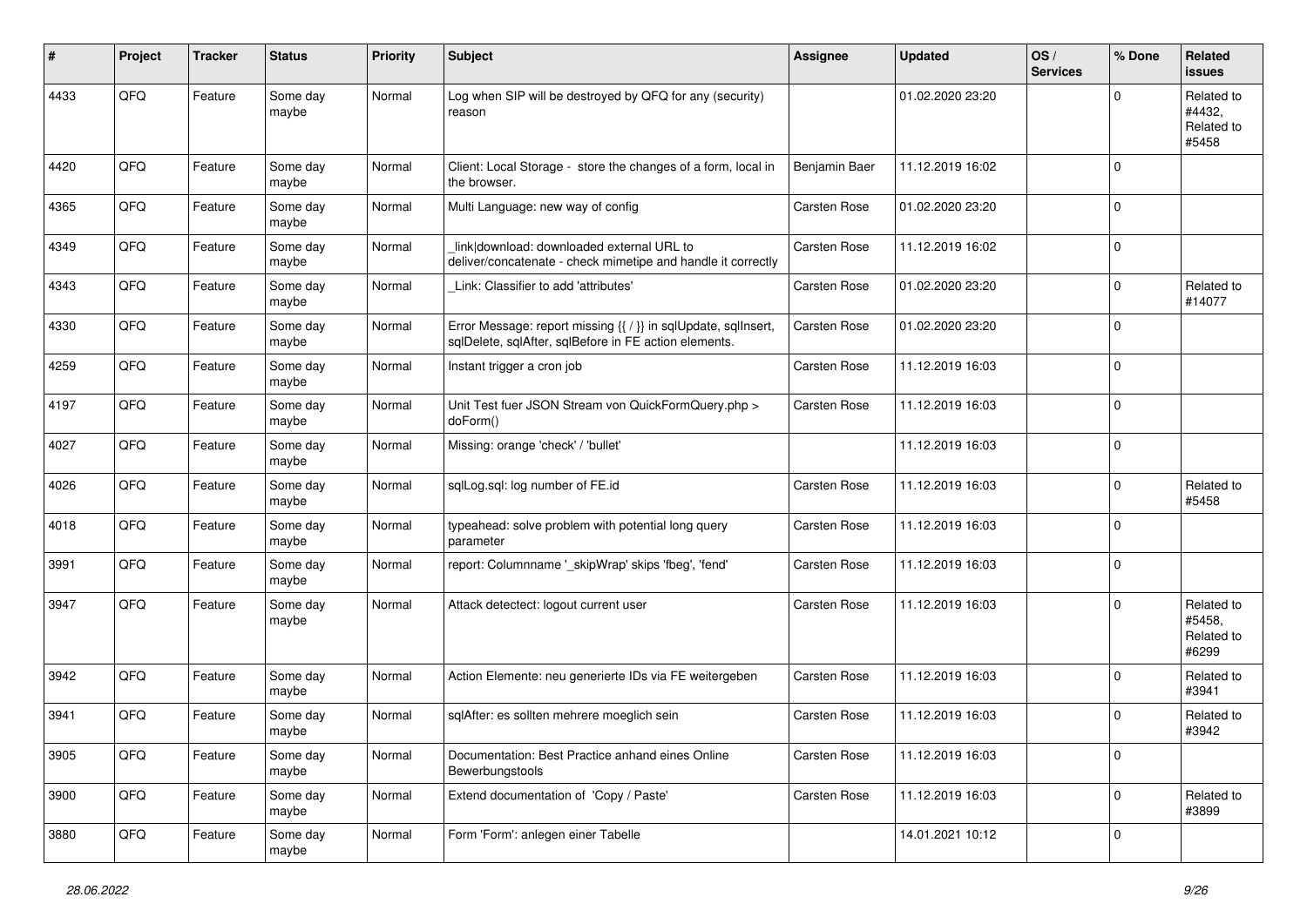| ∦    | Project | <b>Tracker</b> | <b>Status</b>     | <b>Priority</b> | <b>Subject</b>                                                                                                                                           | Assignee            | <b>Updated</b>   | OS/<br><b>Services</b> | % Done      | Related<br>issues                           |
|------|---------|----------------|-------------------|-----------------|----------------------------------------------------------------------------------------------------------------------------------------------------------|---------------------|------------------|------------------------|-------------|---------------------------------------------|
| 3879 | QFQ     | Feature        | Some day<br>maybe | Normal          | Form 'FormElement': Beim Feld 'name' rechts in der Notiz<br>einen Link einblenden - a) aktuelle Definition anzeigen, b)<br>Spalte in der Tabelle anlegen |                     | 11.12.2019 16:03 |                        | $\Omega$    |                                             |
| 3878 | QFQ     | Feature        | Some day<br>maybe | Normal          | Form 'FormElement': Spalte 'name' typeAhead mit<br>Spaltennamen der Primarytable.                                                                        |                     | 11.12.2019 16:03 |                        | $\Omega$    |                                             |
| 3877 | QFQ     | Feature        | Some day<br>maybe | Normal          | FormEditor: die Felder die aktuell nicht gebraucht werden<br>nur auf readonly/disabled setzen (nicht ausblenden > das<br>irritiert.                      | <b>Carsten Rose</b> | 11.12.2019 16:03 |                        | $\mathbf 0$ |                                             |
| 3708 | QFQ     | Feature        | Some day<br>maybe | Normal          | Form: input - 'specialchars', 'none'  gewisse tags erlauben,<br>andere verbieten                                                                         | Carsten Rose        | 11.12.2019 16:02 |                        | $\Omega$    | Related to<br>#14320                        |
| 3692 | QFQ     | Feature        | Some day<br>maybe | Normal          | QFQ Webseite                                                                                                                                             | Benjamin Baer       | 11.12.2019 16:02 |                        | $\Omega$    | Related to<br>#5033                         |
| 3677 | QFQ     | Feature        | Some day<br>maybe | Normal          | wkhtmltopdf: FE User access prohibited, if client IP changes<br>- \$TYPO3_CONF_VARS[FE][lockIP]                                                          | <b>Carsten Rose</b> | 11.12.2019 16:02 |                        | $\Omega$    |                                             |
| 3666 | QFQ     | Feature        | Some day<br>maybe | Normal          | a) Performance Messung: mysql_real_escape_string() im<br>Vergleich zu str_replace(), b) doppeltes Aufrufen von<br>mysql_real_escape_string()             | <b>Carsten Rose</b> | 11.12.2019 16:02 |                        | $\Omega$    |                                             |
| 3646 | QFQ     | Feature        | Some day<br>maybe | Normal          | Moeglichkeit HTML Tags in Reports auszugeben (zu<br>enkodieren: htmlspecialchars)                                                                        |                     | 11.12.2019 16:02 |                        | $\Omega$    | Related to<br>#14320                        |
| 3617 | QFQ     | Feature        | Some day<br>maybe | Normal          | Load javascripts at bottom                                                                                                                               |                     | 11.12.2019 16:02 |                        | $\Omega$    |                                             |
| 3495 | QFQ     | Feature        | Some day<br>maybe | Normal          | Predifined Parameter werden nicht in '+' (add new record)<br>SIP gerendert.                                                                              |                     | 11.12.2019 16:02 |                        | $\Omega$    |                                             |
| 3458 | QFQ     | Feature        | Some day<br>maybe | Normal          | Display 'Edit Form Element'-Checkbox on form: should<br>depend on FE Group                                                                               | <b>Carsten Rose</b> | 11.12.2019 16:02 |                        | $\Omega$    | Related to<br>#3447                         |
| 3457 | QFQ     | Feature        | Some day<br>maybe | Normal          | LDAP: concat multi values to one single entry                                                                                                            | <b>Carsten Rose</b> | 11.12.2019 16:02 |                        | $\Omega$    |                                             |
| 3415 | QFQ     | Feature        | Some day<br>maybe | Normal          | FE Login Box Templatefile                                                                                                                                | Benjamin Baer       | 11.12.2019 16:02 |                        | $\Omega$    |                                             |
| 3402 | QFQ     | Feature        | Some day<br>maybe | Normal          | Syntax Highlighting via CodeMirror                                                                                                                       | Carsten Rose        | 11.12.2019 16:02 |                        | 100         | Related to<br>#3207                         |
| 3385 | QFQ     | Feature        | Some day<br>maybe | Normal          | templateGroup: insert/update/delete non primary records                                                                                                  | Carsten Rose        | 11.12.2019 16:02 |                        | $\Omega$    |                                             |
| 3350 | QFO     | Feature        | Some day<br>maybe | Normal          | FormEditor: Hilfetext hinter 'checktype'                                                                                                                 | Carsten Rose        | 11.12.2019 16:02 |                        |             |                                             |
| 3332 | QFQ     | Feature        | Some day<br>maybe | Normal          | Uploads: Thumbnails, Details zum hochgeladenen File                                                                                                      | <b>Carsten Rose</b> | 11.12.2019 16:02 |                        | 0           | Related to<br>#3264,<br>Related to<br>#5333 |
| 3331 | QFG     | Feature        | Some day<br>maybe | Normal          | Default Tooltip fuer _page? Links: mit Form und Record ID                                                                                                | <b>Carsten Rose</b> | 11.12.2019 16:02 |                        | $\mathbf 0$ |                                             |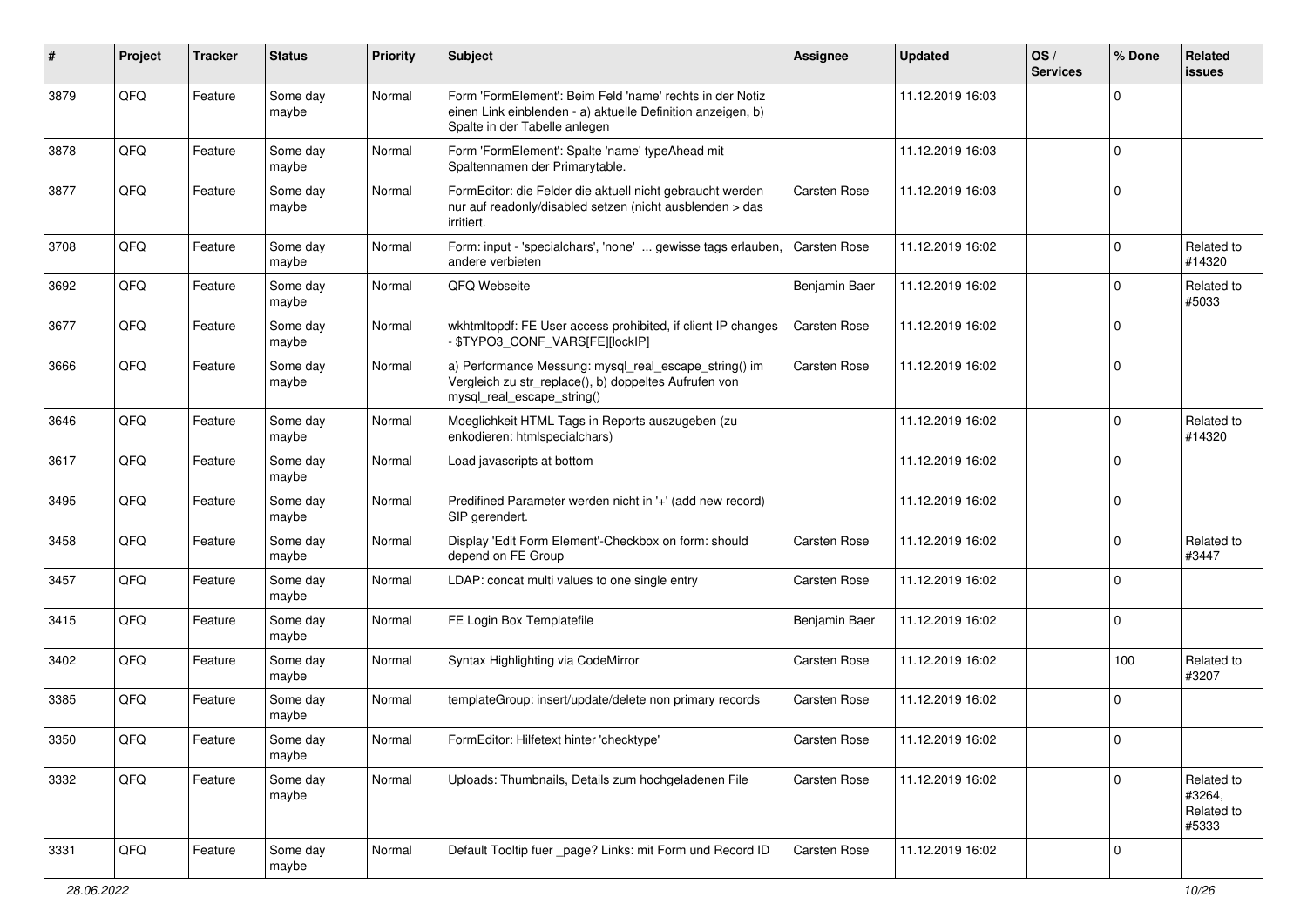| $\sharp$ | Project | <b>Tracker</b> | <b>Status</b>     | <b>Priority</b> | <b>Subject</b>                                                                                                     | <b>Assignee</b>     | <b>Updated</b>   | OS/<br><b>Services</b> | % Done      | Related<br><b>issues</b> |
|----------|---------|----------------|-------------------|-----------------|--------------------------------------------------------------------------------------------------------------------|---------------------|------------------|------------------------|-------------|--------------------------|
| 3291     | QFQ     | Feature        | Some day<br>maybe | Normal          | AutoCron websiteToken                                                                                              | <b>Carsten Rose</b> | 11.12.2019 16:02 |                        | $\Omega$    | Related to<br>#4250      |
| 3285     | QFQ     | Feature        | Some day<br>maybe | Normal          | Zeichenlimit pro Feld: textarea / editor                                                                           | Carsten Rose        | 11.12.2019 16:02 |                        | $\Omega$    |                          |
| 3267     | QFQ     | Feature        | Some day<br>maybe | Normal          | 2 Forms auf einer Seite: real + Read only                                                                          | Carsten Rose        | 11.12.2019 16:03 |                        | $\mathbf 0$ |                          |
| 3216     | QFQ     | Feature        | Some day<br>maybe | Normal          | dynamic update für checkbox label2                                                                                 | <b>Carsten Rose</b> | 11.12.2019 16:03 |                        | $\Omega$    | Related to<br>#2081      |
| 2995     | QFQ     | Feature        | Some day<br>maybe | Normal          | Dropdown JQuery Plugin: 'chosen' - Moeglichkeit um Select<br>Listen mehr Funktion zu geben. Kein Bootstrap noetig. | <b>Carsten Rose</b> | 11.12.2019 16:03 |                        | $\Omega$    |                          |
| 2950     | QFQ     | Feature        | Some day<br>maybe | Normal          | Inhalt QFQ Records als File                                                                                        |                     | 11.12.2019 16:03 |                        | $\mathbf 0$ |                          |
| 2084     | QFQ     | Feature        | Some day<br>maybe | Normal          | Mailto mit encryption: Subrecord                                                                                   | Carsten Rose        | 11.12.2019 16:03 |                        | $\Omega$    | Related to<br>#2082      |
| 1946     | QFQ     | Feature        | Some day<br>maybe | Normal          | Kontrolle ob der ReadOnly Modus bei den<br>Formularelementen korrekt implementiert ist                             | <b>Carsten Rose</b> | 11.12.2019 16:03 |                        | $\Omega$    |                          |
| 1635     | QFQ     | Feature        | Some day<br>maybe | Normal          | QFQ Extension content record: weitere Optionen einblenden.                                                         | <b>Carsten Rose</b> | 11.12.2019 16:03 |                        | $\Omega$    |                          |
| 1623     | QFQ     | Feature        | Some day<br>maybe | Normal          | RealURL                                                                                                            |                     | 11.12.2019 16:03 |                        | 30          |                          |
| 1510     | QFG     | Feature        | Some day<br>maybe | Normal          | jquery von google laden, falls das nicht geht lokal                                                                |                     | 11.12.2019 16:03 |                        | $\Omega$    |                          |
| 1253     | QFQ     | Feature        | Some day<br>maybe | Normal          | QF: Colorpicker                                                                                                    |                     | 11.12.2019 16:03 |                        | $\Omega$    |                          |
| 1251     | QFQ     | Feature        | Some day<br>maybe | Normal          | QF: Combo                                                                                                          |                     | 11.12.2019 16:03 |                        | $\mathbf 0$ |                          |
| 1234     | QFQ     | Feature        | Some day<br>maybe | Normal          | QF: Record numbering: Im Grid soll in Spalte 1 optional die<br>laufende Nummer der Records angezeigt werden.       |                     | 01.02.2020 23:20 |                        | $\Omega$    |                          |
| 955      | QFQ     | Feature        | Some day<br>maybe | Normal          | QF: Notizen vor/nach dem Form                                                                                      |                     | 01.02.2020 23:20 |                        | $\Omega$    |                          |
| 7456     | QFQ     | Bug            | Some day<br>maybe | Low             | Todos in Code: solve or make ticket                                                                                | Carsten Rose        | 16.09.2021 15:10 |                        | $\Omega$    |                          |
| 3567     | QFQ     | Feature        | Some day<br>maybe | Low             | 'Save', 'Close', 'New' als FormElement                                                                             |                     | 11.12.2019 16:02 |                        | $\Omega$    |                          |
| 3537     | QFQ     | Feature        | Some day<br>maybe | Low             | SHOW COLUMNS FROM tableName - Extend '{{!'<br>definition                                                           | Carsten Rose        | 11.12.2019 16:02 |                        | $\Omega$    |                          |
| 3273     | QFQ     | Feature        | Some day<br>maybe | Low             | Dirty Flag in Form                                                                                                 | Carsten Rose        | 11.12.2019 16:02 |                        | $\Omega$    |                          |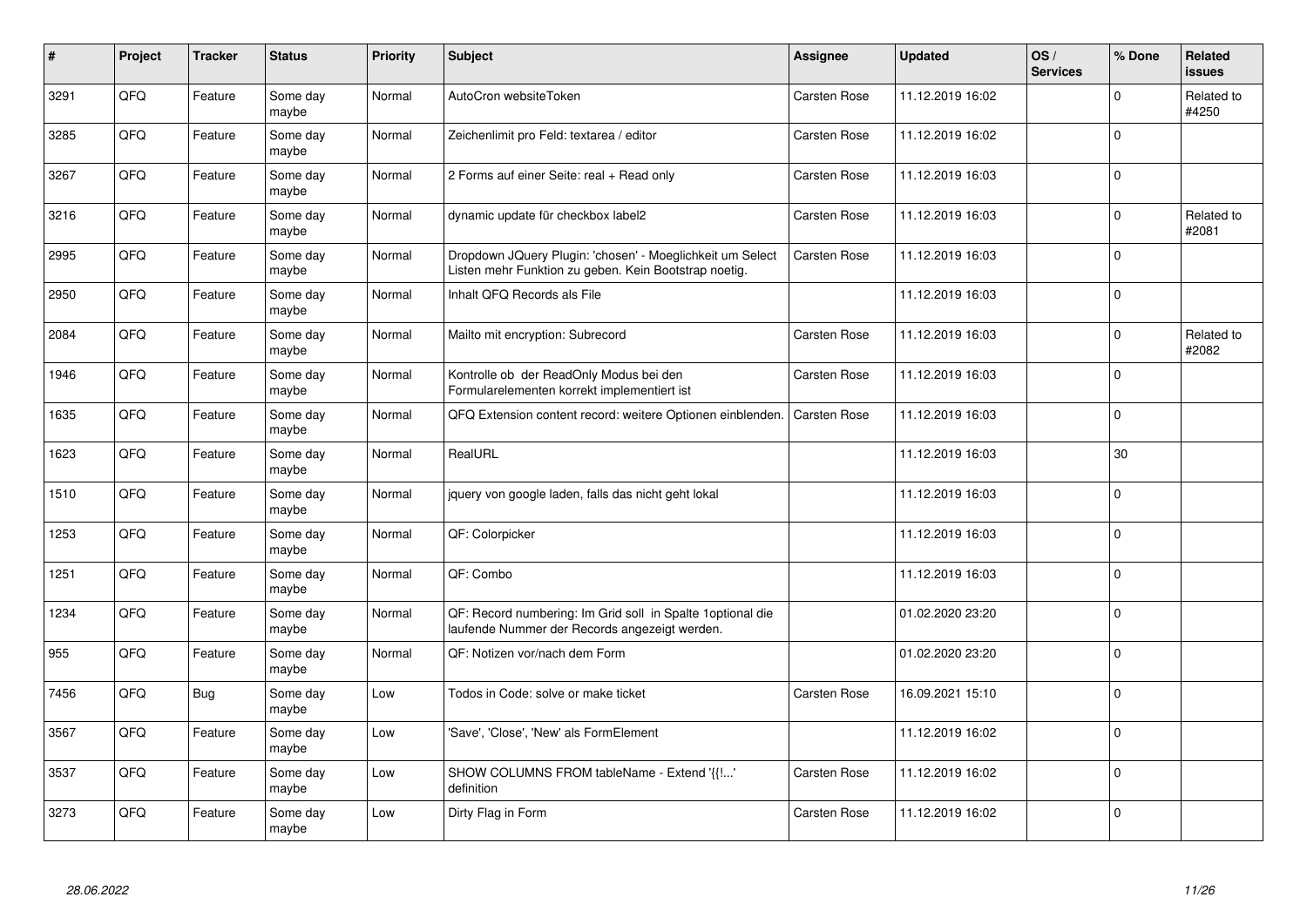| #     | Project | <b>Tracker</b> | <b>Status</b>              | <b>Priority</b> | <b>Subject</b>                                                                       | Assignee            | <b>Updated</b>   | OS/<br><b>Services</b> | % Done       | Related<br><b>issues</b>                                             |
|-------|---------|----------------|----------------------------|-----------------|--------------------------------------------------------------------------------------|---------------------|------------------|------------------------|--------------|----------------------------------------------------------------------|
| 11630 | QFQ     | Bug            | Feedback                   | High            | Bitte check ob CALL() in 20.11.0 noch so funktioniert wie in<br>20.4.1               | Enis Nuredini       | 28.05.2022 13:45 |                        | 0            | Related to<br>#11325                                                 |
| 9548  | QFQ     | Feature        | Feedback                   | High            | FormElement: Pattern mismatch - optional report only on<br>focus lost                | Benjamin Baer       | 03.05.2021 21:14 |                        | $\Omega$     |                                                                      |
| 9052  | QFQ     | Feature        | Feedback                   | High            | Report: CodeMirror with SQL Syntax Highlight in FE                                   | Enis Nuredini       | 08.06.2022 10:25 |                        | $\Omega$     |                                                                      |
| 13767 | QFQ     | <b>Bug</b>     | Feedback                   | Normal          | date/time-picker: required shows up/down button orange                               | Enis Nuredini       | 16.05.2022 23:16 |                        | $\Omega$     |                                                                      |
| 12546 | QFQ     | <b>Bug</b>     | Feedback                   | Normal          | Branch 'Development' - Unit Tests mit dirty workaround<br>angepasst                  | Carsten Rose        | 19.03.2022 17:48 |                        | $\Omega$     |                                                                      |
| 11347 | QFQ     | Bug            | Feedback                   | Normal          | If Bedingungen funktionieren nicht korrekt                                           | Christoph Fuchs     | 21.03.2021 20:37 |                        | $\Omega$     |                                                                      |
| 9898  | QFQ     | Bug            | Feedback                   | Normal          | Formular trotz Timeout gespeichert                                                   | Benjamin Baer       | 01.02.2020 15:56 |                        | 0            |                                                                      |
| 9535  | QFQ     | <b>Bug</b>     | Feedback                   | Normal          | Report:  AS ' vertical' - column to wide - vertical >> rot45,<br>rot <sub>90</sub>   | Benjamin Baer       | 01.02.2020 15:56 |                        | $\Omega$     |                                                                      |
| 8316  | QFQ     | <b>Bug</b>     | Feedback                   | Normal          | Documentation/Behaviour for Nested Queries and<br>Record-Store confusing             | Nicola Chiapolini   | 20.11.2019 09:14 |                        | $\Omega$     |                                                                      |
| 13572 | QFQ     | Feature        | Feedback                   | Normal          | Form Load: misleading error message on trying to load non<br>existent primary record | Enis Nuredini       | 16.05.2022 23:16 |                        | 100          |                                                                      |
| 12584 | QFQ     | Feature        | Feedback                   | Normal          | T3 v10 migration script: replace alias-patterns (v11)                                | <b>Carsten Rose</b> | 28.05.2022 11:12 |                        | 100          |                                                                      |
| 10782 | QFQ     | Feature        | Feedback                   | Normal          | Tiny MCE: Image Upload                                                               | Enis Nuredini       | 16.05.2022 23:16 |                        | 0            | Related to<br>#12452                                                 |
| 10124 | QFQ     | Feature        | Feedback                   | Normal          | qfq AAI-Login                                                                        | Karin Niffeler      | 07.05.2020 09:36 |                        | $\mathbf 0$  |                                                                      |
| 5894  | QFQ     | Feature        | Feedback                   | Normal          | Typeahead in Report: show/hide rows dynamically                                      | Carsten Rose        | 18.02.2022 08:50 |                        | <sup>0</sup> | Related to<br>#5893.<br>Related to<br>#5885                          |
| 13566 | QFQ     | Feature        | Ready to sync<br>(develop) | Normal          | Delete config-example.qfq.php file                                                   | <b>Carsten Rose</b> | 23.12.2021 09:25 |                        | $\Omega$     |                                                                      |
| 12508 | QFQ     | Bug            | In Progress                | High            | gfg Form: sendMail                                                                   | Karin Niffeler      | 19.03.2022 17:48 |                        | $\Omega$     |                                                                      |
| 9789  | QFQ     | Bug            | In Progress                | High            | Record Lock: release to early on 'leave page'                                        | Carsten Rose        | 10.01.2022 09:25 |                        | 100          | Related to<br>#10081.<br>Related to<br>#9173.<br>Related to<br>#8702 |
| 9517  | QFQ     | Feature        | In Progress                | High            | Input multiple tags with typeahead                                                   | <b>Carsten Rose</b> | 03.05.2021 21:14 |                        | 40           | Related to<br>#10150                                                 |
| 14323 | QFQ     | <b>Bug</b>     | In Progress                | Normal          | Report: render=both single - no impact                                               | Carsten Rose        | 19.06.2022 18:31 |                        | 0            |                                                                      |
| 14175 | QFQ     | Bug            | In Progress                | Normal          | Opening a form with no QFQ Session cookie fails                                      | <b>Carsten Rose</b> | 03.06.2022 10:40 |                        | $\Omega$     |                                                                      |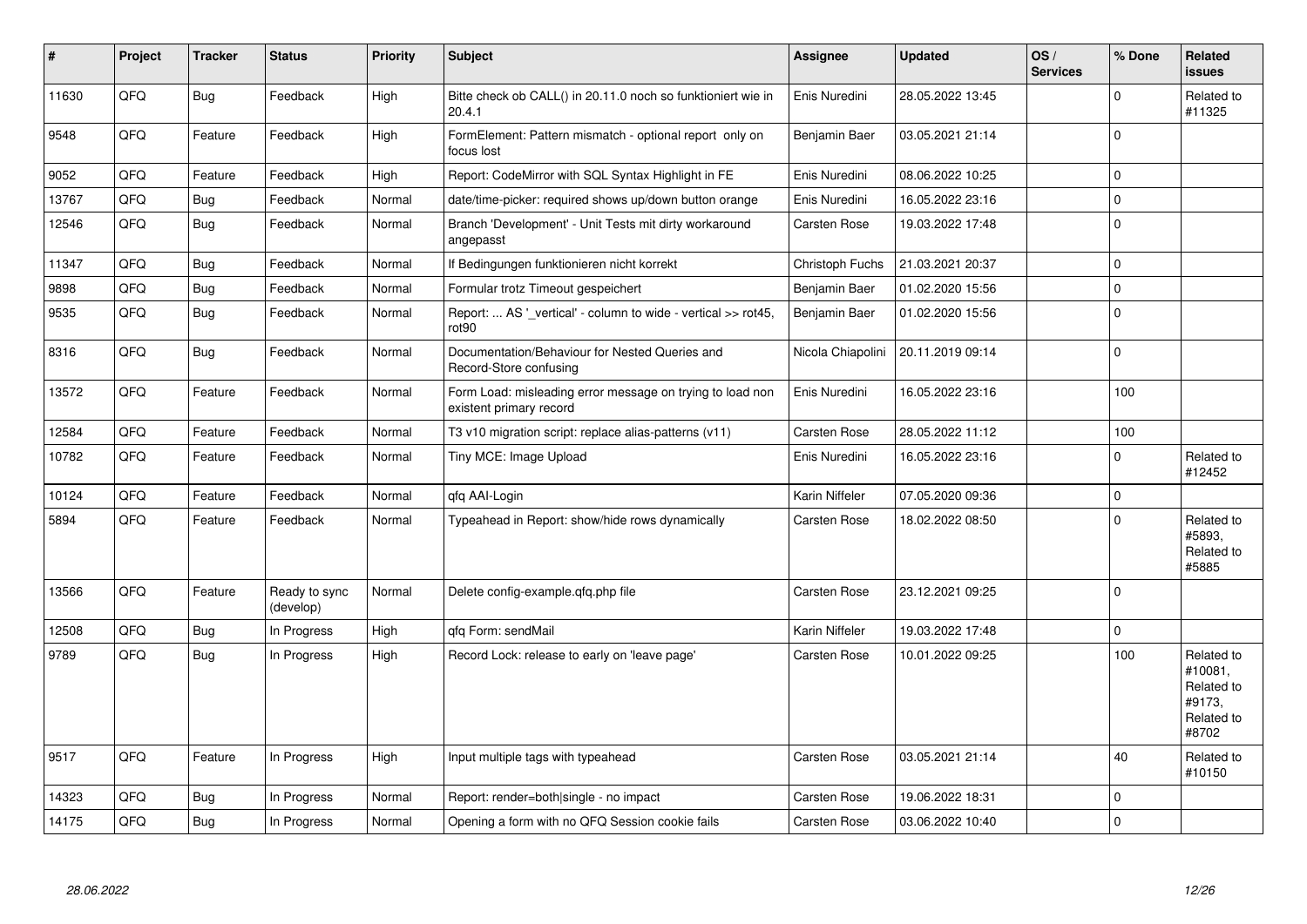| $\vert$ # | Project | <b>Tracker</b> | <b>Status</b> | <b>Priority</b> | <b>Subject</b>                                                                          | <b>Assignee</b>     | <b>Updated</b>   | OS/<br><b>Services</b> | % Done      | Related<br><b>issues</b>                                                                                                       |
|-----------|---------|----------------|---------------|-----------------|-----------------------------------------------------------------------------------------|---------------------|------------------|------------------------|-------------|--------------------------------------------------------------------------------------------------------------------------------|
| 11517     | QFQ     | <b>Bug</b>     | In Progress   | Normal          | extraButtonInfo Broken for multiple FormElements                                        | Carsten Rose        | 12.05.2022 13:12 |                        | $\Omega$    | Related to<br>#7890,<br>Related to<br>#3811, Has<br>duplicate<br>#10905, Has<br>duplicate<br>#10553, Has<br>duplicate<br>#6779 |
| 10661     | QFQ     | <b>Bug</b>     | In Progress   | Normal          | Typo3 Warnungen                                                                         | Carsten Rose        | 07.09.2021 13:23 |                        | $\Omega$    | Related to<br>#12440                                                                                                           |
| 9691      | QFQ     | <b>Bug</b>     | In Progress   | Normal          | Checkbox: dynamic update > readonly                                                     | Carsten Rose        | 01.02.2020 23:22 |                        | 50          | Related to<br>#9834                                                                                                            |
| 13330     | QFQ     | Feature        | In Progress   | Normal          | Multi Form: Upload                                                                      | <b>Carsten Rose</b> | 07.11.2021 12:40 |                        | 50          | Related to<br>#9706                                                                                                            |
| 12630     | QFQ     | Feature        | In Progress   | Normal          | Input: date[time]: min / max values                                                     | Enis Nuredini       | 20.06.2022 18:31 |                        | $\Omega$    | Related to<br>#10096,<br>Related to<br>#14302,<br>Related to<br>#14303                                                         |
| 12440     | QFQ     | Feature        | In Progress   | Normal          | Typo3 V10 upgrade (durchfuehren und testen)                                             | <b>Carsten Rose</b> | 21.03.2022 09:53 |                        | 50          | Related to<br>#12357,<br>Related to<br>#12067,<br>Related to<br>#10661                                                         |
| 12439     | QFQ     | Feature        | In Progress   | Normal          | TinyMCE Paste from Word & Character Count/Limit                                         | Carsten Rose        | 05.05.2021 22:15 |                        | $\Omega$    |                                                                                                                                |
| 11980     | QFQ     | Feature        | In Progress   | Normal          | protected verzeichnis MUSS geschützt werden                                             | Carsten Rose        | 07.09.2021 13:30 |                        | $\mathbf 0$ |                                                                                                                                |
| 11076     | QFQ     | Feature        | In Progress   | Normal          | SELECT  AS _websocket                                                                   | Carsten Rose        | 30.08.2020 17:49 |                        | $\mathbf 0$ |                                                                                                                                |
| 10793     | QFQ     | Feature        | In Progress   | Normal          | Update NPM Packages                                                                     | Carsten Rose        | 07.09.2021 13:25 |                        | $30\,$      |                                                                                                                                |
| 10443     | QFQ     | Feature        | In Progress   | Normal          | Konzept_api / _live                                                                     | Carsten Rose        | 07.05.2020 09:39 |                        | 0           |                                                                                                                                |
| 6250      | QFQ     | Feature        | In Progress   | Normal          | Enhance layout: a) Subrecord, b) Subrecord-Title                                        | <b>Carsten Rose</b> | 01.02.2020 23:22 |                        | $\Omega$    | Related to<br>#5391                                                                                                            |
| 5695      | QFQ     | Feature        | In Progress   | Normal          | Multiform                                                                               | Carsten Rose        | 02.01.2021 18:38 |                        | 0           |                                                                                                                                |
| 4194      | QFQ     | Feature        | In Progress   | Normal          | Bootstrap 4 ist jetzt offiziel                                                          |                     | 03.05.2021 20:47 |                        | $\mathbf 0$ | Related to<br>#10114                                                                                                           |
| 12463     | QFG     | <b>Bug</b>     | ToDo          | High            | QFQ Function: 'function' and 'sql' on same level - output of<br>sql is shown two times. | Carsten Rose        | 15.12.2021 16:31 |                        | $\mathbf 0$ |                                                                                                                                |
| 12395     | QFQ     | Bug            | ToDo          | High            | QFQ Function: Result two times shown                                                    | Carsten Rose        | 18.02.2022 08:59 |                        | $\mathbf 0$ |                                                                                                                                |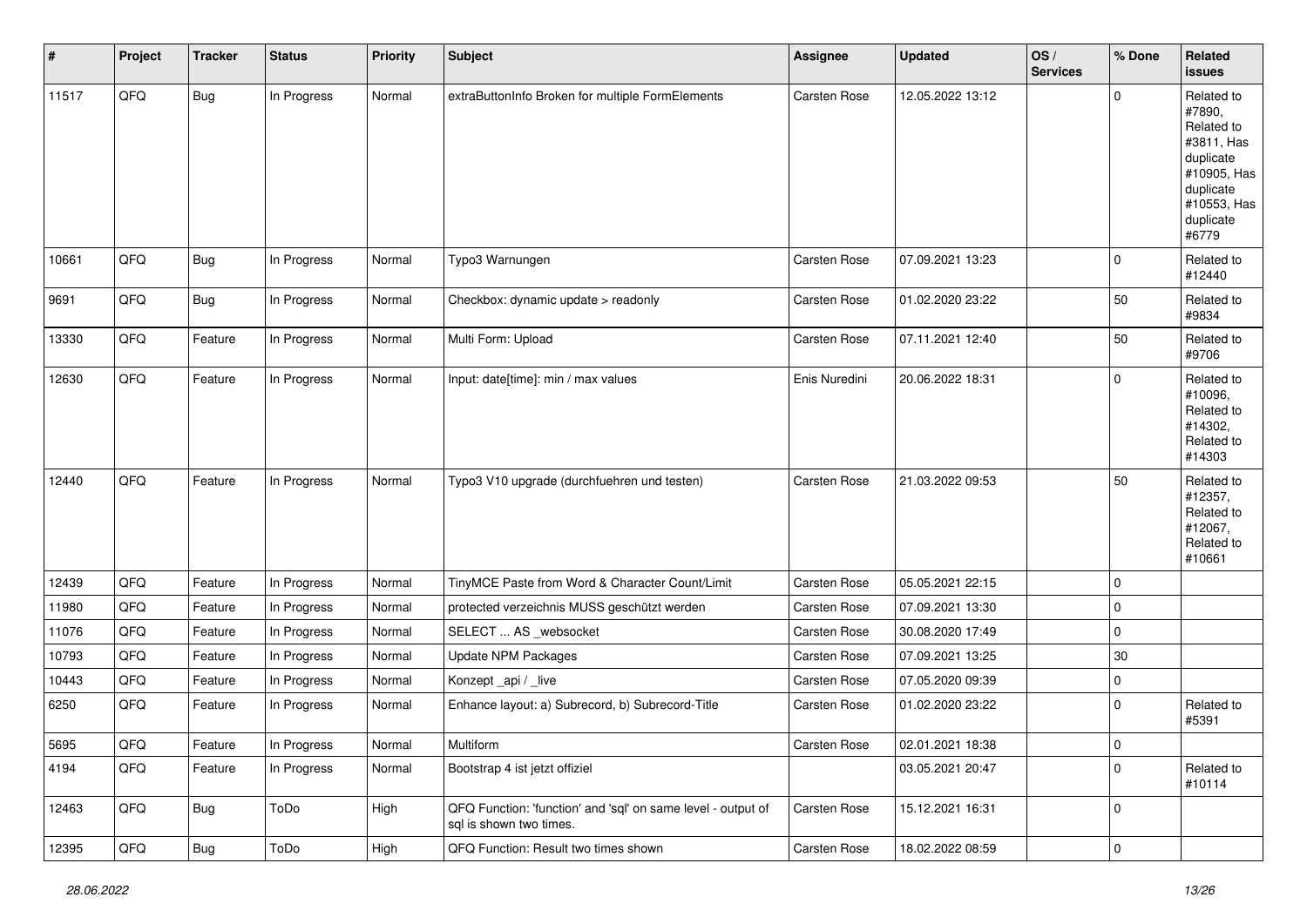| $\vert$ # | Project        | <b>Tracker</b> | <b>Status</b> | <b>Priority</b> | <b>Subject</b>                                            | Assignee      | <b>Updated</b>   | OS/<br><b>Services</b> | % Done      | Related<br><b>issues</b>                                                                                                                                              |
|-----------|----------------|----------------|---------------|-----------------|-----------------------------------------------------------|---------------|------------------|------------------------|-------------|-----------------------------------------------------------------------------------------------------------------------------------------------------------------------|
| 7602      | QFQ            | Feature        | ToDo          | High            | Multi Select: with checkboxes                             | Benjamin Baer | 22.03.2022 09:07 |                        | $\mathbf 0$ |                                                                                                                                                                       |
| 14303     | QFQ            | <b>Bug</b>     | ToDo          | Normal          | datetime broken with picker                               | Enis Nuredini | 17.06.2022 09:02 |                        | 0           | Related to<br>#12630                                                                                                                                                  |
| 13899     | QFQ            | Bug            | ToDo          | Normal          | Selenium: zum laufen bringen                              | Enis Nuredini | 25.03.2022 10:24 |                        | $\mathbf 0$ |                                                                                                                                                                       |
| 14320     | QFQ            | Feature        | ToDo          | Normal          | Allow specific HTML Tags and Attributes: general, TinyMCE | Enis Nuredini | 17.06.2022 10:44 |                        | $\Omega$    | Related to<br>#12664,<br>Related to<br>#12039,<br>Related to<br>#11702,<br>Related to<br>#7239,<br>Related to<br>#3708,<br>Related to<br>#3646,<br>Related to<br>#880 |
| 12262     | QFQ            | Feature        | ToDo          | Normal          | Form buttons on top: more customable                      | Enis Nuredini | 17.06.2022 10:44 |                        | $\mathbf 0$ | Related to<br>#13945, Has<br>duplicate<br>#4046, Has<br>duplicate<br>#10080                                                                                           |
| 9534      | QFQ            | Bug            | Priorize      | Urgent          | FE.type=upload: 'Unknown Mode: ID"                        | Carsten Rose  | 03.05.2021 21:14 |                        | $\mathbf 0$ | Related to<br>#9532                                                                                                                                                   |
| 9173      | QFQ            | <b>Bug</b>     | Priorize      | Urgent          | Stale Record Lock: Firefox                                | Carsten Rose  | 03.05.2021 21:14 |                        | $\mathbf 0$ | Related to<br>#9789                                                                                                                                                   |
| 9121      | QFQ            | <b>Bug</b>     | Priorize      | High            | sip links have r and __dbIndexData set                    | Carsten Rose  | 12.06.2021 10:41 |                        | $\mathbf 0$ |                                                                                                                                                                       |
| 6116      | QFQ            | Bug            | Priorize      | High            | value of checkbox not saved                               | Carsten Rose  | 07.12.2021 17:19 |                        | $\pmb{0}$   |                                                                                                                                                                       |
| 8204      | QFQ            | Feature        | Priorize      | High            | Position 'required mark'                                  | Carsten Rose  | 16.06.2021 13:44 |                        | $\mathbf 0$ |                                                                                                                                                                       |
| 8082      | QFQ            | Feature        | Priorize      | High            | Contact form without saving record                        | Carsten Rose  | 07.12.2021 15:20 |                        | $\mathbf 0$ | Related to<br>#8587,<br><b>Blocks</b><br>#11850                                                                                                                       |
| 14283     | QFQ            | Bug            | Priorize      | Normal          | HEIC / HEIF convert doesn't trigger                       | Carsten Rose  | 19.06.2022 16:37 |                        | $\mathbf 0$ |                                                                                                                                                                       |
| 13943     | QFQ            | <b>Bug</b>     | Priorize      | Normal          | unable to find formgroup                                  | Enis Nuredini | 28.05.2022 11:03 |                        | $\pmb{0}$   |                                                                                                                                                                       |
| 12325     | QFQ            | <b>Bug</b>     | Priorize      | Normal          | MultiDB form.dblndex not working for report syntax        | Carsten Rose  | 07.09.2021 13:37 |                        | $\Omega$    | Related to<br>#12145,<br>Related to<br>#12314                                                                                                                         |
| 9975      | $\mathsf{QFQ}$ | <b>Bug</b>     | Priorize      | Normal          | Dropdown Menu: 'r:3' broken                               | Carsten Rose  | 01.02.2020 10:13 |                        | $\pmb{0}$   |                                                                                                                                                                       |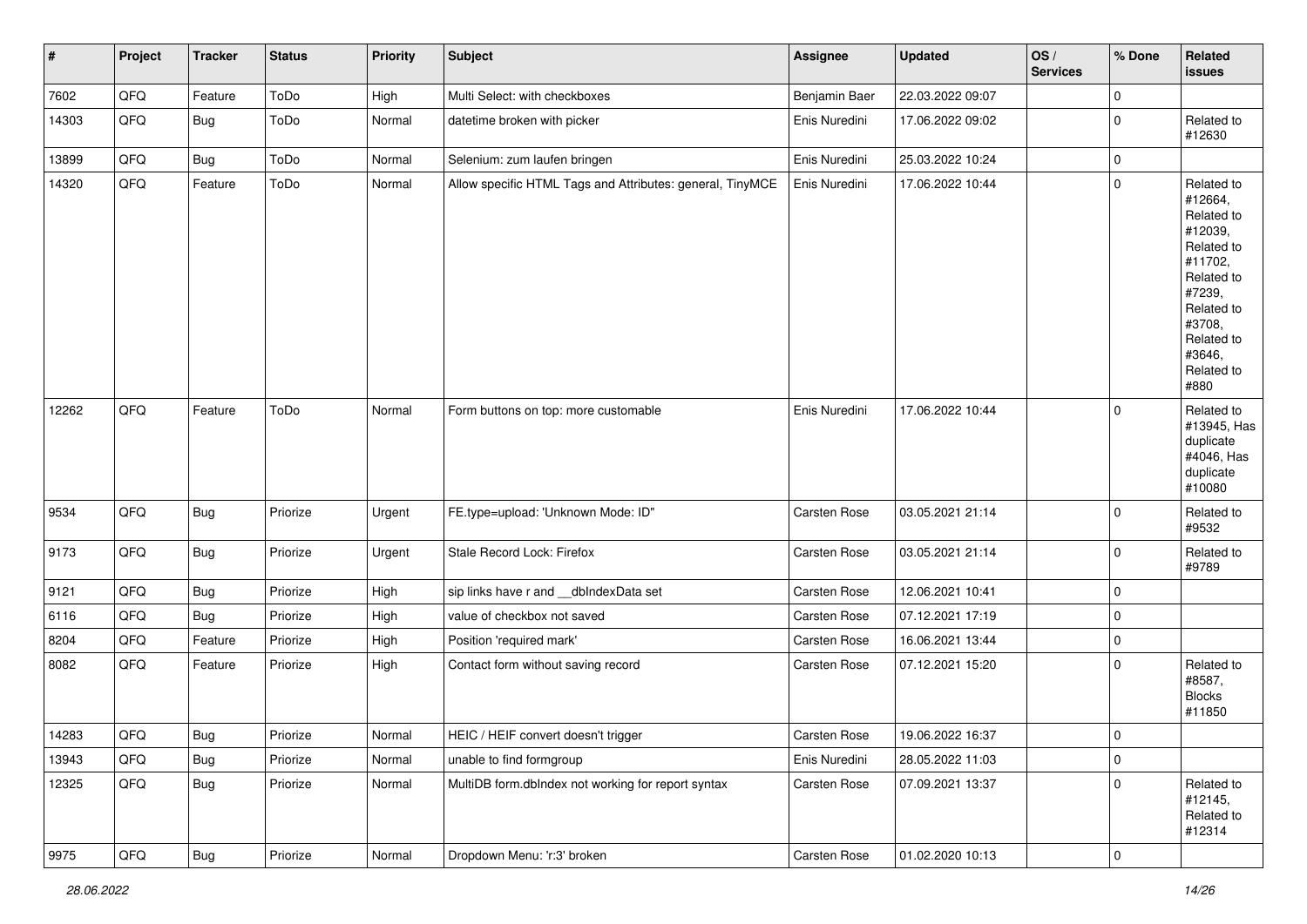| ∦     | Project | <b>Tracker</b> | <b>Status</b> | Priority | <b>Subject</b>                                                                                           | <b>Assignee</b>     | <b>Updated</b>   | OS/<br><b>Services</b> | % Done      | Related<br><b>issues</b>                                                |
|-------|---------|----------------|---------------|----------|----------------------------------------------------------------------------------------------------------|---------------------|------------------|------------------------|-------------|-------------------------------------------------------------------------|
| 9958  | QFQ     | <b>Bug</b>     | Priorize      | Normal   | Broken subrecord query: no error message                                                                 | Carsten Rose        | 05.02.2021 15:15 |                        | $\Omega$    |                                                                         |
| 9947  | QFQ     | Bug            | Priorize      | Normal   | Unwanted error message if missing 'typeAheadSqlPrefetch'                                                 | Carsten Rose        | 01.02.2020 10:13 |                        | $\Omega$    |                                                                         |
| 9862  | QFQ     | <b>Bug</b>     | Priorize      | Normal   | Failed writing to sql mail qfq.log should throw an exception                                             | Carsten Rose        | 01.02.2020 10:13 |                        | $\mathbf 0$ |                                                                         |
| 9834  | QFQ     | <b>Bug</b>     | Priorize      | Normal   | Input elements with tag 'disabled' are missing on<br>form-submit: server option 'processReadOnly' broken | Carsten Rose        | 07.12.2021 16:43 |                        | $\Omega$    | Related to<br>#9691,<br>Related to<br>#5305, Has<br>duplicate<br>#12331 |
| 8037  | QFQ     | <b>Bug</b>     | Priorize      | Normal   | FE.type=upload (advanced mode): {{slaveld:V}} missing<br>during dynamic update                           | <b>Carsten Rose</b> | 01.02.2020 10:13 |                        | $\Omega$    |                                                                         |
| 7656  | QFQ     | Bug            | Priorize      | Normal   | FE with required, 'pattern' and 'extraButtonLock': always<br>complain about missing value                | <b>Carsten Rose</b> | 01.02.2020 10:13 |                        | $\Omega$    |                                                                         |
| 7616  | QFQ     | <b>Bug</b>     | Priorize      | Normal   | Selectlist with Enum & Dynamic Update                                                                    | Carsten Rose        | 01.02.2020 10:13 |                        | $\Omega$    |                                                                         |
| 6574  | QFQ     | <b>Bug</b>     | Priorize      | Normal   | gfg.log: Fehlermeldung wurde angezeigt, aber nicht geloggt                                               | Carsten Rose        | 01.02.2020 10:13 |                        | $\mathbf 0$ |                                                                         |
| 6566  | QFQ     | Bug            | Priorize      | Normal   | Link Function 'delete': provided parameter missing on page<br>reload                                     | Benjamin Baer       | 03.01.2022 08:08 |                        | $\Omega$    |                                                                         |
| 6140  | QFQ     | Bug            | Priorize      | Normal   | QFQ DnD Sort: Locked fields                                                                              | Benjamin Baer       | 21.03.2022 09:56 |                        | $\Omega$    |                                                                         |
| 4457  | QFQ     | Bug            | Priorize      | Normal   | typeahead: pressing return to select an item, saves the form<br>and closes the form.                     | Benjamin Baer       | 03.01.2022 08:01 |                        | $\Omega$    | Related to<br>#4398                                                     |
| 3782  | QFQ     | Bug            | Priorize      | Normal   | Bei fehlerhafter Eingabe (z.B. Datum) sollte das erwartete<br>Format angezeigt werden                    | <b>Carsten Rose</b> | 01.02.2020 10:13 |                        | $\Omega$    |                                                                         |
| 2665  | QFQ     | Bug            | Priorize      | Normal   | Dynamic Update funktioniert nicht, wenn beim<br>entsprechenden FormElement eine size angegeben ist.      | Benjamin Baer       | 03.01.2022 08:12 |                        | 30          |                                                                         |
| 14371 | QFQ     | Feature        | Priorize      | Normal   | <b>LDAP via REPORT</b>                                                                                   | <b>Carsten Rose</b> | 19.06.2022 16:37 |                        | $\Omega$    |                                                                         |
| 14290 | QFQ     | Feature        | Priorize      | Normal   | FormEditor: Show Table Definition                                                                        | Carsten Rose        | 19.06.2022 16:37 |                        | $\Omega$    |                                                                         |
| 13900 | QFQ     | Feature        | Priorize      | Normal   | Selenium: Check das Cookie/PDF funktioniert                                                              | Enis Nuredini       | 25.03.2022 12:45 |                        | $\Omega$    |                                                                         |
| 12504 | QFQ     | Feature        | Priorize      | Normal   | sgl.log: report fe.id                                                                                    | <b>Carsten Rose</b> | 05.05.2021 22:09 |                        | $\Omega$    |                                                                         |
| 12503 | QFQ     | Feature        | Priorize      | Normal   | Detect dangerous UPDATE statement with missing WHERE                                                     | <b>Carsten Rose</b> | 05.05.2021 22:09 |                        | $\mathbf 0$ |                                                                         |
| 12452 | QFQ     | Feature        | Priorize      | Normal   | BaseURL: alsways with '/' at the end                                                                     | <b>Carsten Rose</b> | 19.06.2022 13:45 |                        | $\Omega$    | Related to<br>#10782                                                    |
| 11320 | QFQ     | Feature        | Priorize      | Normal   | Typo3 Version 10 support                                                                                 | Carsten Rose        | 05.05.2021 22:09 |                        | $\mathbf 0$ |                                                                         |
| 10569 | QFQ     | Feature        | Priorize      | Normal   | link blank more safe                                                                                     | Enis Nuredini       | 25.03.2022 12:44 |                        | $\Omega$    |                                                                         |
| 10015 | QFQ     | Feature        | Priorize      | Normal   | Monospace in Textarea                                                                                    | Carsten Rose        | 03.02.2020 13:40 |                        | $\mathbf 0$ |                                                                         |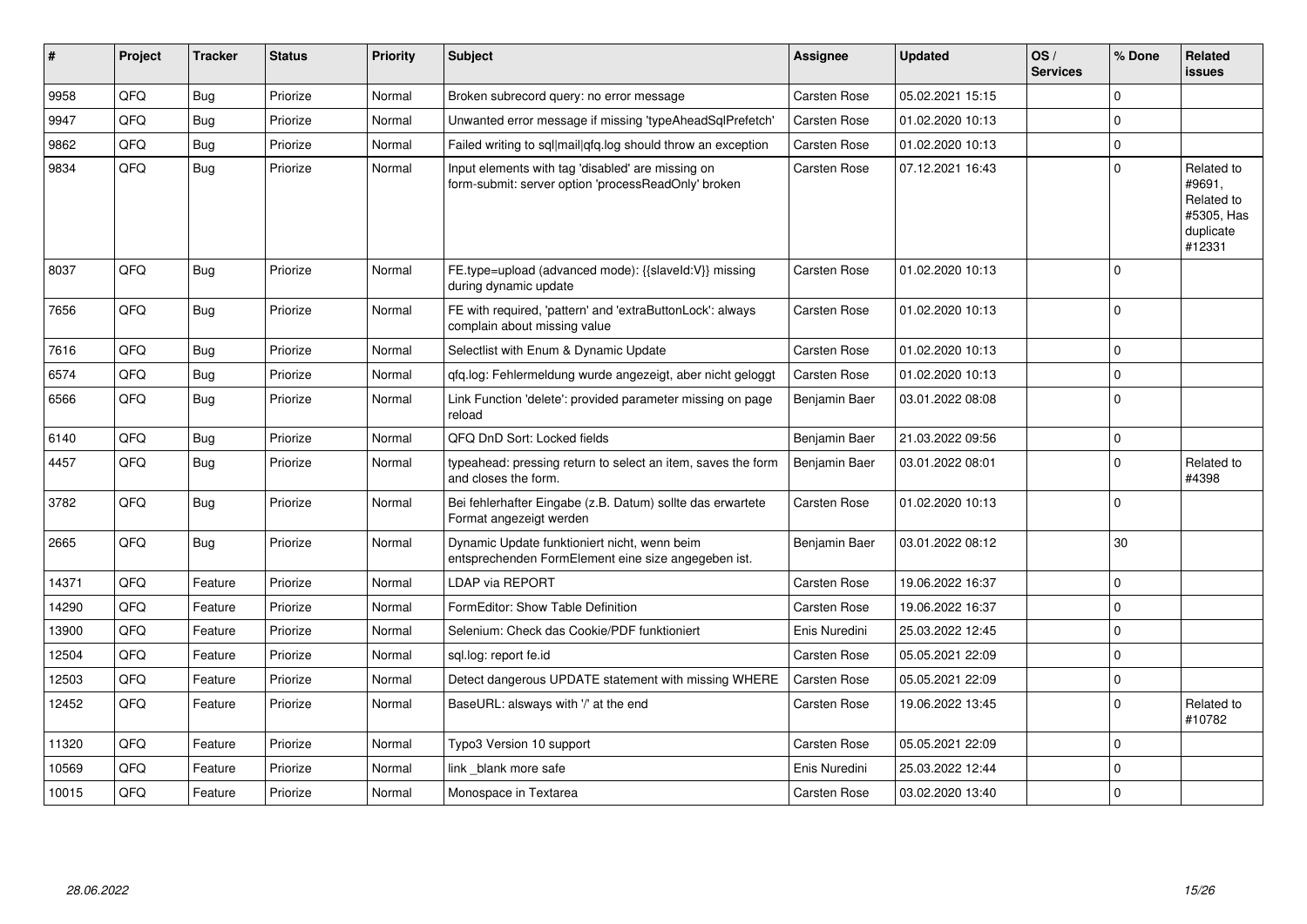| ∦     | Project | <b>Tracker</b> | <b>Status</b> | <b>Priority</b> | <b>Subject</b>                                                                                    | <b>Assignee</b>     | <b>Updated</b>   | OS/<br><b>Services</b> | % Done      | Related<br>issues                                                      |
|-------|---------|----------------|---------------|-----------------|---------------------------------------------------------------------------------------------------|---------------------|------------------|------------------------|-------------|------------------------------------------------------------------------|
| 10012 | QFQ     | Feature        | Priorize      | Normal          | redirectAllMailTo: {{beEmail:T}}                                                                  | <b>Carsten Rose</b> | 08.05.2021 09:54 |                        | $\Omega$    | Related to<br>#12412,<br>Related to<br>#12413,<br>Related to<br>#10011 |
| 10011 | QFQ     | Feature        | Priorize      | Normal          | Offer new STORE_TYPO3 Variable 'beUser', 'beEmail'                                                | <b>Carsten Rose</b> | 08.05.2021 09:51 |                        | $\Omega$    | Related to<br>#10012,<br>Related to<br>#12511                          |
| 10005 | QFQ     | Feature        | Priorize      | Normal          | Report / special column name:  AS _calendar                                                       | <b>Carsten Rose</b> | 03.06.2020 17:28 |                        | $\Omega$    |                                                                        |
| 10003 | QFQ     | Feature        | Priorize      | Normal          | fieldset: stronger visualize group                                                                | Benjamin Baer       | 12.02.2020 08:13 |                        | $\Omega$    |                                                                        |
| 9968  | QFQ     | Feature        | Priorize      | Normal          | Tooltip in Links for Developer                                                                    | <b>Carsten Rose</b> | 01.02.2020 23:17 |                        | 0           |                                                                        |
| 9928  | QFQ     | Feature        | Priorize      | Normal          | SpecialColumnName: a) Deprecated: ' AS "_+tag " ', b)<br>New: ' AS "_ <tag1><tag2>"</tag2></tag1> | Carsten Rose        | 01.02.2020 23:17 |                        | $\Omega$    | Related to<br>#9929                                                    |
| 9900  | QFQ     | Feature        | Priorize      | Normal          | Generic API Call: tt-content record >> JSON                                                       | <b>Carsten Rose</b> | 01.02.2020 10:13 |                        | 0           |                                                                        |
| 9668  | QFQ     | Feature        | Priorize      | Normal          | Form.mode: rename 'hidden' to 'hide'                                                              | Carsten Rose        | 05.05.2021 22:14 |                        | $\Omega$    | Related to<br>#6437                                                    |
| 9394  | QFQ     | Feature        | Priorize      | Normal          | REST: allow for non numerical ids in get requests                                                 | <b>Carsten Rose</b> | 05.05.2021 22:10 |                        | $\Omega$    |                                                                        |
| 9346  | QFQ     | Feature        | Priorize      | Normal          | beforeSave: check if an upload is given                                                           | Carsten Rose        | 11.06.2021 21:18 |                        | $\mathbf 0$ |                                                                        |
| 9135  | QFQ     | Feature        | Priorize      | Normal          | Progress Bar generic / replace old hourglass download<br>popup                                    | Benjamin Baer       | 03.01.2022 07:43 |                        | $\Omega$    |                                                                        |
| 8963  | QFQ     | Feature        | Priorize      | Normal          | Setting values in a store: flexible way                                                           | <b>Carsten Rose</b> | 05.05.2021 22:10 |                        | $\Omega$    | Related to<br>#8975                                                    |
| 8585  | QFQ     | Feature        | Priorize      | Normal          | Enhance Error message for 'unknown form'                                                          | <b>Carsten Rose</b> | 01.02.2020 10:13 |                        | $\Omega$    |                                                                        |
| 8584  | QFQ     | Feature        | Priorize      | Normal          | FE 'Action' - never assign to Container (except Template<br>Group)                                | Carsten Rose        | 01.02.2020 10:13 |                        | 0           |                                                                        |
| 8277  | QFQ     | Feature        | Priorize      | Normal          | fe.parameter.default=                                                                             | Carsten Rose        | 01.02.2020 23:17 |                        | $\Omega$    | Related to<br>#8113                                                    |
| 8044  | QFQ     | Feature        | Priorize      | Normal          | Transaction: a) Form, b) Report                                                                   | <b>Carsten Rose</b> | 05.05.2021 22:14 |                        | $\Omega$    | Related to<br>#8043                                                    |
| 8034  | QFQ     | Feature        | Priorize      | Normal          | FormElement 'data': 22.22.2222 should not be accepted                                             | Carsten Rose        | 01.02.2020 10:13 |                        | $\Omega$    |                                                                        |
| 7965  | QFG     | Feature        | Priorize      | Normal          | Input type 'text' with visual format - currency                                                   | Benjamin Baer       | 03.01.2022 07:45 |                        | O           |                                                                        |
| 7730  | QFQ     | Feature        | Priorize      | Normal          | SELECT Box: title in between                                                                      | Benjamin Baer       | 01.02.2020 23:22 |                        | $\mathbf 0$ |                                                                        |
| 7630  | QFQ     | Feature        | Priorize      | Normal          | detailed error message for simple upload                                                          | Carsten Rose        | 01.02.2020 10:13 |                        | 0           |                                                                        |
| 7522  | QFQ     | Feature        | Priorize      | Normal          | Inserting default index.html to folder (Avoid Apache Indexing)                                    | <b>Carsten Rose</b> | 01.02.2020 10:13 |                        | 0           |                                                                        |
| 7290  | QFQ     | Feature        | Priorize      | Normal          | FormEditor: title as textarea if LEN(title)>60                                                    | Carsten Rose        | 01.02.2020 10:13 |                        | 0           | Blocked by<br>#7682                                                    |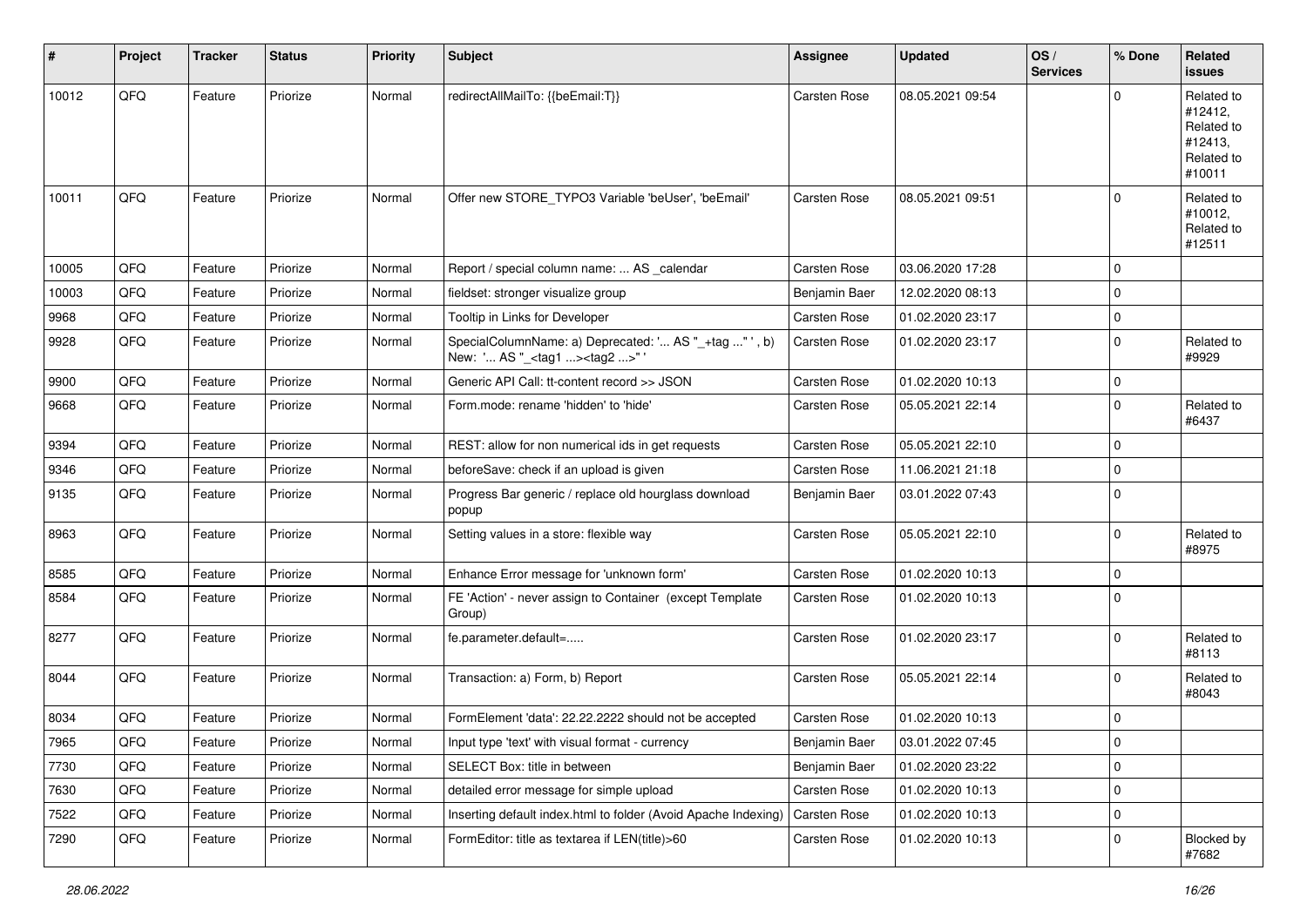| #     | Project | <b>Tracker</b> | <b>Status</b> | <b>Priority</b> | <b>Subject</b>                                                            | Assignee            | <b>Updated</b>   | OS/<br><b>Services</b> | % Done      | Related<br>issues    |
|-------|---------|----------------|---------------|-----------------|---------------------------------------------------------------------------|---------------------|------------------|------------------------|-------------|----------------------|
| 7217  | QFQ     | Feature        | Priorize      | Normal          | Download: notice User if `_sip=?` is missing                              | <b>Carsten Rose</b> | 01.02.2020 10:13 |                        | $\Omega$    |                      |
| 6998  | QFQ     | Feature        | Priorize      | Normal          | Form: with debug=on show column information as tooltip of<br>column label | Carsten Rose        | 01.02.2020 10:13 |                        | $\Omega$    |                      |
| 6870  | QFQ     | Feature        | Priorize      | Normal          | Click on '_link' triggers an API call                                     | Benjamin Baer       | 03.01.2022 08:25 |                        | $\Omega$    |                      |
| 6801  | QFQ     | Feature        | Priorize      | Normal          | Fabric: Maximize / Fulllscreen                                            | Benjamin Baer       | 21.03.2022 09:56 |                        | 0           |                      |
| 6224  | QFQ     | Feature        | Priorize      | Normal          | Dynamic update: fade in/out fields                                        | Benjamin Baer       | 21.03.2022 09:50 |                        | $\mathbf 0$ |                      |
| 5942  | QFQ     | Feature        | Priorize      | Normal          | 'L' and 'type': append to links, generate via '_link' by using 'u:'       | <b>Carsten Rose</b> | 01.02.2020 10:13 |                        | $\Omega$    |                      |
| 5562  | QFQ     | Feature        | Priorize      | Normal          | Drag'n'Drop fuer Uploads                                                  | Benjamin Baer       | 21.03.2022 09:52 |                        | $\Omega$    | Related to<br>#9706  |
| 5366  | QFQ     | Feature        | Priorize      | Normal          | Saving with keyboard shortcuts                                            | Benjamin Baer       | 21.03.2022 09:47 |                        | 0           |                      |
| 3867  | QFQ     | Feature        | Priorize      | Normal          | Readonly Formular: Template Groups add/delete<br>ausbeldnen               | Carsten Rose        | 05.05.2021 22:12 |                        | $\Omega$    |                      |
| 12545 | QFQ     | <b>Bug</b>     | <b>New</b>    | Urgent          | sql.log not created / updated                                             | <b>Carsten Rose</b> | 14.12.2021 16:02 |                        | $\mathbf 0$ |                      |
| 12468 | QFQ     | Bug            | <b>New</b>    | Urgent          | Form: update Form.title after save                                        | Carsten Rose        | 03.05.2021 21:12 |                        | $\Omega$    |                      |
| 11850 | QFQ     | Feature        | <b>New</b>    | Urgent          | Wizard Form: basierend auf einer Tabelle eine Form<br>anlegen.            |                     | 03.05.2021 21:12 |                        | $\Omega$    | Blocked by<br>#8082  |
| 13716 | QFQ     | Bug            | <b>New</b>    | High            | Firefox ask to store username/password                                    | Enis Nuredini       | 30.05.2022 09:31 |                        | $\Omega$    | Related to<br>#13827 |
| 12974 | QFQ     | Bug            | <b>New</b>    | High            | Sanitize Queries in Action-Elements                                       | <b>Carsten Rose</b> | 07.12.2021 17:19 |                        | $\Omega$    |                      |
| 12702 | QFQ     | <b>Bug</b>     | <b>New</b>    | High            | templateGroup: broken in multiDb Setup                                    | Carsten Rose        | 14.12.2021 16:02 |                        | $\Omega$    |                      |
| 12670 | QFQ     | <b>Bug</b>     | <b>New</b>    | High            | Dropdown-Menu classes können nicht mehr angegeben<br>werden               | Carsten Rose        | 07.12.2021 17:19 |                        | $\Omega$    |                      |
| 12513 | QFQ     | <b>Bug</b>     | <b>New</b>    | High            | Implement server side check of maxlength                                  | Carsten Rose        | 07.12.2021 17:19 |                        | $\Omega$    |                      |
| 12066 | QFQ     | <b>Bug</b>     | <b>New</b>    | High            | enterAsSubmit: Forward wird nicht ausgeführt                              | Enis Nuredini       | 29.05.2022 09:23 |                        | $\Omega$    |                      |
| 11237 | QFQ     | Bug            | <b>New</b>    | High            | Radiobutton / parameter.buttonClass= btn-default - kein dirty<br>Trigger  | Benjamin Baer       | 03.05.2021 21:12 |                        | $\Omega$    | Related to<br>#10766 |
| 11057 | QFQ     | <b>Bug</b>     | <b>New</b>    | High            | Checkboxes ohne span.checkmark im Report werden<br>ausgeblendet           | Benjamin Baer       | 03.05.2021 21:12 |                        | $\Omega$    | Related to<br>#11039 |
| 10766 | QFQ     | <b>Bug</b>     | <b>New</b>    | High            | Radiobutton / parameter.buttonClass=btn-default: dynamic<br>update        |                     | 03.05.2021 21:12 |                        | $\Omega$    | Related to<br>#11237 |
| 10640 | QFQ     | Bug            | <b>New</b>    | High            | TypeAhead Tag: FE editierbar trotz readOnly                               | Carsten Rose        | 03.05.2021 21:12 |                        | $\Omega$    |                      |
| 10508 | QFQ     | <b>Bug</b>     | <b>New</b>    | High            | Multi Form broken on Multi DB Instance                                    | <b>Carsten Rose</b> | 03.05.2021 21:12 |                        | $\Omega$    |                      |
| 10506 | QFQ     | <b>Bug</b>     | <b>New</b>    | High            | Template Group broken on MultiDB instance                                 | <b>Carsten Rose</b> | 03.05.2021 21:12 |                        | $\Omega$    | Related to<br>#10505 |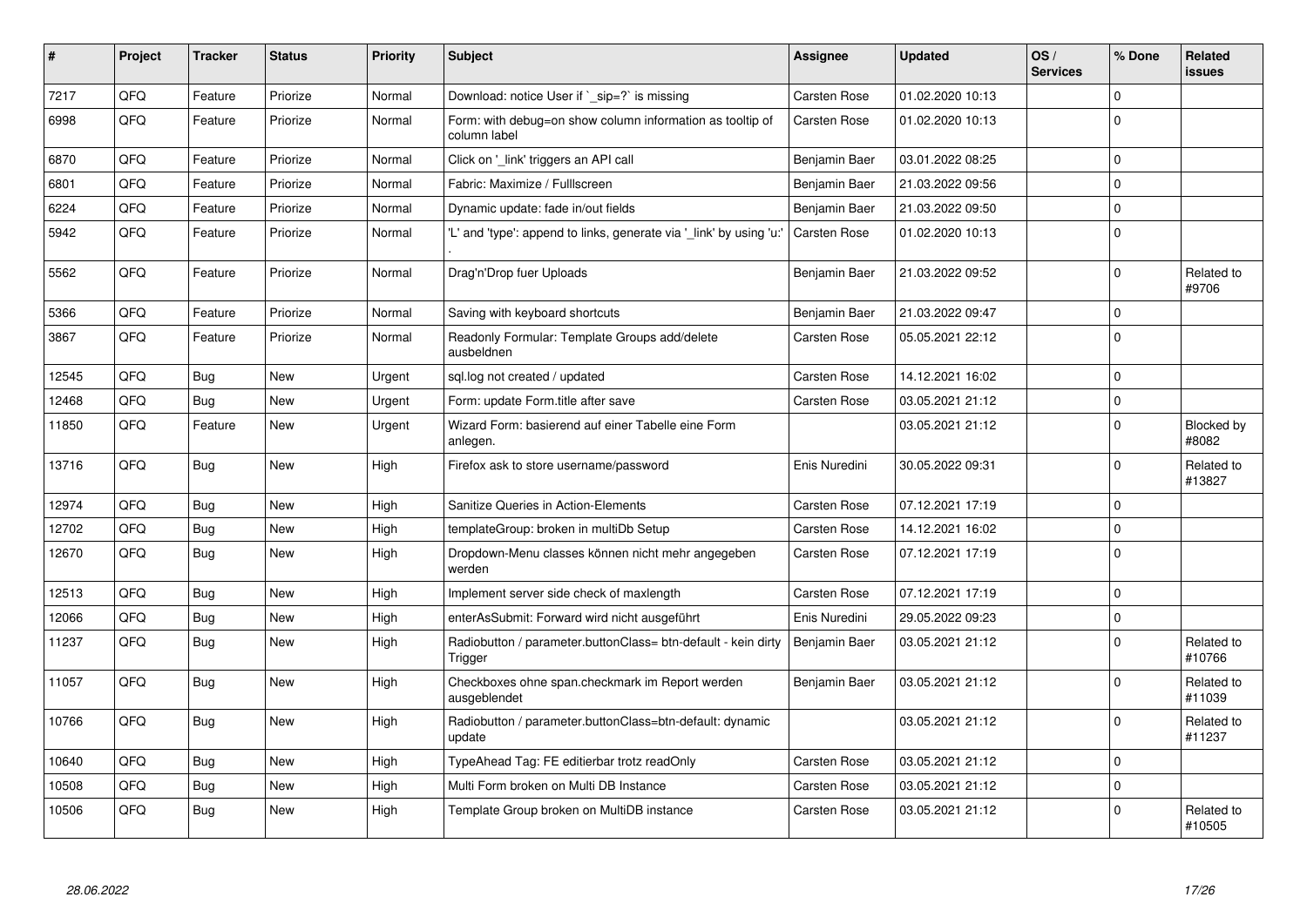| #     | Project | <b>Tracker</b> | <b>Status</b> | <b>Priority</b> | <b>Subject</b>                                                                                                                        | Assignee            | <b>Updated</b>   | OS/<br><b>Services</b> | % Done      | Related<br><b>issues</b>                                               |
|-------|---------|----------------|---------------|-----------------|---------------------------------------------------------------------------------------------------------------------------------------|---------------------|------------------|------------------------|-------------|------------------------------------------------------------------------|
| 10081 | QFQ     | Bug            | <b>New</b>    | High            | Stale record lock after 'forbidden' character                                                                                         | <b>Carsten Rose</b> | 03.05.2021 21:12 |                        | $\Omega$    | Related to<br>#10082,<br>Related to<br>#9789                           |
| 9531  | QFQ     | <b>Bug</b>     | New           | High            | FE File: Dynamic Update / modeSql / required detected even<br>it not set                                                              | <b>Carsten Rose</b> | 11.06.2021 20:32 |                        | $\mathbf 0$ | Related to<br>#12398                                                   |
| 9347  | QFQ     | Bug            | New           | High            | FE.type=upload with dynamic show/hidden: required not<br>detected                                                                     | <b>Carsten Rose</b> | 12.06.2021 10:40 |                        | $\Omega$    | Related to<br>#5305,<br>Related to<br>#12398                           |
| 8891  | QFQ     | Bug            | <b>New</b>    | High            | formSubmitLog: do not log passwords                                                                                                   | Enis Nuredini       | 25.03.2022 09:06 |                        | $\mathbf 0$ |                                                                        |
| 8668  | QFQ     | Bug            | <b>New</b>    | High            | Pill disabled: dyamic mode 'hidden' not respected - FE is still<br>required                                                           | <b>Carsten Rose</b> | 03.05.2021 21:14 |                        | $\Omega$    |                                                                        |
| 8431  | QFQ     | <b>Bug</b>     | <b>New</b>    | High            | autocron.php with wrong path                                                                                                          | <b>Carsten Rose</b> | 03.05.2021 21:14 |                        | $\mathbf 0$ |                                                                        |
| 8083  | QFQ     | Bug            | <b>New</b>    | High            | FormEditor: primary table list does not respect<br>'indexDb={{indexData:Y}}'                                                          | <b>Carsten Rose</b> | 03.05.2021 21:14 |                        | $\Omega$    | Has<br>duplicate<br>#6678                                              |
| 7899  | QFQ     | Bug            | <b>New</b>    | High            | Fe.type=password / retype / required: always complain about<br>missing value                                                          | <b>Carsten Rose</b> | 03.05.2021 21:14 |                        | $\mathbf 0$ |                                                                        |
| 7650  | QFQ     | Bug            | New           | High            | Optional do not show 'required' sign on FormElement                                                                                   | <b>Carsten Rose</b> | 03.05.2021 21:14 |                        | $\mathbf 0$ |                                                                        |
| 5459  | QFQ     | Bug            | <b>New</b>    | High            | Multi DB: spread system tables between 'QFQ' and<br>'Data'-DB                                                                         | <b>Carsten Rose</b> | 03.05.2021 21:14 |                        | $\Omega$    | Related to<br>#4720                                                    |
| 5221  | QFQ     | Bug            | <b>New</b>    | High            | Download Dialog: Bleibt stehen in FF wenn Datei<br>automatisch gespeichert wird.                                                      | <b>Carsten Rose</b> | 03.05.2021 21:14 |                        | $\Omega$    |                                                                        |
| 14187 | QFQ     | Feature        | New           | High            | gfg.log: show current URL                                                                                                             | <b>Carsten Rose</b> | 28.05.2022 11:02 |                        | $\Omega$    | Related to<br>#13933,<br>Related to<br>#12532,<br>Related to<br>#11893 |
| 13757 | QFQ     | Feature        | New           | High            | QR / Bar-Code Plugin                                                                                                                  | Enis Nuredini       | 19.03.2022 17:43 |                        | $\mathbf 0$ |                                                                        |
| 12544 | QFQ     | Feature        | <b>New</b>    | High            | a) ' AS _link' new also as ' AS _format', b) sortierung via<br>'display: none;', c) ' format' benoeitgt nicht zwingend<br>u/U/p/m/z/d | Carsten Rose        | 14.12.2021 16:03 |                        | $\Omega$    |                                                                        |
| 12532 | QFQ     | Feature        | New           | High            | SIP-Parameter bei Seitenaufruf in Browser-Console<br>anzeigen                                                                         | Carsten Rose        | 07.12.2021 17:19 |                        | $\mathbf 0$ | Related to<br>#11893.<br>Related to<br>#14187                          |
| 12186 | QFQ     | Feature        | New           | High            | TinyMCE Config für Objekte                                                                                                            | Carsten Rose        | 07.12.2021 17:19 |                        | $\Omega$    | <b>Blocks</b><br>#12632                                                |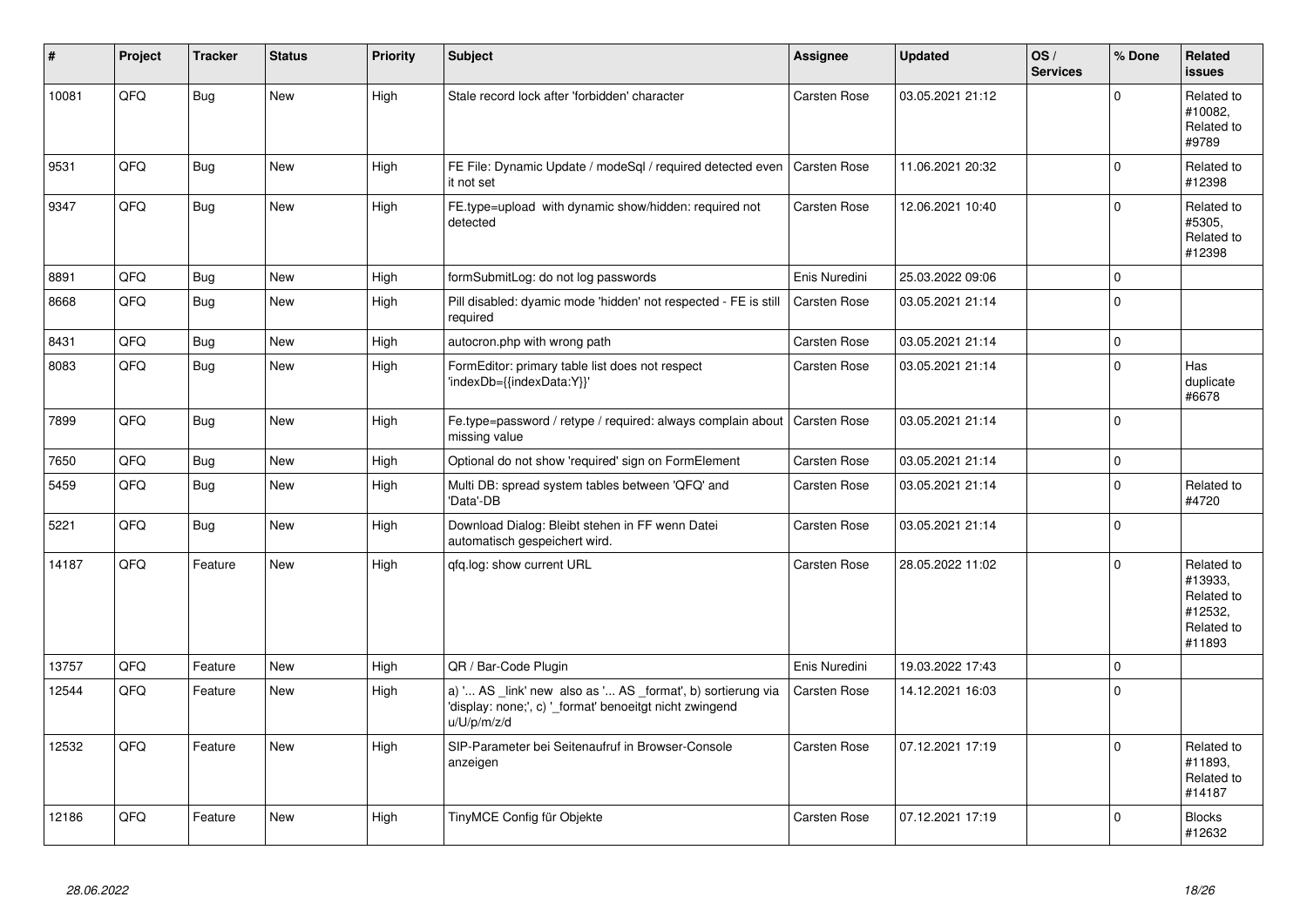| #     | Project | <b>Tracker</b> | <b>Status</b> | <b>Priority</b> | <b>Subject</b>                                                            | <b>Assignee</b>     | <b>Updated</b>   | OS/<br><b>Services</b> | % Done         | Related<br><b>issues</b>                         |
|-------|---------|----------------|---------------|-----------------|---------------------------------------------------------------------------|---------------------|------------------|------------------------|----------------|--------------------------------------------------|
| 11893 | QFQ     | Feature        | <b>New</b>    | High            | Broken SIP: a) only report one time, b) only report in main<br>column     | <b>Carsten Rose</b> | 12.05.2021 12:13 |                        | $\Omega$       | Related to<br>#12532,<br>Related to<br>#14187    |
| 10114 | QFQ     | Feature        | <b>New</b>    | High            | Symbol (Link): 'G:' (Glyphicon) replaced by 'i:' (icon)                   |                     | 07.12.2021 17:19 |                        | $\Omega$       | Related to<br>#3797,<br>Related to<br>#4194      |
| 8962  | QFQ     | Feature        | New           | High            | allow for form fields with identical names                                | Carsten Rose        | 03.05.2021 21:14 |                        | $\Omega$       |                                                  |
| 7850  | QFQ     | Feature        | <b>New</b>    | High            | Upload records: non 'pathFileName' column                                 | <b>Carsten Rose</b> | 03.05.2021 21:14 |                        | $\mathbf 0$    |                                                  |
| 5715  | QFQ     | Feature        | New           | High            | PDF Caching                                                               | Carsten Rose        | 03.05.2021 21:14 |                        | $\Omega$       | Related to<br>#5851,<br>Related to<br>#6357      |
| 3727  | QFQ     | Feature        | <b>New</b>    | High            | Security: Session Hijacking erschweren                                    | <b>Carsten Rose</b> | 03.05.2021 21:14 |                        | $\Omega$       |                                                  |
| 14395 | QFQ     | Support        | <b>New</b>    | Normal          | FormEditor: Virtual table columns                                         | Enis Nuredini       | 21.06.2022 16:09 |                        | $\Omega$       |                                                  |
| 14377 | QFQ     | Bug            | New           | Normal          | Documentation > General Tips: white page after migration                  | Enis Nuredini       | 19.06.2022 16:37 |                        | 0              |                                                  |
| 14322 | QFQ     | <b>Bug</b>     | <b>New</b>    | Normal          | Form Load: by default no scroll (save & close should be<br>visible)       | Enis Nuredini       | 15.06.2022 14:12 |                        | $\Omega$       | Related to<br>#14321,<br>Related to<br>#6232     |
| 14305 | QFQ     | Bug            | <b>New</b>    | Normal          | Inline Report editing does not create history entries                     | <b>Carsten Rose</b> | 10.06.2022 11:55 |                        | 0              |                                                  |
| 14304 | QFQ     | <b>Bug</b>     | <b>New</b>    | Normal          | table sorter view safer does not work                                     | Carsten Rose        | 10.06.2022 11:49 |                        | $\Omega$       |                                                  |
| 14245 | QFQ     | <b>Bug</b>     | New           | Normal          | Form Save Btn bleibt disabled wenn Datumsfeld über<br>Datepicker geändert | Enis Nuredini       | 27.05.2022 13:45 |                        | $\overline{0}$ | Related to<br>#13689                             |
| 14233 | QFQ     | <b>Bug</b>     | <b>New</b>    | Normal          | AS _link: question - HTML is not rendered                                 | Carsten Rose        | 28.05.2022 11:02 |                        | $\Omega$       |                                                  |
| 14091 | QFQ     | <b>Bug</b>     | New           | Normal          | inconsistent template path for twig                                       | <b>Carsten Rose</b> | 19.04.2022 18:36 |                        | $\mathbf 0$    |                                                  |
| 14077 | QFQ     | <b>Bug</b>     | <b>New</b>    | Normal          | As _link: Attribute 'class' missing by r:1 and r:3 - but should<br>set    | <b>Carsten Rose</b> | 28.05.2022 11:02 |                        | $\Omega$       | Related to<br>#5342,<br>Related to<br>#4343      |
| 13706 | QFQ     | <b>Bug</b>     | New           | Normal          | Wrong CheckType in FieldElement LastStatus of Form Cron                   | <b>Carsten Rose</b> | 21.01.2022 18:20 |                        | $\mathbf 0$    |                                                  |
| 13689 | QFQ     | Bug            | <b>New</b>    | Normal          | Enter auf Eingabefeld mit ungültigem Wert führt zu blurry<br>Seite        | Enis Nuredini       | 28.05.2022 10:53 |                        | $\Omega$       | Related to<br>#14245, Has<br>duplicate<br>#11891 |
| 13659 | QFQ     | <b>Bug</b>     | <b>New</b>    | Normal          | wrong sanitize class applied to R-store                                   | Carsten Rose        | 15.01.2022 14:23 |                        | $\mathbf 0$    |                                                  |
| 13647 | QFQ     | <b>Bug</b>     | New           | Normal          | Autofocus funktioniert nicht auf Chrome                                   | Benjamin Baer       | 19.03.2022 17:44 |                        | $\Omega$       |                                                  |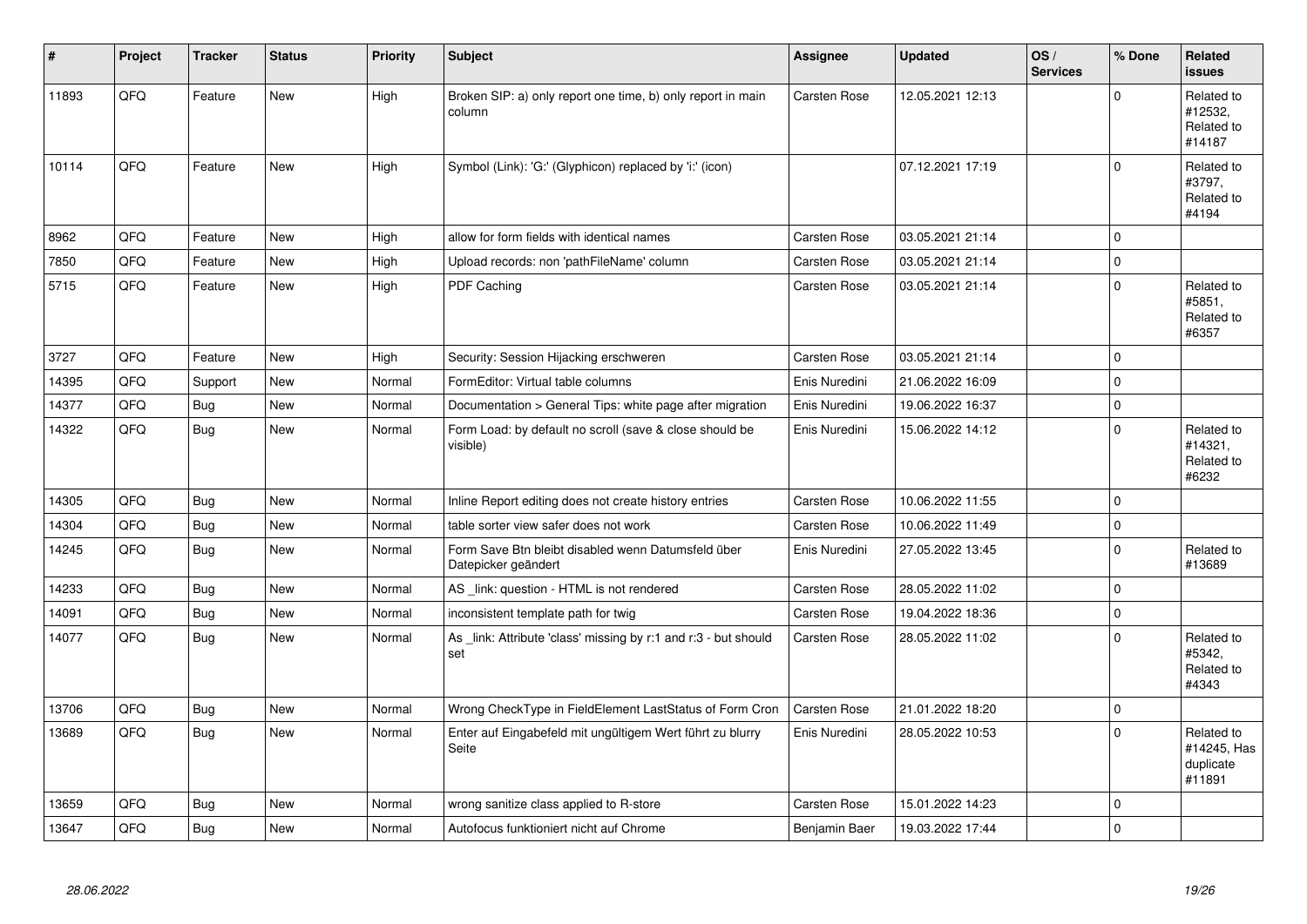| #     | Project | <b>Tracker</b> | <b>Status</b> | <b>Priority</b> | <b>Subject</b>                                                                                                                                      | <b>Assignee</b>     | <b>Updated</b>   | OS/<br><b>Services</b> | % Done      | Related<br>issues    |
|-------|---------|----------------|---------------|-----------------|-----------------------------------------------------------------------------------------------------------------------------------------------------|---------------------|------------------|------------------------|-------------|----------------------|
| 13592 | QFQ     | <b>Bug</b>     | <b>New</b>    | Normal          | QFQ Build Queue: das vergeben von Tags klappt nicht. Es<br>werden keine Releases gebaut.                                                            | <b>Carsten Rose</b> | 19.03.2022 17:45 |                        | $\Omega$    |                      |
| 13528 | QFQ     | <b>Bug</b>     | New           | Normal          | qfq.io > releases: es wird kein neues Release angelegt                                                                                              | Benjamin Baer       | 19.03.2022 17:46 |                        | $\mathbf 0$ |                      |
| 13460 | QFQ     | <b>Bug</b>     | New           | Normal          | Doc: Password set/reset  password should not processed<br>with 'html encode'                                                                        | Carsten Rose        | 19.03.2022 17:46 |                        | $\Omega$    |                      |
| 13451 | QFQ     | <b>Bug</b>     | <b>New</b>    | Normal          | Character Counter / Max Character: Problem in Safari                                                                                                | Carsten Rose        | 15.04.2022 17:18 |                        | $\Omega$    |                      |
| 13332 | QFQ     | <b>Bug</b>     | <b>New</b>    | Normal          | Multi Form: Required Felder werden visuell nicht markiert.                                                                                          | Carsten Rose        | 19.03.2022 17:47 |                        | $\Omega$    |                      |
| 13331 | QFQ     | <b>Bug</b>     | <b>New</b>    | Normal          | Multi Form: Clear Icon misplaced                                                                                                                    | Carsten Rose        | 19.03.2022 17:47 |                        | $\Omega$    |                      |
| 12989 | QFQ     | <b>Bug</b>     | New           | Normal          | empty string does not trigger dynamic update                                                                                                        | Enis Nuredini       | 28.05.2022 11:09 |                        | $\Omega$    |                      |
| 12716 | QFQ     | <b>Bug</b>     | New           | Normal          | template group: Pattern only applied to first instance                                                                                              | <b>Carsten Rose</b> | 19.03.2022 17:47 |                        | l O         |                      |
| 12714 | QFQ     | <b>Bug</b>     | <b>New</b>    | Normal          | Conversion of GIF to PDF broken when GIF contains Alpha.                                                                                            | <b>Carsten Rose</b> | 19.03.2022 17:49 |                        | $\Omega$    |                      |
| 12581 | QFQ     | <b>Bug</b>     | <b>New</b>    | Normal          | Form.forward=close: Record 'new' in new browser tab > save<br>(& close) >> Form is not reloaded with new created record id<br>and stays in mode=new | <b>Carsten Rose</b> | 19.03.2022 17:48 |                        | l O         |                      |
| 12520 | QFQ     | Bug            | <b>New</b>    | Normal          | Switch FE User: still active even FE User session expired                                                                                           | Carsten Rose        | 19.03.2022 17:48 |                        | $\Omega$    |                      |
| 12512 | QFQ     | Bug            | New           | Normal          | Some MySQL Installation can't use 'stored procedures'                                                                                               | Carsten Rose        | 19.03.2022 17:48 |                        | $\Omega$    |                      |
| 12327 | QFQ     | Bug            | New           | Normal          | Copy to clipboard: Glyphicon can not be changed                                                                                                     | <b>Carsten Rose</b> | 27.12.2021 17:59 |                        | $\mathbf 0$ |                      |
| 12187 | QFQ     | Bug            | New           | Normal          | Trigger FormAsFile() via Report: probably problem with multi<br>DB setup                                                                            | <b>Carsten Rose</b> | 20.03.2021 21:20 |                        | $\Omega$    |                      |
| 12133 | QFQ     | <b>Bug</b>     | <b>New</b>    | Normal          | NPM, phpSpreadSheet aktualisieren                                                                                                                   | Carsten Rose        | 15.03.2021 09:04 |                        | $\mathbf 0$ |                      |
| 12045 | QFQ     | Bug            | New           | Normal          | templateGroup afterSave FE: Aufruf ohne<br>sglHonorFormElements funktioniert nicht                                                                  | Carsten Rose        | 18.02.2021 16:33 |                        | $\Omega$    |                      |
| 12040 | QFQ     | <b>Bug</b>     | <b>New</b>    | Normal          | FE Mode 'hidden' für zwei FEs auf einer Zeile                                                                                                       | Carsten Rose        | 18.02.2021 10:13 |                        | $\Omega$    |                      |
| 11752 | QFQ     | <b>Bug</b>     | New           | Normal          | checkbox renders multiple input elements with same name                                                                                             | Carsten Rose        | 17.12.2020 14:58 |                        | $\Omega$    | Related to<br>#11750 |
| 11715 | QFQ     | <b>Bug</b>     | <b>New</b>    | Normal          | acceptZeroAsRequired and requiredOffButMark do not<br>coincide                                                                                      |                     | 08.12.2020 12:13 |                        | $\Omega$    |                      |
| 11695 | QFQ     | <b>Bug</b>     | <b>New</b>    | Normal          | MultiForm required FE Error                                                                                                                         | Carsten Rose        | 04.12.2020 13:34 |                        | l 0         |                      |
| 11668 | QFQ     | Bug            | <b>New</b>    | Normal          | Play function.sql - problem with mysql                                                                                                              | Carsten Rose        | 03.05.2021 20:48 |                        | $\Omega$    |                      |
| 11667 | QFQ     | Bug            | New           | Normal          | MySQL mariadb-server-10.3: Incorrect datetime value                                                                                                 | Carsten Rose        | 03.05.2021 20:48 |                        | l 0         |                      |
| 11522 | QFQ     | Bug            | <b>New</b>    | Normal          | Aus/Einblenden von Reitern                                                                                                                          |                     | 13.11.2020 14:58 |                        | $\Omega$    |                      |
| 11239 | QFQ     | <b>Bug</b>     | New           | Normal          | Radiobutton (plain): horizontales Rendern abhängig vom<br>Datentyp in der Datenbank                                                                 | Carsten Rose        | 30.09.2020 18:37 |                        | l o         |                      |
| 10937 | QFQ     | Bug            | New           | Normal          | Fehler mit abhängigen Select- Feldern beim Positionieren                                                                                            | Carsten Rose        | 12.11.2020 23:45 |                        | $\mathbf 0$ |                      |
| 10890 | QFQ     | Bug            | New           | Normal          | AutoCron hangs                                                                                                                                      |                     | 20.07.2020 13:56 |                        | $\mathbf 0$ |                      |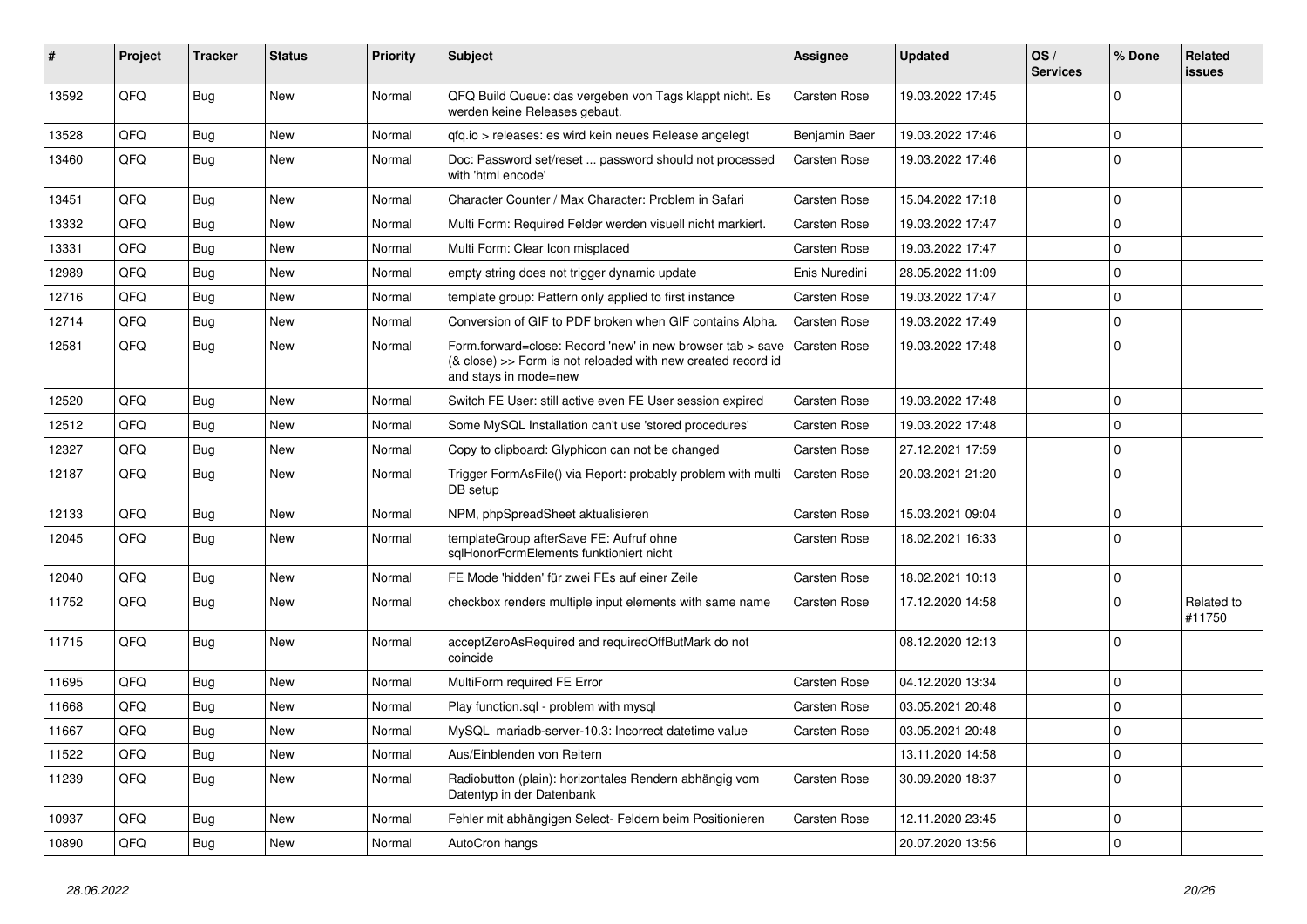| #     | Project | <b>Tracker</b> | <b>Status</b> | <b>Priority</b> | <b>Subject</b>                                                                                        | <b>Assignee</b>     | <b>Updated</b>   | OS/<br><b>Services</b> | % Done      | Related<br><b>issues</b>                                             |
|-------|---------|----------------|---------------|-----------------|-------------------------------------------------------------------------------------------------------|---------------------|------------------|------------------------|-------------|----------------------------------------------------------------------|
| 10759 | QFQ     | <b>Bug</b>     | New           | Normal          | emptyMeansNull - Feld falsch aktualisiert                                                             |                     | 12.11.2020 23:45 |                        | $\Omega$    |                                                                      |
| 10704 | QFQ     | <b>Bug</b>     | New           | Normal          | wkhtml problem rendering fullCalendar.js / fabric.js >><br>successor: puppeteer                       | <b>Carsten Rose</b> | 12.11.2020 23:45 |                        | $\Omega$    | Related to<br>#5024,<br>Related to<br>#4650,<br>Related to<br>#10715 |
| 10658 | QFQ     | <b>Bug</b>     | New           | Normal          | processReadOnly broken                                                                                | <b>Carsten Rose</b> | 27.05.2020 17:55 |                        | $\Omega$    |                                                                      |
| 10588 | QFQ     | <b>Bug</b>     | New           | Normal          | typeahed Tag: Doku anpassen                                                                           | <b>Carsten Rose</b> | 12.11.2020 23:45 |                        | $\mathbf 0$ |                                                                      |
| 10324 | QFQ     | <b>Bug</b>     | New           | Normal          | Excel Export mit Template funktioniert nur, wenn Template<br>vor uid kommt                            |                     | 30.03.2020 11:20 |                        | $\mathbf 0$ | Related to<br>#10257                                                 |
| 10322 | QFQ     | <b>Bug</b>     | New           | Normal          | FormElement / Radio: missing column 'enum' >> FE not<br>reported                                      | <b>Carsten Rose</b> | 07.05.2020 09:37 |                        | $\mathbf 0$ |                                                                      |
| 10082 | QFQ     | Bug            | New           | Normal          | FE.type=SELECT - 'sanatize' Class                                                                     | <b>Carsten Rose</b> | 07.05.2020 09:36 |                        | l 0         | Related to<br>#10081                                                 |
| 9855  | QFQ     | <b>Bug</b>     | New           | Normal          | <b>Required Check</b>                                                                                 |                     | 01.02.2020 15:56 |                        | $\Omega$    |                                                                      |
| 9783  | QFQ     | <b>Bug</b>     | <b>New</b>    | Normal          | Email with special characters                                                                         | <b>Carsten Rose</b> | 01.02.2020 23:22 |                        | $\mathbf 0$ |                                                                      |
| 9773  | QFQ     | <b>Bug</b>     | New           | Normal          | form.parameter.formModeGlobal=requiredOff                                                             | <b>Carsten Rose</b> | 01.02.2020 15:56 |                        | $\mathbf 0$ |                                                                      |
| 9533  | QFQ     | <b>Bug</b>     | New           | Normal          | FE.type=upload: Check in 'beforeSave' if upload is given                                              | Carsten Rose        | 01.02.2020 23:22 |                        | $\Omega$    | Related to<br>#11523                                                 |
| 9317  | QFQ     | Bug            | New           | Normal          | FE.type=note: with dynamic show/hidden an empty label<br>causes trouble                               | <b>Carsten Rose</b> | 01.02.2020 23:22 |                        | $\Omega$    |                                                                      |
| 9275  | QFQ     | <b>Bug</b>     | New           | Normal          | autcron: t3 page, which takes to long to respond, is not<br>reported properly                         | <b>Carsten Rose</b> | 01.02.2020 23:22 |                        | 100         |                                                                      |
| 9177  | QFQ     | Bug            | New           | Normal          | Bug? QFQ tries to save an action FE, which has real<br>existing column name                           | <b>Carsten Rose</b> | 01.02.2020 23:22 |                        | 0           |                                                                      |
| 9127  | QFQ     | <b>Bug</b>     | New           | Normal          | Error Message: change 'roll over' color - text not readable                                           | <b>Carsten Rose</b> | 01.02.2020 23:22 |                        | $\mathbf 0$ |                                                                      |
| 9077  | QFQ     | <b>Bug</b>     | New           | Normal          | typeAheadSql: report broken SQL                                                                       | <b>Carsten Rose</b> | 01.02.2020 23:22 |                        | $\mathbf 0$ |                                                                      |
| 9013  | QFQ     | <b>Bug</b>     | New           | Normal          | Error in Twig template not handled                                                                    | <b>Carsten Rose</b> | 20.10.2021 13:43 |                        | $\mathbf 0$ |                                                                      |
| 8049  | QFQ     | <b>Bug</b>     | New           | Normal          | FE.type=note, column 'value': text moves some pixel to top<br>after save                              | <b>Carsten Rose</b> | 01.02.2020 23:22 |                        | l 0         |                                                                      |
| 7890  | QFQ     | Bug            | New           | Normal          | FormElement 'required': extraButtonInfo not aligned                                                   | Carsten Rose        | 11.06.2021 21:17 |                        | l O         | Related to<br>#11517                                                 |
| 7795  | QFQ     | Bug            | New           | Normal          | Readonly Form: Typeahead-Felder                                                                       | Carsten Rose        | 01.02.2020 23:22 |                        | $\mathbf 0$ |                                                                      |
| 7685  | QFQ     | Bug            | New           | Normal          | Open FormElement from QFQ error message and save<br>modified record: error about missing {{formId:F}} | Carsten Rose        | 01.02.2020 23:22 |                        | $\Omega$    |                                                                      |
| 7574  | QFQ     | Bug            | New           | Normal          | Substitute error: form element not reported / dont parse<br>Form.note                                 | Carsten Rose        | 01.02.2020 23:21 |                        | 0           |                                                                      |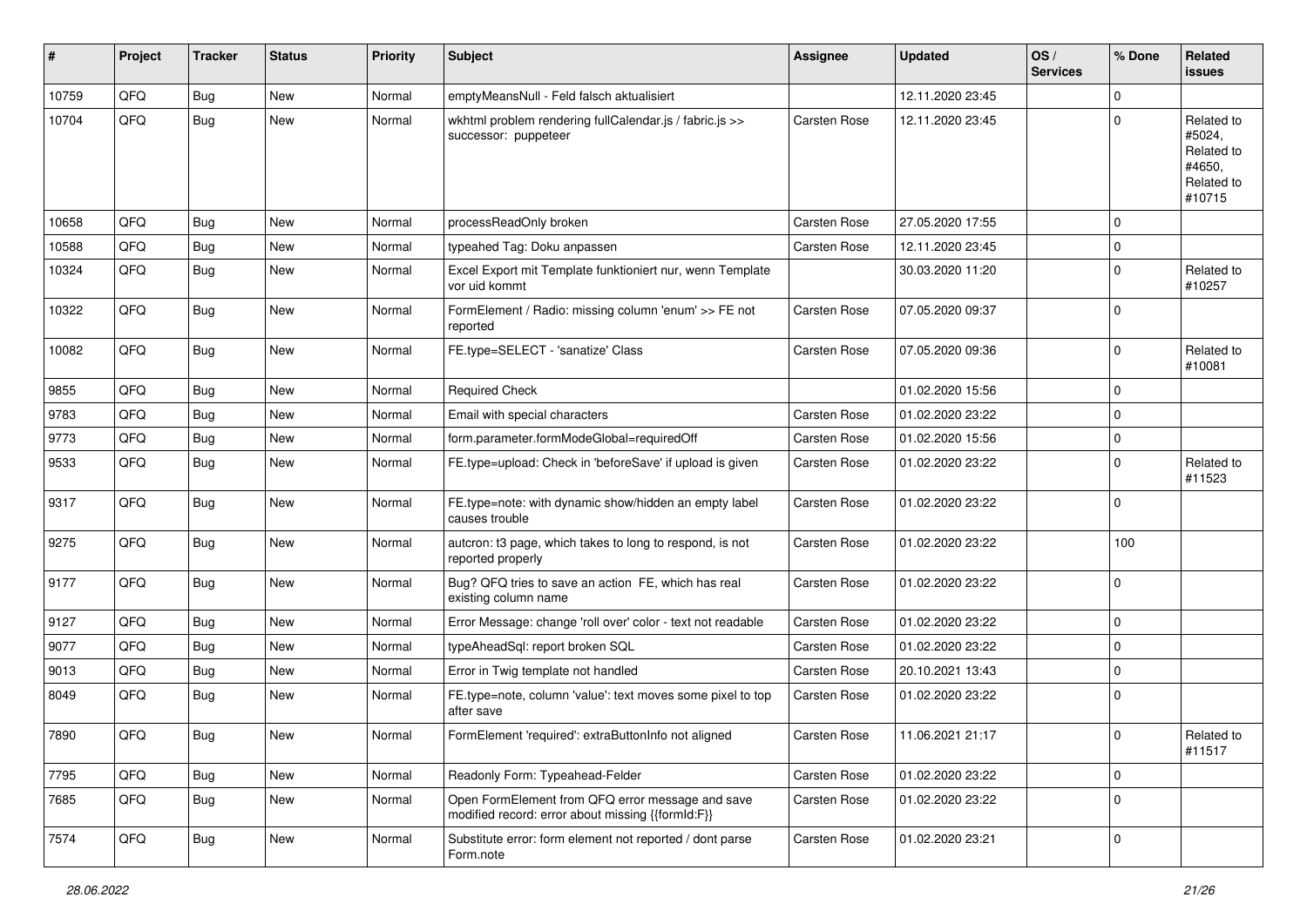| #     | Project | <b>Tracker</b> | <b>Status</b> | <b>Priority</b> | Subject                                                                                                          | Assignee            | <b>Updated</b>   | OS/<br><b>Services</b> | % Done      | Related<br>issues                           |
|-------|---------|----------------|---------------|-----------------|------------------------------------------------------------------------------------------------------------------|---------------------|------------------|------------------------|-------------|---------------------------------------------|
| 7547  | QFQ     | <b>Bug</b>     | <b>New</b>    | Normal          | Error Message in afterSave: wrong parameter column<br>reported                                                   | <b>Carsten Rose</b> | 01.02.2020 23:22 |                        | $\Omega$    |                                             |
| 7524  | QFQ     | Bug            | New           | Normal          | QFQ throws a 'General Error' if 'fileadmin/protected/log/' is<br>not writeable                                   | Carsten Rose        | 01.02.2020 23:22 |                        | $\Omega$    |                                             |
| 7513  | QFQ     | Bug            | New           | Normal          | Radios not correct aligned                                                                                       | <b>Carsten Rose</b> | 01.02.2020 23:22 |                        | $\Omega$    |                                             |
| 7512  | QFQ     | <b>Bug</b>     | New           | Normal          | FE: inputType=number >> 'pattern' is not respected                                                               | <b>Carsten Rose</b> | 01.02.2020 23:22 |                        | $\Omega$    |                                             |
| 7261  | QFQ     | <b>Bug</b>     | New           | Normal          | Report pathFilename for user without path, only the filename                                                     | <b>Carsten Rose</b> | 01.02.2020 23:21 |                        | $\Omega$    |                                             |
| 7219  | QFQ     | <b>Bug</b>     | New           | Normal          | typeSheadSql / typeAheadSqlPrefetch: change to curly<br>braces                                                   | Carsten Rose        | 01.02.2020 23:21 |                        | $\Omega$    |                                             |
| 7014  | QFQ     | Bug            | New           | Normal          | Sending invalid emails succeeds when<br>debug.redirectAllMailTo is set                                           | Carsten Rose        | 01.02.2020 23:21 |                        | l 0         |                                             |
| 7002  | QFQ     | <b>Bug</b>     | New           | Normal          | Dynamic Update: row does not disappear / appear                                                                  | <b>Carsten Rose</b> | 01.02.2020 23:22 |                        | $\mathbf 0$ |                                             |
| 6912  | QFQ     | <b>Bug</b>     | New           | Normal          | error Message Var 'deadline' already set in SIP - in Form<br>with FE.value={{deadline:R:::{{deadlinePeriod:Y}}}} | Carsten Rose        | 01.02.2020 23:21 |                        | $\Omega$    |                                             |
| 6677  | QFQ     | <b>Bug</b>     | <b>New</b>    | Normal          | Error message FE Action Element: no/wrong FE reference<br>who cause the problem.                                 | Carsten Rose        | 01.02.2020 23:21 |                        | $\Omega$    |                                             |
| 6483  | QFQ     | <b>Bug</b>     | <b>New</b>    | Normal          | R Store funktioniert nicht bei 'Report Notation' im FE                                                           | Carsten Rose        | 01.02.2020 23:21 |                        | 0           |                                             |
| 6462  | QFQ     | <b>Bug</b>     | New           | Normal          | File Upload: Nutzlose Fehlermeldung wenn Datei zu gross                                                          | Carsten Rose        | 01.02.2020 23:21 |                        | $\Omega$    | Related to<br>#6139                         |
| 5576  | QFQ     | <b>Bug</b>     | <b>New</b>    | Normal          | Using MySQL 'DROP' requires privilege - wich is not really<br>necessary.                                         | Carsten Rose        | 01.02.2020 23:21 |                        | $\Omega$    |                                             |
| 5559  | QFQ     | <b>Bug</b>     | New           | Normal          | FE.type = Upload: 'accept' might contain variables                                                               | Carsten Rose        | 11.05.2020 21:23 |                        | $\Omega$    |                                             |
| 5305  | QFQ     | Bug            | New           | Normal          | Upload FormElement: nicht disabled by readonly Form                                                              | Carsten Rose        | 16.06.2021 13:43 |                        | $\Omega$    | Related to<br>#9347,<br>Related to<br>#9834 |
| 4756  | QFQ     | <b>Bug</b>     | New           | Normal          | Form dirty even nothing changes                                                                                  | Carsten Rose        | 11.12.2019 16:16 |                        | $\Omega$    |                                             |
| 3547  | QFQ     | Bug            | <b>New</b>    | Normal          | FE of type 'note' causes writing of empty fields.                                                                | <b>Carsten Rose</b> | 01.02.2020 23:21 |                        | $\mathbf 0$ |                                             |
| 14376 | QFQ     | Feature        | New           | Normal          | QFQ Bootstrap: if missing, create stored procedures                                                              | Enis Nuredini       | 19.06.2022 16:37 |                        | 0           |                                             |
| 14227 | QFQ     | Feature        | New           | Normal          | Selenium Konkurrenz: cypress.io                                                                                  | Enis Nuredini       | 28.05.2022 11:02 |                        | $\Omega$    |                                             |
| 14185 | QFQ     | Feature        | New           | Normal          | External/Autocron.php - better suitable directory                                                                | Support: System     | 28.05.2022 11:03 |                        | 0           |                                             |
| 14090 | QFQ     | Feature        | New           | Normal          | Nützliche _script funktionen                                                                                     | Carsten Rose        | 28.05.2022 11:03 |                        | 0           |                                             |
| 14028 | QFQ     | Feature        | New           | Normal          | Required notification: visual nicer                                                                              | Enis Nuredini       | 28.05.2022 11:01 |                        | $\mathbf 0$ |                                             |
| 13945 | QFQ     | Feature        | New           | Normal          | As _link: content before/after link                                                                              | Enis Nuredini       | 28.05.2022 11:01 |                        | $\mathbf 0$ | Related to<br>#12262                        |
| 13843 | QFQ     | Feature        | New           | Normal          | Create JWT via QFQ                                                                                               | Carsten Rose        | 19.03.2022 17:42 |                        | 0           |                                             |
| 13841 | QFQ     | Feature        | New           | Normal          | Create PDF via iText - evaluate                                                                                  | Carsten Rose        | 19.03.2022 17:42 |                        | 0           |                                             |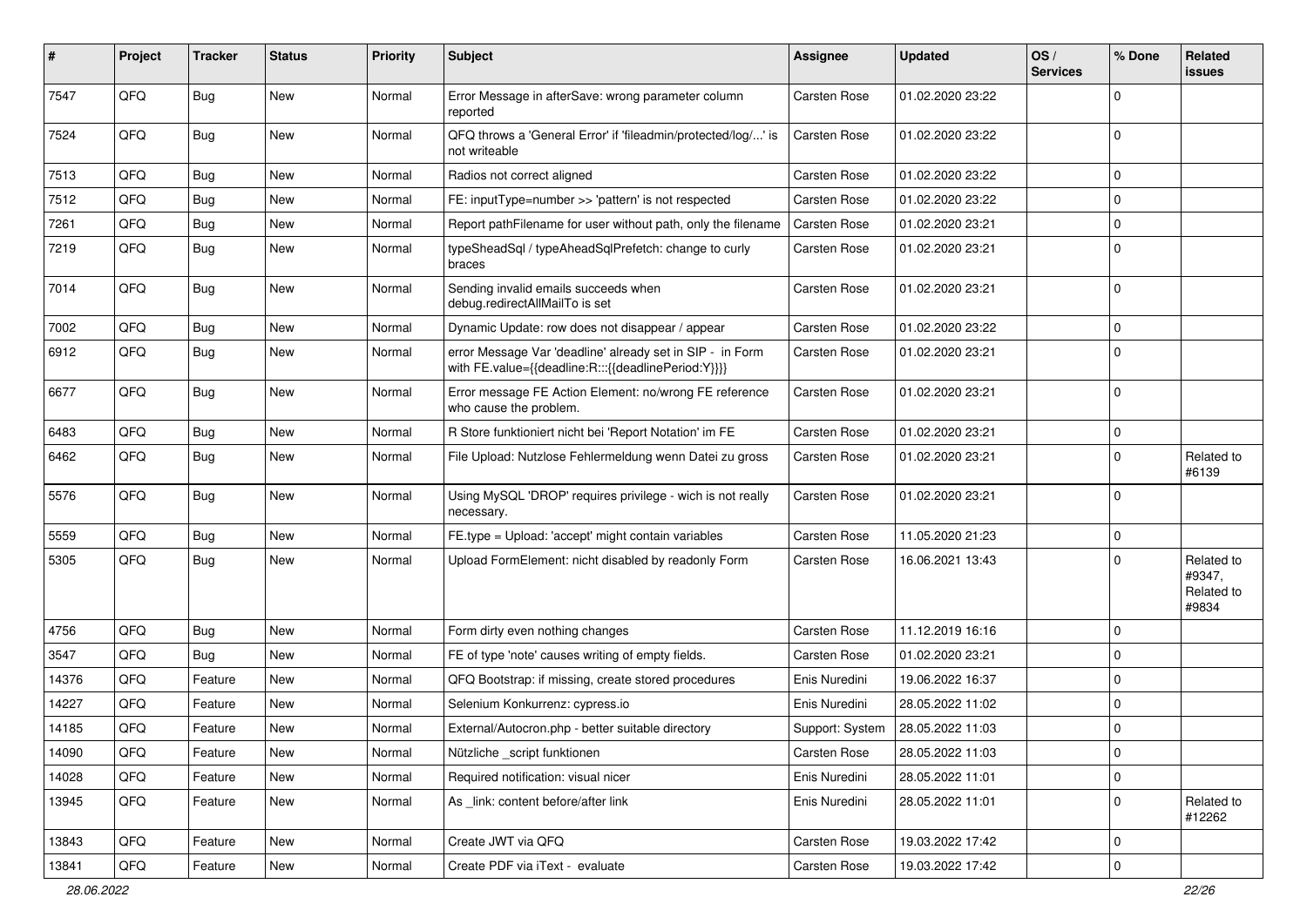| #     | Project | <b>Tracker</b> | <b>Status</b> | <b>Priority</b> | Subject                                                                                                        | <b>Assignee</b>        | <b>Updated</b>   | OS/<br><b>Services</b> | % Done      | Related<br><b>issues</b>                                              |
|-------|---------|----------------|---------------|-----------------|----------------------------------------------------------------------------------------------------------------|------------------------|------------------|------------------------|-------------|-----------------------------------------------------------------------|
| 13700 | QFQ     | Feature        | New           | Normal          | Redesign qfq.io Seite                                                                                          | Carsten Rose           | 19.03.2022 17:43 |                        | $\Omega$    |                                                                       |
| 13609 | QFQ     | Feature        | <b>New</b>    | Normal          | QFQ Introduction: Seite aufloesen                                                                              | Philipp<br>Gröbelbauer | 28.05.2022 11:02 |                        | $\Omega$    |                                                                       |
| 13467 | QFQ     | Feature        | New           | Normal          | ChangeLog Generator                                                                                            | <b>Carsten Rose</b>    | 19.03.2022 17:46 |                        | $\Omega$    | Related to<br>#11460                                                  |
| 13354 | QFQ     | Feature        | <b>New</b>    | Normal          | Using Websocket in QFQ                                                                                         | <b>Carsten Rose</b>    | 10.11.2021 15:47 |                        | $\Omega$    |                                                                       |
| 12679 | QFQ     | Feature        | New           | Normal          | tablesorter: custom column width                                                                               | <b>Carsten Rose</b>    | 16.06.2021 11:10 |                        | $\mathbf 0$ |                                                                       |
| 12664 | QFQ     | Feature        | <b>New</b>    | Normal          | TinyMCE: report/remove malicous HTML/JS Code                                                                   | <b>Carsten Rose</b>    | 19.03.2022 17:47 |                        | $\Omega$    | Related to<br>#14320                                                  |
| 12632 | QFQ     | Feature        | New           | Normal          | TinyMCE: Prepare CSS classes for images                                                                        | <b>Carsten Rose</b>    | 04.06.2021 14:35 |                        | 100         | Blocked by<br>#12186                                                  |
| 12603 | QFQ     | Feature        | <b>New</b>    | Normal          | Dropdown (Select), Radio, checkbox:<br>itemListAlways={{!SELECT key, value}}                                   | <b>Carsten Rose</b>    | 19.03.2022 17:47 |                        | $\Omega$    |                                                                       |
| 12556 | QFQ     | Feature        | <b>New</b>    | Normal          | Pills Title: colored = static or dynamic on allrequiredgiven                                                   | Benjamin Baer          | 19.03.2022 17:49 |                        | $\mathbf 0$ |                                                                       |
| 12490 | QFQ     | Feature        | <b>New</b>    | Normal          | Loading Plugins in QFQ - see what tinymce does. (lazy<br>loading)                                              | Benjamin Baer          | 08.06.2022 10:37 |                        | $\Omega$    | Related to<br>#12611,<br>Related to<br>#10013,<br>Related to<br>#7732 |
| 12480 | QFQ     | Feature        | <b>New</b>    | Normal          | If QFQ upgrade is running, block further request                                                               | <b>Carsten Rose</b>    | 03.05.2021 20:45 |                        | $\mathbf 0$ |                                                                       |
| 12477 | QFQ     | Feature        | <b>New</b>    | Normal          | Support for refactoring: Form, FormElement, diverse<br>Tabellen/Spalten, tt-content Records                    | <b>Carsten Rose</b>    | 03.05.2021 20:45 |                        | $\Omega$    |                                                                       |
| 12476 | QFQ     | Feature        | New           | Normal          | clearMe: a) should trigger 'dirty', b) sticky on textarea resize                                               | Benjamin Baer          | 04.01.2022 08:40 |                        | $\Omega$    | Related to<br>#9528                                                   |
| 12474 | QFQ     | Feature        | <b>New</b>    | Normal          | Check BaseConfigURL if it is given and the the last char is '/'                                                | <b>Carsten Rose</b>    | 03.05.2021 20:45 |                        | $\mathbf 0$ |                                                                       |
| 12465 | QFQ     | Feature        | <b>New</b>    | Normal          | QFQ Function: use in FE to fill StoreRecord                                                                    | <b>Carsten Rose</b>    | 05.05.2021 21:58 |                        | $\Omega$    |                                                                       |
| 12413 | QFQ     | Feature        | <b>New</b>    | Normal          | STORE_TYPO3: enhance for {{be_users.email:T}},<br>{{fe users.email:T}}                                         | <b>Carsten Rose</b>    | 03.05.2021 20:45 |                        | $\Omega$    | Related to<br>#12412,<br>Related to<br>#10012                         |
| 12412 | QFQ     | Feature        | <b>New</b>    | Normal          | Action/Escape qualifier 'e' (empty), '0': if given, an empty<br>string (or '0') will be treated as 'not found' | Carsten Rose           | 08.05.2021 09:40 |                        | $\Omega$    | Related to<br>#12413,<br>Related to<br>#10012                         |
| 12400 | QFQ     | Feature        | New           | Normal          | Tutorial ist in QFQ Doku, Wird in der Suche gefunden, es<br>gibt aber kein Menupunkt - Inhalt ueberpruefen     | Carsten Rose           | 03.05.2021 20:45 |                        | $\mathbf 0$ |                                                                       |
| 12330 | QFQ     | Feature        | New           | Normal          | Copy to input field / text area / TinyMCE                                                                      | Carsten Rose           | 07.04.2021 09:01 |                        | 0           |                                                                       |
| 12269 | QFQ     | Feature        | New           | Normal          | 2FA - Login                                                                                                    | Carsten Rose           | 03.05.2021 20:45 |                        | $\mathbf 0$ |                                                                       |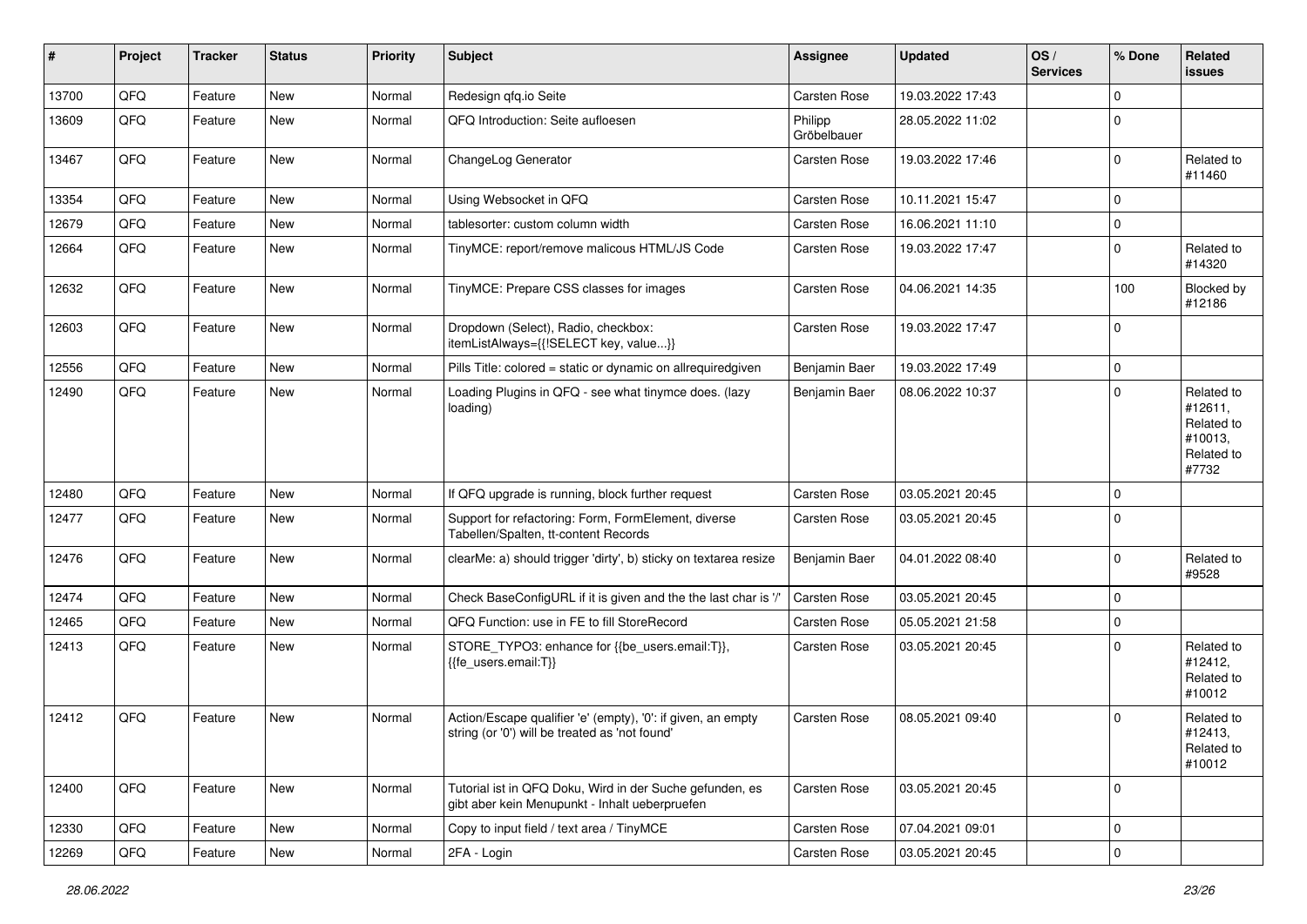| #     | Project | <b>Tracker</b> | <b>Status</b> | <b>Priority</b> | <b>Subject</b>                                                                                       | Assignee                                               | <b>Updated</b>   | OS/<br><b>Services</b> | % Done      | Related<br><b>issues</b>                     |                      |
|-------|---------|----------------|---------------|-----------------|------------------------------------------------------------------------------------------------------|--------------------------------------------------------|------------------|------------------------|-------------|----------------------------------------------|----------------------|
| 12163 | QFQ     | Feature        | <b>New</b>    | Normal          | Checkbox: table wrap                                                                                 | <b>Carsten Rose</b>                                    | 03.05.2021 20:51 |                        | $\Omega$    |                                              |                      |
| 12162 | QFQ     | Feature        | <b>New</b>    | Normal          | FE.type=sendmail: personalized mailing (several mails) via<br>template                               | <b>Carsten Rose</b>                                    | 03.05.2021 20:45 |                        | $\Omega$    |                                              |                      |
| 12156 | QFQ     | Feature        | <b>New</b>    | Normal          | Form: Optional disable 'leave page'                                                                  |                                                        | 03.05.2021 20:45 |                        | $\Omega$    |                                              |                      |
| 12146 | QFQ     | Feature        | <b>New</b>    | Normal          | Autocron Job: Anzeigen wann der naechste Job ausgefuehrt<br>wird, resp das er nicht ausgefuehrt wird | <b>Carsten Rose</b>                                    | 15.03.2021 15:23 |                        | $\Omega$    |                                              |                      |
| 12135 | QFQ     | Feature        | <b>New</b>    | Normal          | Subrecord: Notiz                                                                                     |                                                        | 24.04.2021 16:58 |                        | $\Omega$    |                                              |                      |
| 12119 | QFQ     | Feature        | <b>New</b>    | Normal          | AS paged: error message missing if there ist no 'r' argument.                                        | <b>Carsten Rose</b>                                    | 03.05.2021 20:51 |                        | $\mathbf 0$ |                                              |                      |
| 12109 | QFQ     | Feature        | <b>New</b>    | Normal          | Donwload Link: Plain, SIP, Persistent Link, Peristent SIP -<br>new notation                          | <b>Carsten Rose</b>                                    | 03.05.2021 20:45 |                        | $\Omega$    | Related to<br>#12085                         |                      |
| 12039 | QFQ     | Feature        | <b>New</b>    | Normal          | Missing htmlSpecialChar() in pre processing on form submit                                           |                                                        | 18.02.2021 00:09 |                        | $\Omega$    | Related to<br>#14320                         |                      |
| 12038 | QFQ     | Feature        | <b>New</b>    | Normal          | a) STORE_VAR: filenameOnlyStripUniq, b) SP:<br>QSTRIPUNIQ()                                          |                                                        | 17.02.2021 23:55 |                        | $\Omega$    |                                              |                      |
| 12024 | QFQ     | Feature        | <b>New</b>    | Normal          | Excel Export: text columns by default decode<br>htmlspeciachar()                                     | Carsten Rose                                           | 17.02.2021 23:55 |                        | $\Omega$    | Related to<br>#12022                         |                      |
| 12023 | QFQ     | Feature        | <b>New</b>    | Normal          | MySQL Stored Precdure: QDECODESPECIALCHAR()                                                          | Carsten Rose                                           | 16.02.2021 11:16 |                        | $\Omega$    | Related to<br>#12022                         |                      |
| 11955 | QFQ     | Feature        | New           | Normal          | subrecord: new title option to set <th> attributes - e.g. to<br/>customize tablesorter options.</th> | attributes - e.g. to<br>customize tablesorter options. | Carsten Rose     | 03.05.2021 20:47       |             | $\Omega$                                     | Related to<br>#11775 |
| 11892 | QFQ     | Feature        | <b>New</b>    | Normal          | tablesorter: columns with links are hard to order - new<br>qualifier 'Y: <ord>'</ord>                | Enis Nuredini                                          | 23.03.2022 09:22 |                        | $\Omega$    |                                              |                      |
| 11775 | QFQ     | Feature        | New           | Normal          | Subrecord Tooltip pro Feld                                                                           | Carsten Rose                                           | 18.12.2020 15:22 |                        | $\Omega$    | Related to<br>#11955                         |                      |
| 11747 | QFQ     | Feature        | <b>New</b>    | Normal          | Maintenance Page with Redirect                                                                       | <b>Carsten Rose</b>                                    | 03.05.2021 20:47 |                        | $\Omega$    | Related to<br>#11741                         |                      |
| 11716 | QFQ     | Feature        | <b>New</b>    | Normal          | Form an beliebiger Stelle im Report anzeigen                                                         |                                                        | 09.12.2020 09:47 |                        | $\Omega$    |                                              |                      |
| 11702 | QFQ     | Feature        | <b>New</b>    | Normal          | HTML Special Char makes no sense for 'allbut' if '&' is<br>forbidden                                 | Carsten Rose                                           | 07.12.2021 16:35 |                        | $\Omega$    | Related to<br>#5112,<br>Related to<br>#14320 |                      |
| 11535 | QFQ     | Feature        | <b>New</b>    | Normal          | Ability to create SQL columns in frontend QFQ forms                                                  |                                                        | 17.11.2020 12:11 |                        | $\Omega$    |                                              |                      |
| 11534 | QFQ     | Feature        | <b>New</b>    | Normal          | Report: Action on selected rows - Table batchprocessing<br>feature                                   |                                                        | 18.11.2020 08:15 |                        | $\Omega$    |                                              |                      |
| 11523 | QFQ     | Feature        | <b>New</b>    | Normal          | Mit dynamic Update erkennen, ob Upload gemacht wurde                                                 | <b>Carsten Rose</b>                                    | 13.11.2020 15:07 |                        | $\Omega$    | Related to<br>#9533                          |                      |
| 11516 | QFQ     | Feature        | <b>New</b>    | Normal          | Multi Page Form (Previous/Next Buttons)                                                              | <b>Carsten Rose</b>                                    | 16.03.2021 17:52 |                        | $\mathbf 0$ |                                              |                      |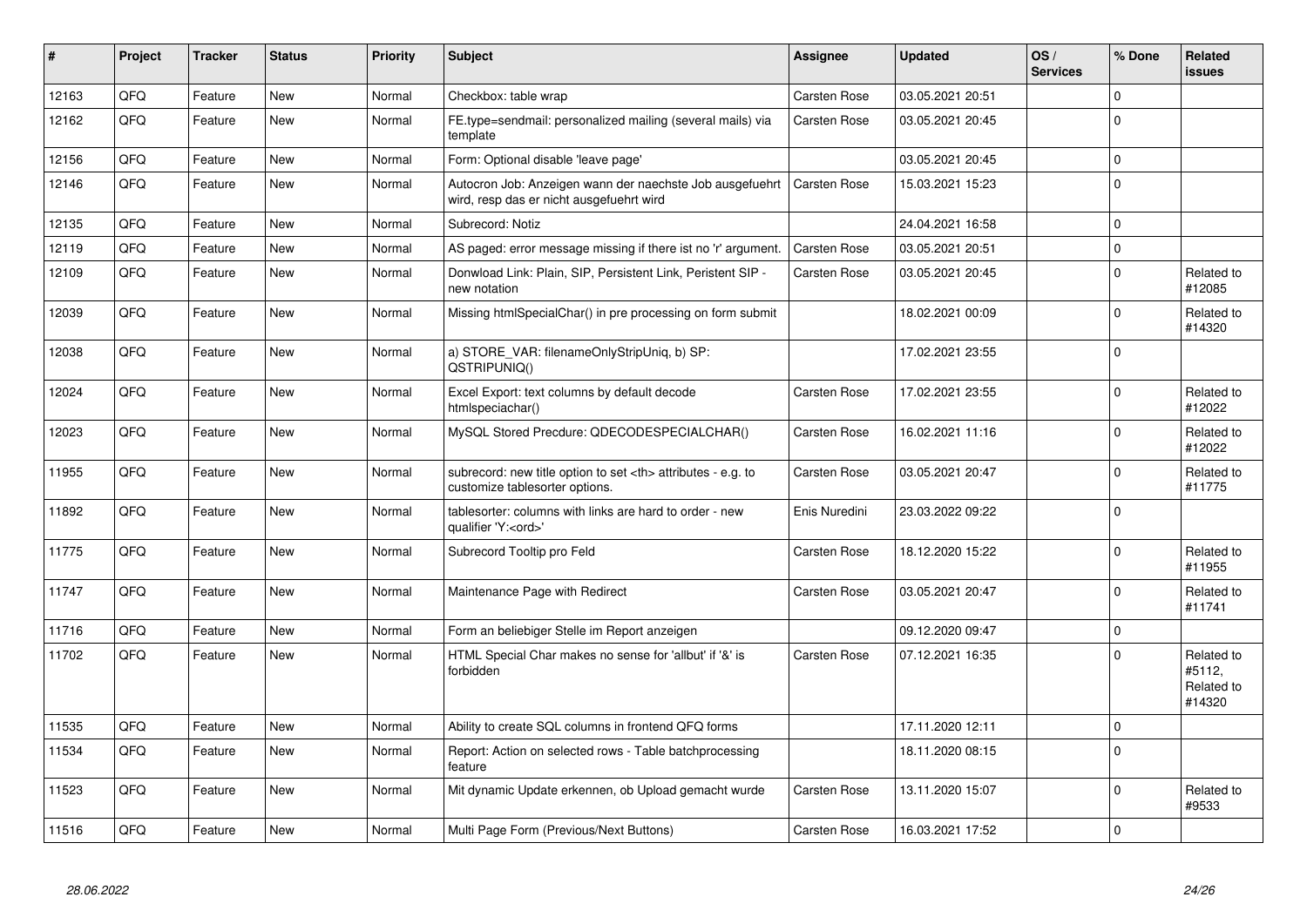| #     | <b>Project</b> | <b>Tracker</b> | <b>Status</b> | <b>Priority</b> | <b>Subject</b>                                                                                                                        | Assignee            | <b>Updated</b>   | OS/<br><b>Services</b> | % Done      | Related<br>issues         |
|-------|----------------|----------------|---------------|-----------------|---------------------------------------------------------------------------------------------------------------------------------------|---------------------|------------------|------------------------|-------------|---------------------------|
| 11504 | QFQ            | Feature        | <b>New</b>    | Normal          | Dynamic Update: Button text update for 'Save',' Close' &<br>'Delete'                                                                  | <b>Carsten Rose</b> | 12.11.2020 23:44 |                        | $\Omega$    |                           |
| 11460 | QFQ            | Feature        | <b>New</b>    | Normal          | Easier creation of changelog: gitchangelog                                                                                            | <b>Carsten Rose</b> | 12.06.2021 10:20 |                        | $\Omega$    | Related to<br>#13467      |
| 11080 | QFQ            | Feature        | <b>New</b>    | Normal          | Send MQTT messages                                                                                                                    | <b>Carsten Rose</b> | 29.08.2020 19:49 |                        | $\Omega$    |                           |
| 10996 | QFQ            | Feature        | <b>New</b>    | Normal          | Download video via sip: no seek                                                                                                       | Carsten Rose        | 12.08.2020 14:18 |                        | $\Omega$    |                           |
| 10979 | QFQ            | Feature        | <b>New</b>    | Normal          | Ajax Calls an API - dataReport                                                                                                        | <b>Carsten Rose</b> | 11.05.2022 12:15 |                        | $\Omega$    |                           |
| 10976 | QFQ            | Feature        | <b>New</b>    | Normal          | Excel Export Verbesserungen                                                                                                           | <b>Carsten Rose</b> | 06.08.2020 10:56 |                        | $\Omega$    |                           |
| 10874 | QFQ            | Feature        | <b>New</b>    | Normal          | Erstellen eines Foreign Keys in der Tabelle "FormElement"                                                                             |                     | 13.07.2020 10:11 |                        | $\Omega$    |                           |
| 10819 | QFQ            | Feature        | <b>New</b>    | Normal          | Persistent SIP - second try                                                                                                           | <b>Carsten Rose</b> | 29.06.2020 23:02 |                        | $\Omega$    | Related to<br>#6261       |
| 10763 | QFQ            | Feature        | <b>New</b>    | Normal          | form accessed and submitted despite logout?                                                                                           |                     | 16.06.2020 11:43 |                        | $\Omega$    |                           |
| 10714 | QFQ            | Feature        | <b>New</b>    | Normal          | multi Table Form                                                                                                                      | <b>Carsten Rose</b> | 16.03.2021 18:44 |                        | $\Omega$    |                           |
| 10593 | QFQ            | Feature        | <b>New</b>    | Normal          | label2: text behind input element                                                                                                     | <b>Carsten Rose</b> | 16.05.2020 10:57 |                        | $\Omega$    |                           |
| 10463 | QFQ            | Feature        | <b>New</b>    | Normal          | Report _link: expliztes setzen von HTML Tags (Bedarf fuer<br>'data-selenium' & 'id')                                                  | Enis Nuredini       | 23.03.2022 09:23 |                        | $\Omega$    | Related to<br>#7648       |
| 10384 | QFQ            | Feature        | <b>New</b>    | Normal          | Parameter Exchange QFQ Instances                                                                                                      |                     | 07.05.2020 09:38 |                        | $\Omega$    |                           |
| 10345 | QFQ            | Feature        | <b>New</b>    | Normal          | Templates - Patterns QFQ Style                                                                                                        |                     | 03.05.2021 21:01 |                        | $\Omega$    | Related to<br>#10713      |
| 10119 | QFQ            | Feature        | <b>New</b>    | Normal          | Dropdown (selectlist) & Type Ahead: format and catagorize<br>list                                                                     | <b>Carsten Rose</b> | 07.05.2020 09:36 |                        | $\Omega$    |                           |
| 10115 | QFQ            | Feature        | <b>New</b>    | Normal          | TypeAhead: static list                                                                                                                | <b>Carsten Rose</b> | 26.02.2020 16:42 |                        | 100         |                           |
| 10080 | QFQ            | Feature        | <b>New</b>    | Normal          | Popup on 'save' / 'close': configure dialog (answer<br>yes/no/cancle/)                                                                | <b>Carsten Rose</b> | 28.03.2021 20:52 |                        | $\Omega$    | Is duplicate<br>of #12262 |
| 10014 | QFQ            | Feature        | <b>New</b>    | Normal          | Manual.rst: describe behaviour and process order of<br>fillStoreVar, slaveId, sqlBefore,                                              | Carsten Rose        | 01.02.2020 22:31 |                        | $\Omega$    |                           |
| 9983  | QFQ            | Feature        | <b>New</b>    | Normal          | Report Notation: new keyword 'range'                                                                                                  | <b>Carsten Rose</b> | 01.02.2020 15:55 |                        | $\Omega$    |                           |
| 9927  | QFQ            | Feature        | <b>New</b>    | Normal          | QFQ Update: a) Update nur machen wenn BE User<br>eingeloggt ist., b) Bei Fehler genaue Meldung welcher<br>Updateschritt Probleme hat. | <b>Carsten Rose</b> | 22.01.2020 12:59 |                        | $\mathbf 0$ |                           |
| 9853  | QFQ            | Feature        | <b>New</b>    | Normal          | Check das SQL / QFQ / Mail Logfile geschrieben wird                                                                                   |                     | 09.01.2020 11:15 |                        | $\Omega$    |                           |
| 9811  | QFQ            | Feature        | <b>New</b>    | Normal          | Report: tag every n'th row                                                                                                            | <b>Carsten Rose</b> | 01.02.2020 23:22 |                        | $\Omega$    |                           |
| 9781  | QFQ            | Feature        | <b>New</b>    | Normal          | Button: CSS class to make buttons smaller                                                                                             | Carsten Rose        | 01.02.2020 23:22 |                        | $\mathbf 0$ |                           |
| 9777  | QFQ            | Feature        | <b>New</b>    | Normal          | Logging QFQ Variables                                                                                                                 | <b>Carsten Rose</b> | 16.12.2019 17:17 |                        | $\mathbf 0$ |                           |
| 9707  | QFQ            | Feature        | New           | Normal          | SIP security: encode pageld and check pageld on decode                                                                                | <b>Carsten Rose</b> | 01.02.2020 23:22 |                        | 0           |                           |